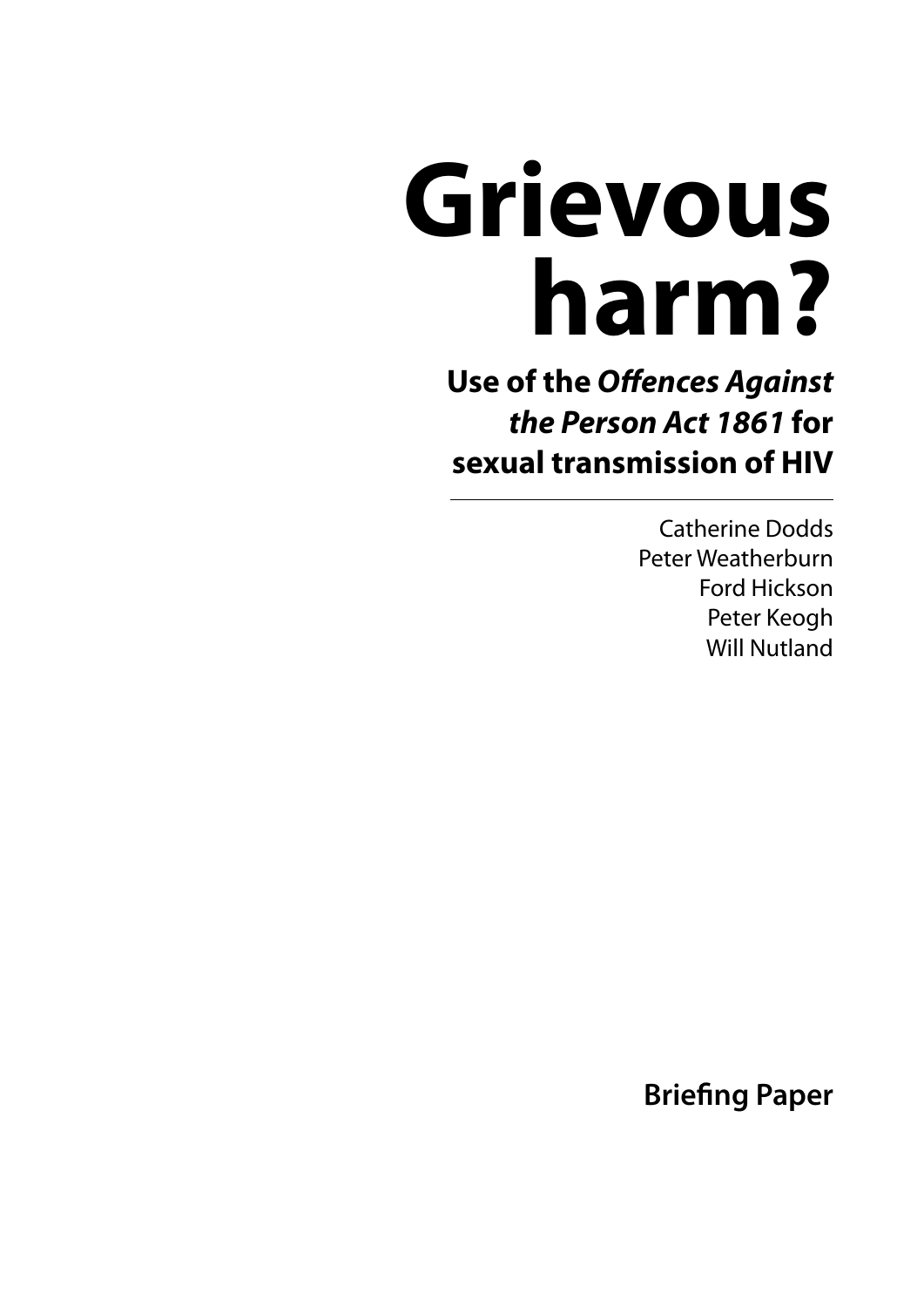# **Preface**

This briefing paper is part of a series that forms one strand of the research and development programme supporting CHAPS, the HIV prevention programme for Gay men, Bisexual men and other homosexually active men in England and Wales. It is intended to explore use of the Offences Against the Person Act 1861 to prosecute people who have transmitted HIV infection to sexual partners in England, Wales and Northern Ireland. The topic was chosen by CHAPS partners as an area of interest to their organisations and others engaged in HIV prevention and sexual health promotion.

This briefing paper examines available evidence regarding the use of the judiciary in cases of sexual HIV transmission and considers the likely impact that criminalising HIV transmission has on public health, especially HIV prevention. It strives to provide an overview of academic and policy debates and responses to the topic, to make recommendations across a range of relevant agencies and organisations, and reviews all known cases (as of 31<sup>st</sup> August 2005).

A number of people have given considerable time and energy to the development of this paper. We would like to thank Matthew Weait of Keele University and Daniel Monk of Birkbeck College for checking the discussion of the law and of legal principles. We would also like to thank the following for their helpful comments on earlier drafts: Yusef Azad (National AIDS Trust), Edwin Bernard (NAM), Carl Burnell, Barrie Dwyer and Tim Molloy (GMFA), Sarah Clarke, Will Devlin, Gerard McGuickin and Lisa Power (all of Terrence Higgins Trust), Tom Doyle (Yorkshire MESMAC), Bernard Forbes (UK Coalition of People Living with HIV & AIDS ), Chris Morley (George House Trust) and Rhon Reynolds (African HIV Policy Network).

This document does not provide legal advice. If information is required about a specific situation, we recommend that advice is sought from a fully qualified and experienced legal professional. The information here is provided in good faith, and contains details of the legal situation as far as it is known and understood at the time of writing. However, the use of the law in this area is continually evolving and it is certain that future events will change the implications of this issue.

Sigma Research will not be responsible or liable to any person or organisation who utilises the information in this briefing paper for any loss, damage, costs, expenses or other liability whatsoever or howsoever caused.

> **Catherine Dodds** Research Fellow



**www.sigmaresearch.org.uk**

This report is available to download at: www.sigmaresearch.org.uk/downloads/report05b.pdf

Published by Sigma Research © October 2005 ISBN: 1 872956 80 7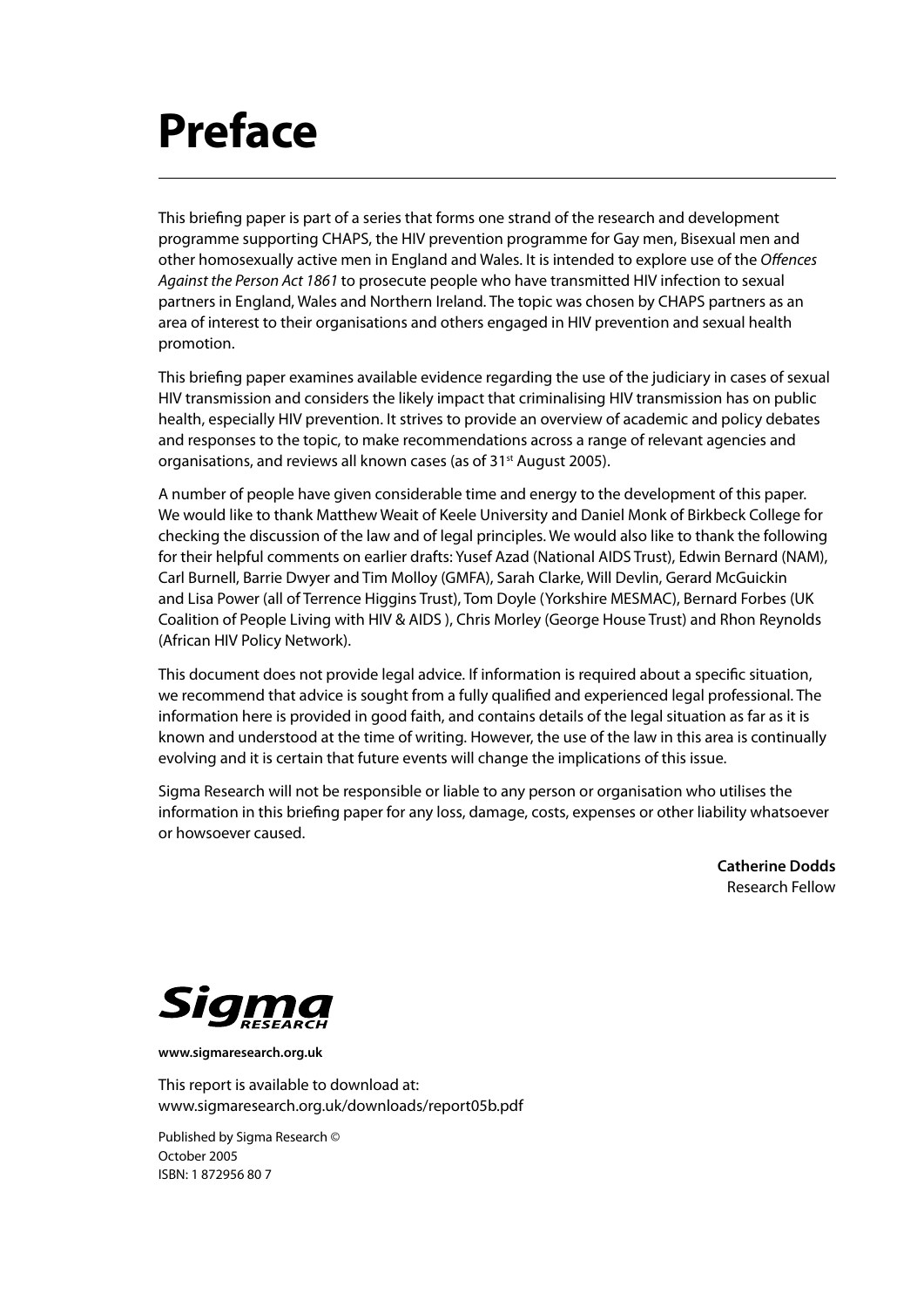# **Contents**

| 1              | The criminalisation debate: policy, prosecutions & response                 | 1  |
|----------------|-----------------------------------------------------------------------------|----|
| $\overline{2}$ | <b>Evidence relating to public health impact</b>                            | 5  |
| 3              | <b>Arguments for criminalisation</b>                                        | 8  |
| 4              | <b>Arguments against criminalisation</b>                                    | 11 |
| 5              | Unanswered questions  Uncertain futures                                     | 17 |
| 5.1            | Not having tested positive for HIV is no defence?                           | 17 |
| 5.2            | Non-disclosure versus active deception - irrelevant in the law?             | 17 |
| 5.3            | Does use of condoms protect against prosecution?                            | 18 |
| 5.4            | Uncertain impacts on HIV research, care and support                         | 18 |
| 5.5            | Potential routes toward legal clarity                                       | 19 |
| 6              | <b>Recommendations</b>                                                      | 21 |
| 6.1            | Recommendations for HIV and sexual health organisations                     | 21 |
| 6.2            | Recommendations for professional associations of clinical service providers | 22 |
| 6.3            | <b>Recommendations for NHS staff</b>                                        | 23 |
| 6.4            | Recommendations for the Police                                              | 23 |
| 6.5            | Recommendations for the Crown Prosecution Service                           | 23 |
| 6.6            | Recommendations for legal professionals and the Judiciary                   | 23 |
| 6.7            | Recommendations for the Department of Health                                | 24 |
| 6.8            | Recommendations for journalists and media editors                           | 24 |
| 7              | <b>Appendix: Summary of cases to date</b>                                   | 25 |
| 7.1            | England, Wales and Northern Ireland                                         | 25 |
| 7.2            | Scotland                                                                    | 29 |
|                | <b>References</b>                                                           | 31 |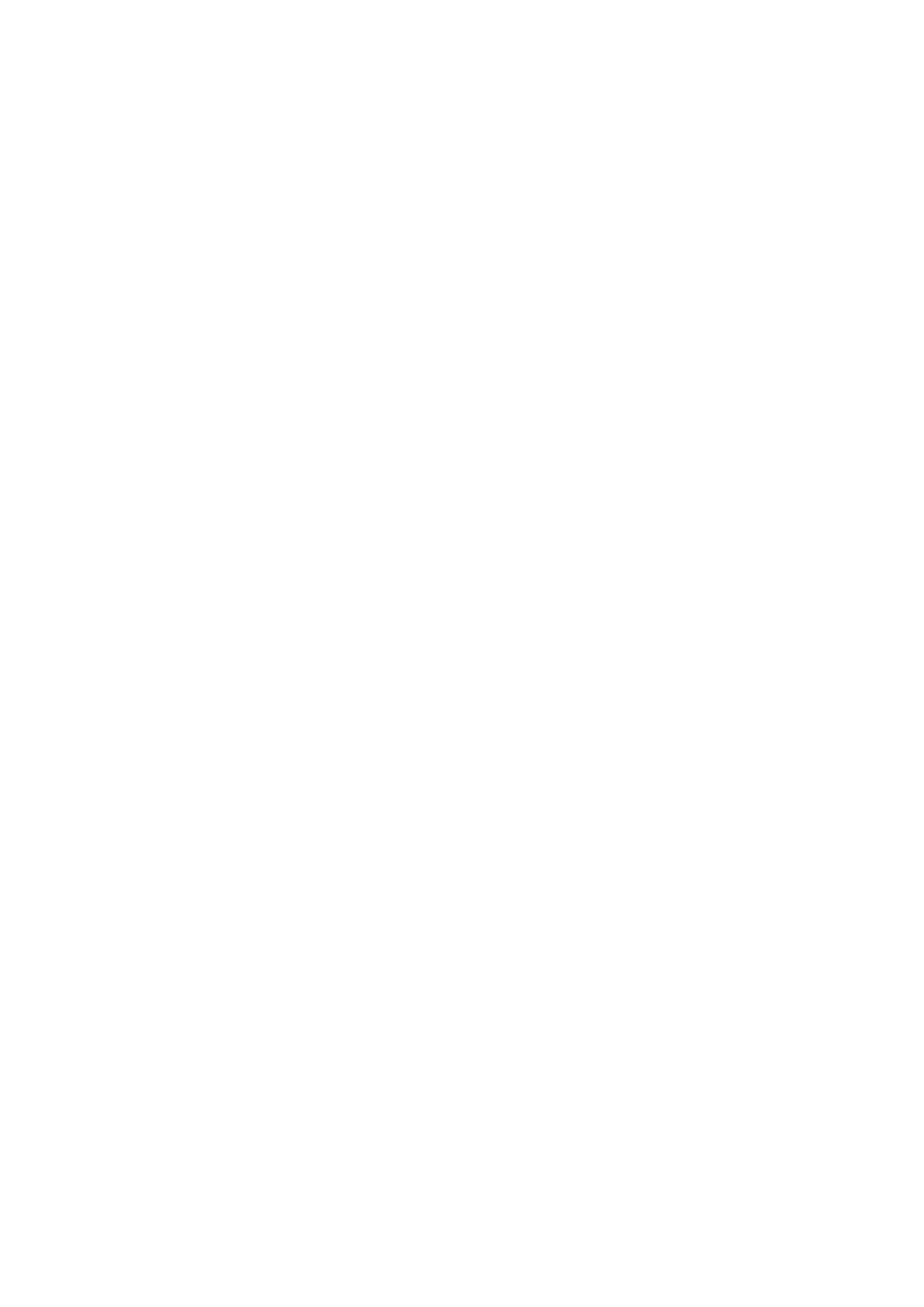### <span id="page-4-0"></span>**The criminalisation debate: policy, prosecutions & response** 1

In many countries, increasingly punitive responses to the sexual transmission of HIV have emerged in recent years. A wide array of legal jurisdictions in Africa, Australasia, Europe and North America have implemented criminal penalties under existing or specially drafted legislation (see R Elliott 2000, R Elliot 2001, Worth et al. 2005). A recent review of such prosecutions in forty five signatory countries to the European Convention on Human Rights (Nyambe & Gaines 2005) demonstrates that convictions against those who have transmitted HIV to sexual partners is increasingly common across Europe.

In many countries, including UK jurisdictions, the implementation of these criminal laws bears no requirement to prove intention in order to convict individuals for transmitting HIV. In 2001, a conviction for reckless endangerment was made under Scots law against a man who had transmitted HIV to his female sexual partner, with a similar case pending in Edinburgh at the time of writing (see Section 7.2). In Canada, the Supreme Court decision in Cuerrier meant that where it was established that a person with diagnosed HIV had not disclosed their status to a sexual partner and had exposed that partner to the risk of transmission, they had vitiated that partner's ability to consent to the act of sex itself (R v Cuerrier 1998, Canadian HIV/AIDS Legal Network 1999). A number of sexual assault convictions have followed from this Canadian ruling.

Moreover, in some places there is no requirement to prove that HIV transmission occurred. Included here are a number of well-documented cases in the United States where individuals with HIV have been sentenced up to life imprisonment for biting or spitting at others (Bray 2003). In addition, in the USA, federal funding provided to individual states for HIV treatment and care under the Ryan White Care Act (1990) has been made reliant on the existence and enforcement of criminal penalties against HIV exposure.

In 1998, discussion regarding the criminalisation of HIV transmission came to the fore in the context of the criminal justice system in England, Wales and Northern Ireland. The Home Office initiated a process of consultation (both leading up to and after publication of) a document titled, Violence: Reforming the Offences Against the Person Act 1861 (Home Office 1998). It sought advice on the extent to which a revised Act should apply to those who knowingly or intentionally transmitted serious disease, as well as whether a separate law should be created in relation to HIV transmission (Dine & Watt 1998, Earle 1998, Home Office 1998). Individuals and AIDS service organisations responded with arguments against a specific law for HIV transmission, arguing that general legislation was sufficient to deal with those rare cases where individuals purposely caused a threat to public health (Terrence Higgins Trust 1998). The case was also strongly made against the criminalisation of reckless HIV transmission in many of these responses. In the recommendations put forward in their consultation document, the Home Office determined that no HIV specific law should be developed, and that only prosecutions for extreme cases of intentional transmission of HIV should be sought under Section 18 of the Offences Against the Person Act 1861 (henceforth OAPA 1861) in the three UK jurisdictions where this Act applies: England, Wales and Northern Ireland. The Home Secretary at the time was absolutely explicit that reckless transmission of disease should not be pursued under the provisions made in Section 20.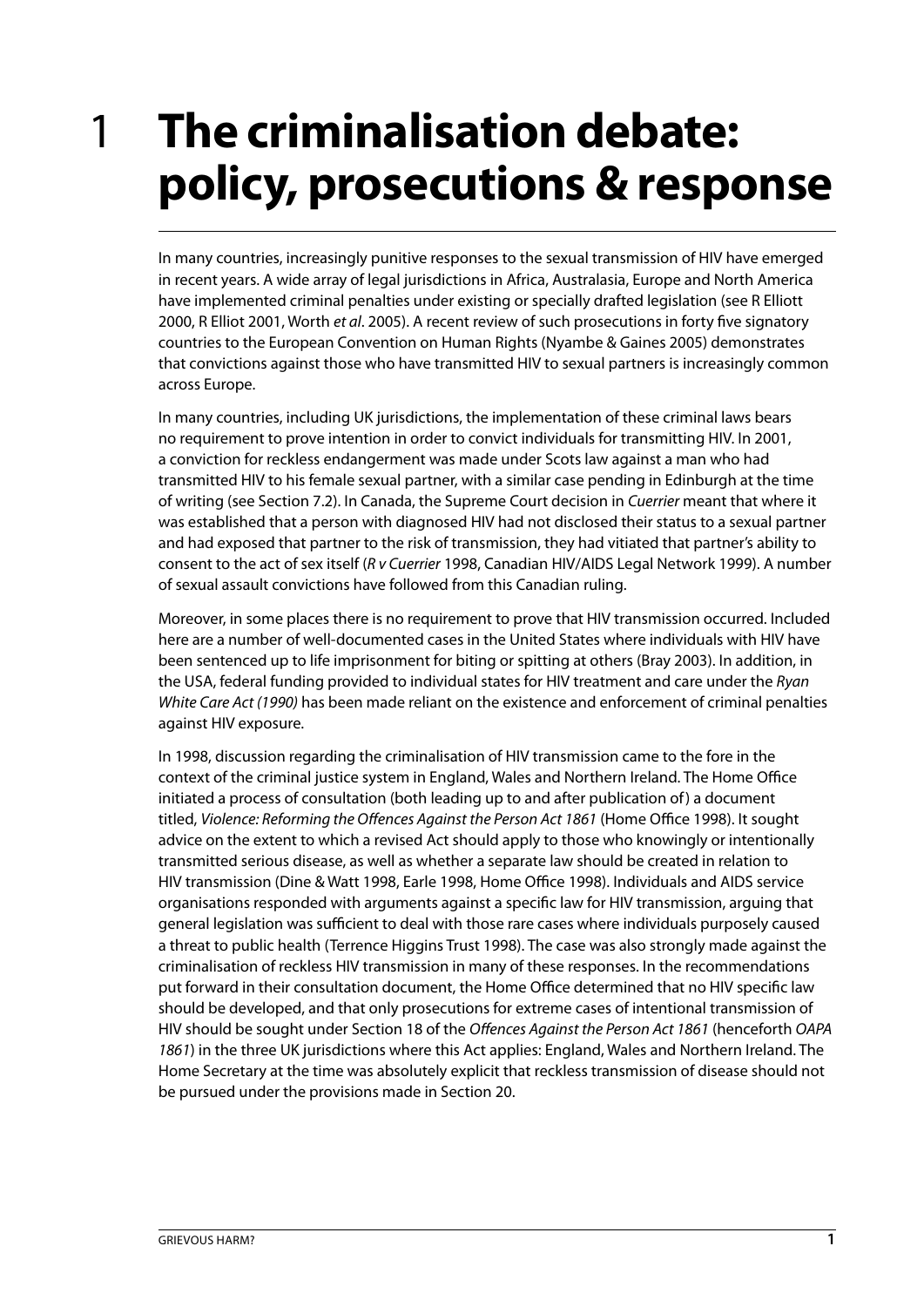**The focus of the proposals is deliberate intention to transmit disease. While there is sometimes a fine line between negligence, recklessness and intent the proposal focuses on such cases in which a person knew how to transmit disease and deliberately set out to do so. Very few prosecutions are anticipated.**

**Jack Straw MP, then Home Secretary**

**Minutes of a meeting of the All Party Parliamentary Group on AIDS, 1st April 1998**

This decision was based on an explicit desire to balance the need to intervene where serious harm is caused with intent, while not rendering individuals liable for prosecution for reckless acts leading to the transmission of disease. Thus the government made a clear decision against the use of the recklessness provision (Section 20) of the OAPA 1861 in cases of disease transmission because of the damaging public health consequences of such a wide-ranging prosecution policy.

The Offences Against the Person Act 1861 is an Act of Parliament that defines the situations in which a person may be held criminally liable for harming other people in England, Wales and Northern Ireland.

There are specific sections of the OAPA 1861 that relate to causing (sometimes referred to as 'inflicting') Grievous Bodily Harm. In the context of this Act, 'grievous' means serious. Sections 18 and 20 of this Act can apply to the situation where it is established that one person has infected another with HIV.

#### **Section 18 – Wounding with intent to do grievous bodily harm (intentional provision)**

"Whosoever shall unlawfully and maliciously by any means whatsoever wound or cause any grievous bodily harm to any person...with intent,...to do some...grievous bodily harm to any person, [or with intent to resist or present the lawful apprehension or detainer of any person,] shall be guilty of an offence, and being convicted thereof shall be liable...to imprisonment for life."

#### **Section 20 – Inflicting bodily injury, with or without weapon (recklessness provision)**

"Whosoever shall unlawfully and maliciously wound or inflict any grievous bodily harm upon any other person, either with or without any weapon or instrument, shall be guilty of a misdemeanour, and being convicted thereof shall be liable...to imprisonment...for not more than five years."

The offence of intentionally causing grievous bodily harm under Section 18 would be extremely difficult to prove in relation to the transmission of serious disease (unless HIV was used as a weapon – in a syringe of blood, for example). To date, convictions in relation to the sexual transmission of HIV have only been under Section 20, often referred to as the 'recklessness provision'.

However, in some of the existing convictions, the initial charge has been made under Section 18 (intent), and subsequently reduced to the less serious offence set out in Section 20 (recklessness). The law says that a person is reckless if they consciously take an unjustifiable risk – which in this context would mean being aware of the risk of causing harm to the person they infected.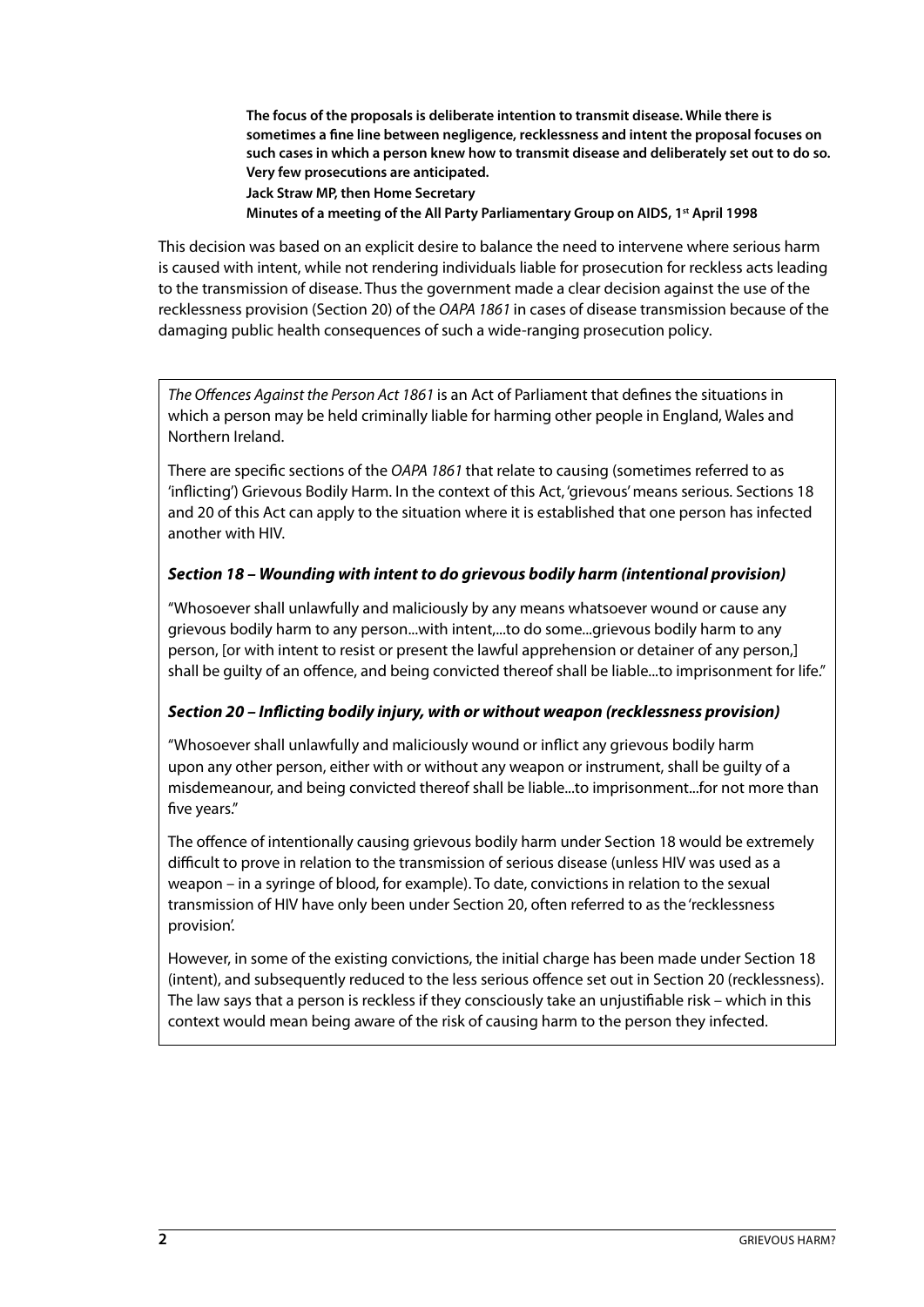**An issue of this importance has ramifications beyond the criminal law, into the wider considerations of social and public health policy. The Government is particularly concerned that the law should not seem to discriminate against those who are HIV positive, have AIDS or viral hepatitis or who carry any kind of disease. Nor do we want to discourage people from coming forward for diagnostic tests and treatment, in the interests of their own health and that of others, because of an unfounded fear of criminal prosecution. Home Office 1998: §3.16**

The legislative change recommended in the Home Office consultation document (1998) was never enacted by Parliament, yet many of the agencies and individuals contributing to the consultation probably believed that the spirit of those recommendations and the resulting draft Bill would be upheld, and that prosecutions would only be undertaken for extreme instances of intentional transmission. This approach was consistent with the concerns raised by many at the time (and since), who argued that extensive use of prosecutions (ie. including the charge of recklessness) would impede the goals of HIV prevention, treatment and care (Power 1997, Dine & Watt 1998, Earle 1998, Harrington 1999, Moran 2000, Bird & Leigh Brown 2001, Weait 2001, Weait 2004, Terrence Higgins Trust 2005, National AIDS Trust 2005).

However, with the conviction of Mohammed Dica in November 2003 (see Section 7.1.1) it became clear that prosecution for the transmission of HIV under the recklessness provision (Section 20) of the OAPA 1861 was not only feasible but had become a priority for the Crown Prosecution Service (hereafter, the CPS). In a press statement following this conviction, René Barclay, the head of London's Serious Casework Section stated that:

> **This was a ground-breaking prosecution, which was the result of a massive team effort. The implications are that in the future people who are reckless in this way will be vigorously prosecuted.**

**Crown Prosecution Service 2003: 1**

#### **Objectives of using the criminal law (criminal legal theory)**

In theoretical terms, the criminal law can be considered to serve a number of different social functions. However, there remains a considerable amount of debate about the extent to which these aims are met.

Four commonly cited objectives of criminal sanctions are: incapacitation, rehabilitation, retribution and deterrence (R Elliott 2002).

Imprisonment is said to **incapacitate** the offender, rendering him or her unable to harm others for the duration of imprisonment. It is also argued that a prison sentence can provide an opportunity to **rehabilitate** offenders, although the extent to which this occurs is questionable.

A key justification for criminalising specific behaviours is **retribution**, relating to the notion that harmful or blameworthy behaviour deserves punishment. This is particularly salient in relation to the 'victim' who may desire to see a sentence passed that bears a particular weight in response to the crime committed.

Further to this, it is argued that by setting out the criminal law and its penalties in relation to specific acts, most people will be **deterred** from engaging in such behaviour because of the risk of criminal conviction and sentencing that may ensue. Yet it is also argued that in circumstances where reasoning is outweighed by other less rational considerations (for example, addiction, compulsion, desire, or fear) that the deterrent function of the criminal law is seriously compromised.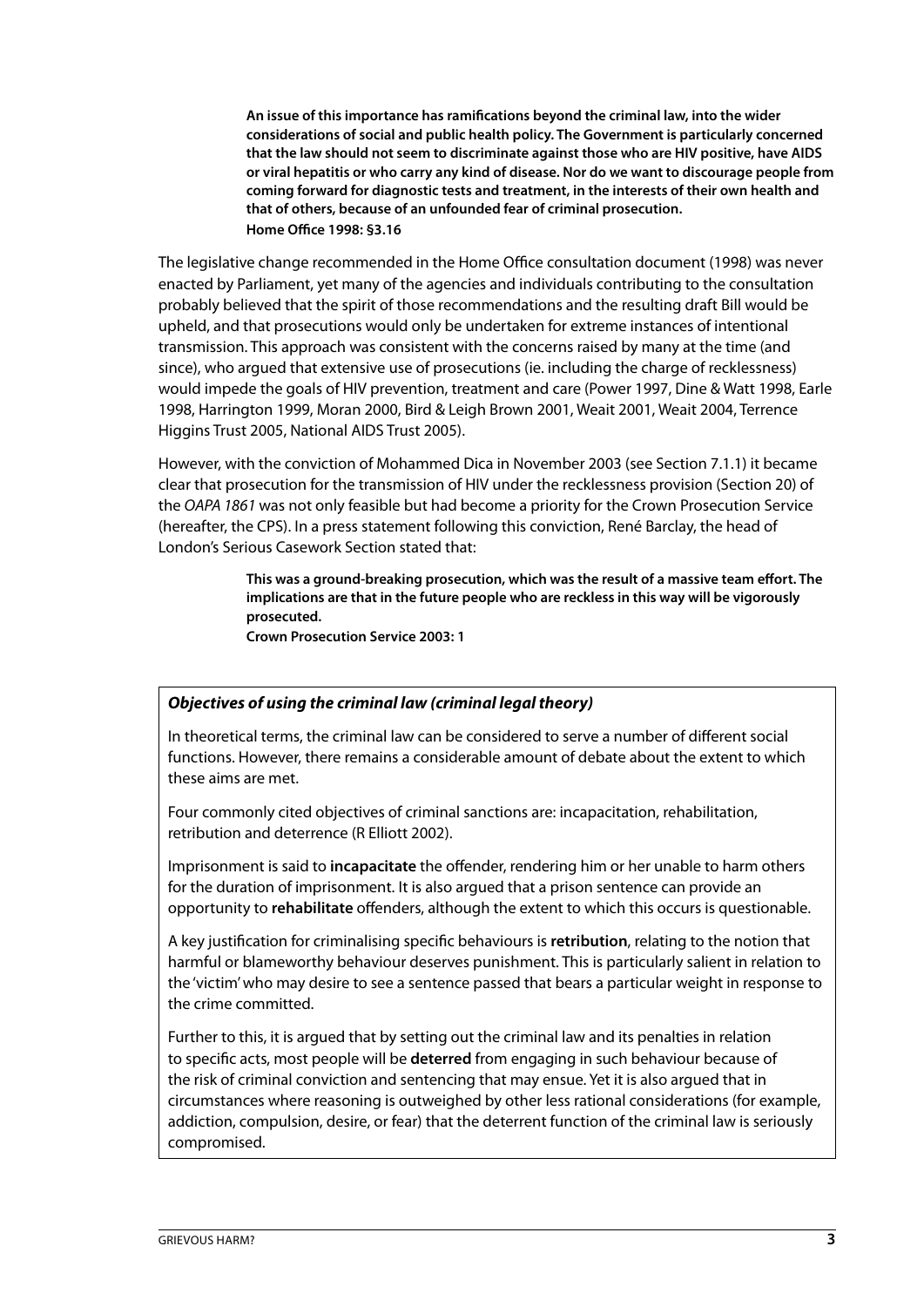As a non-governmental body, the CPS is not constrained by Home Office policy recommendations (Weait 2005a). In the two years following the initial prosecution, Feston Konzani was convicted and failed in his appeal, and three others were convicted after pleading guilty (see Section 7 for a detailed description of all known cases). All of these convictions have been secured under the recklessness provision (Section 20) of the OAPA 1861. These events have revitalised debate about whether HIV transmission should be criminalised under any circumstances, and if so, in what particular situations it may be justified for a person with HIV to be held criminally liable for onward sexual transmission of the virus.

There are those who advocate that prosecutions of reckless and intentional sexual transmission of HIV are a proportional means of curbing dangerous behaviour and securing punishment for harm caused by HIV infection. In contrast, others maintain that criminal prosecutions for the transmission of HIV have a negative impact on public health, and as such should only be used in the most extreme circumstances (ie. where intentionality can be established). Some have said that the negative public health outcomes are so profound that criminalisation of HIV transmission is inappropriate under any circumstance, as it fundamentally impedes HIV policy objectives. The remainder of this briefing paper will examine these positions in some detail, particularly focussing on sexual transmission of HIV and use of the OAPA 1861 as it pertains to England, Wales and Northern Ireland.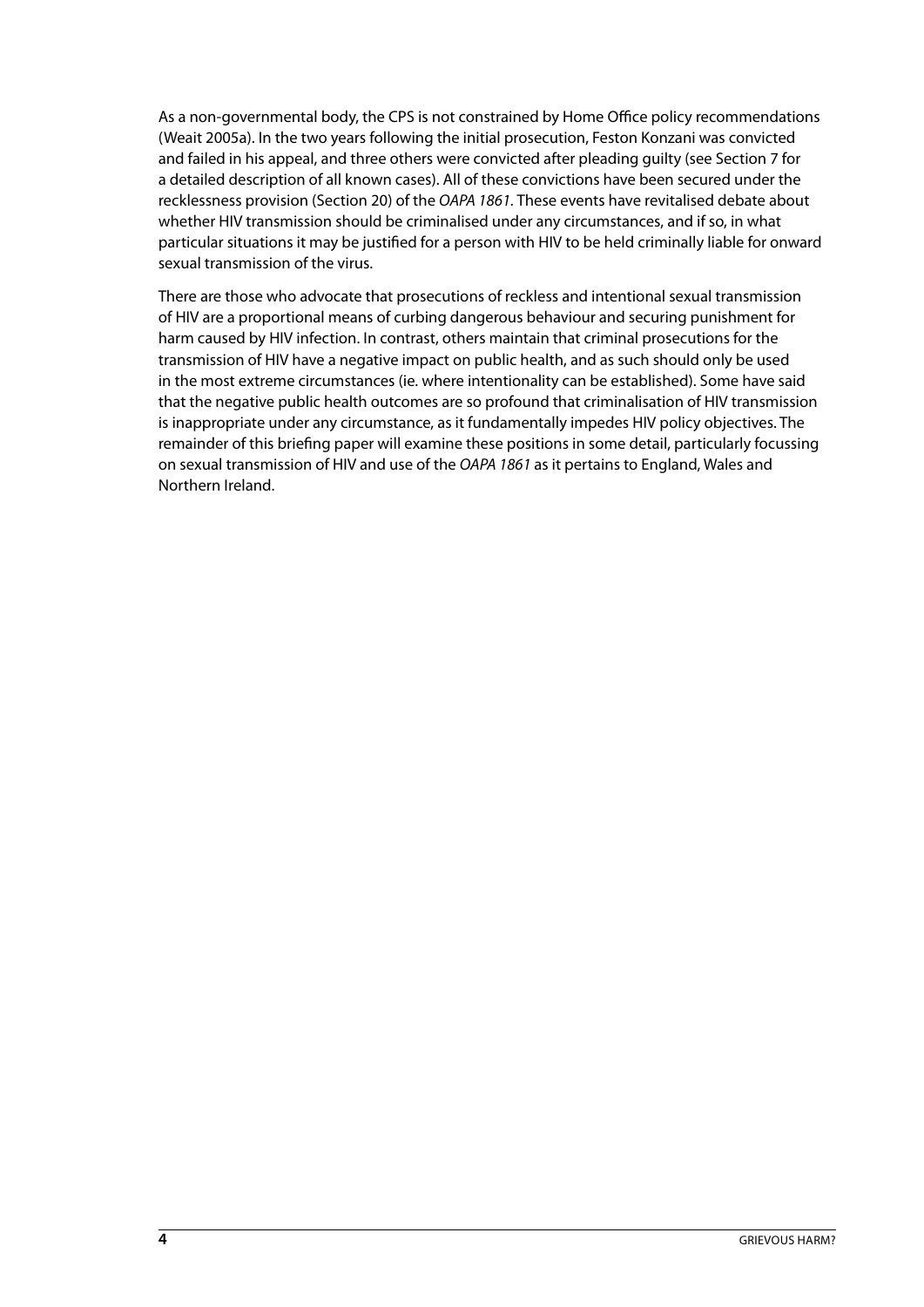### <span id="page-8-0"></span>**Evidence relating to public health impact** 2

Research evidence on the public health impact of criminalisation of HIV transmission is very limited. There are very few research studies that consider the issue from the perspective of the person with diagnosed HIV and none that focus on the perspective of the uninfected individual.

Aside from Sigma's study of HIV-related stigma and discrimination that included some coverage of criminal prosecutions (Dodds et al. 2004a, Dodds & Keogh 2005), it was only possible to find two investigations examining the responses of people living with HIV to the issue. One was based on a questionnaire on criminalisation produced and distributed by the UK Coalition of People Living with HIV & AIDS (UK Coalition 2005), and the other consisted of qualitative interviews conducted by psychiatrists in three US cities where individuals were asked about the impact of a range of legal and regulatory interventions including criminalisation of HIV transmission (Klitzman et al. 2004).

In the American study, when asked if they thought that criminalisation would lead to behaviour change among people living with HIV, many thought that condom use and disclosure would increase as a result. This finding is significantly different from the majority of responses on this topic arising from the investigations conducted by Sigma Research and the UK Coalition, and this may be explained by a range of factors. There are very different national and cultural histories in the US and the UK regarding public health imperatives, legal interventions and the epidemiology of HIV, and respondents' ideas about the criminalisation of sexual transmission are likely to be expressed differently as a result. While the sample size and self-selection bias inherent in the UK Coalition quantitative sample limits the extent to which those findings can be generalised across the population, it should be noted that almost half of respondents with diagnosed HIV reportedly said that the recent prosecutions would not change the way in which they made decisions to disclose HIV status to new sexual partners (UK Coalition 2005: 18). The phrasing of questions may also explain the difference in responses. Where those taking part in the American study were asked how they thought 'people living with HIV' would behave in response to criminal prosecutions, the UK Coalition survey asked individuals to reflect on their own behaviours. As the study undertaken by Sigma Research used focus group methodology, group discussions on this topic were centred on respondents' perceptions of media coverage of the cases, and how the cases themselves might impact on people living with HIV, without raising personal aspects of sexual behaviour as a specific point.

Comparison of the qualitative research findings demonstrates that all of the key themes that emerged from the American data (Klitzman et al. 2004) were identified in the research conducted in England (Dodds et al. 2004a, Dodds & Keogh 2005). Respondents in both projects qualified their support for criminalisation by stipulating that it was only appropriate in specific circumstances, such as rape or deception. Other comparable themes included notions of shared responsibility between sexual partners, the need to reinforce the primacy of the 'safer sex' message, the possibility that such policies might dissuade people from testing for HIV, and the extent to which such application of the law could be abused. A sizeable proportion of respondents in both studies were also unclear about the types of evidence that would be necessary to secure a conviction, often conflating the legal distinctions between intent, recklessness and non-disclosure.

Turning our attention to those comments made on criminalisation in the qualitative investigation in England, the overwhelming majority expressed strong concerns and criticisms regarding prosecutions of people living with HIV (Dodds et al. 2004a, Dodds & Keogh 2005). Of these, the largest proportion felt that criminal proceedings would confer all blame on the individual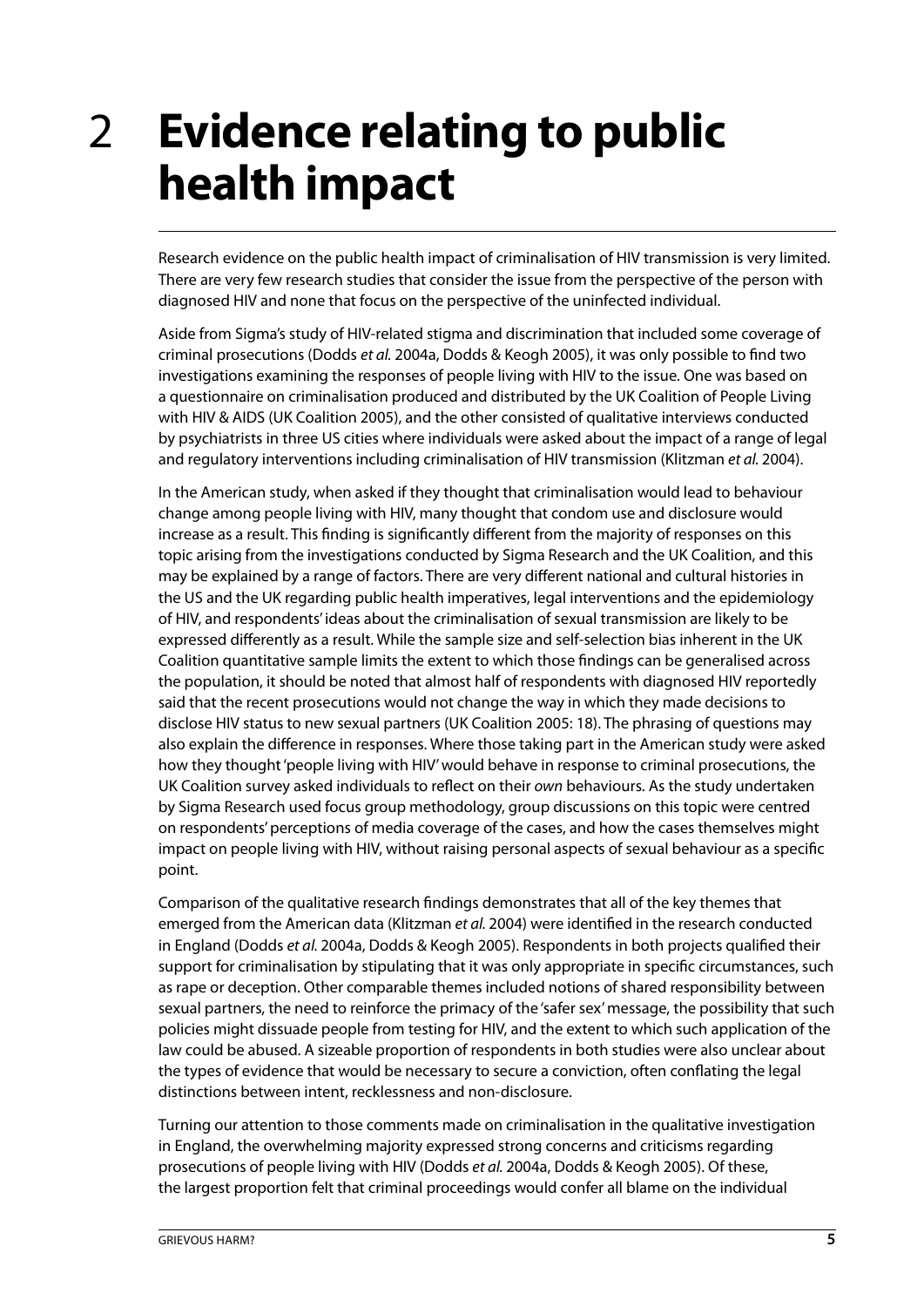diagnosed with HIV infection, substantially undermining health promotion messages concerning shared responsibility.

> **The first image that came in my mind when I saw the Dica case was fear. This case will lead to partners pointing the finger. All of us got it from somewhere. This was a waste of resources and money which should be put into prevention instead because all of us are responsible for ourselves.**

#### **African man with HIV (quoted in Dodds et al. 2004a: 33)**

This study also found that the prospect of criminal convictions increased fears about being open about having HIV. This effect was most pronounced among African men and women living in the UK, a group already very vulnerable to social exclusion and xenophobic abuse (Weatherburn et al. 2003, Dodds et al. 2004a, Fortier 2004).

#### **Once you talk about this, you fear everybody! You can't do this or that. African man with HIV (quoted in Dodds & Keogh 2005)**

Experiences of stigma and discrimination impact on people's self-perception and mental health as well as their sexual risk behaviour. A significant number of respondents in this study argued that in social and sexual contexts many people find it very difficult to disclose their HIV status due to concerns about the negative repercussions that such disclosure can bring. Respondents clearly expressed their view that the way to make up the shortfall between aspiration and 'safer sex' behaviour should not be sought through criminal prosecution (Dodds et al. 2004a, Dodds & Keogh 2005). The strongest concern emerging from this group was that criminal conviction would reinforce constructions of people living with HIV as irresponsible and dangerous. This is supported by the UK Coalition finding that 84% of research respondents with diagnosed HIV (and 62% of others) felt that criminal convictions increased HIV-related stigma and discrimination (UK Coalition 2005: 2). One such respondent added:

#### **The law should focus on positive things it can do to protect people with HIV, not criminalise us and marginalise us further.**

**Respondent (cited in UK Coalition 2005: 11)**

We already know that the stigma and discrimination associated with HIV mean that some populations at substantial risk are unlikely to test for HIV, seek treatment or make behavioural changes (Chinouya et al. 2000, Flowers et al. 2000, Weatherburn et al. 2003, Mayisha II Collaborative Group 2005). Criminalisation increases the perception of HIV infection as a highly stigmatised condition – a situation that hampers HIV health promotion. It should be reiterated that the Offences Against the Person Act 1861 is not HIV-specific, and the provisions made in Section 18 and Section 20 have been interpreted by the courts to relate to the transmission of serious disease more broadly. However, HIV remains the only disease to result in a successful conviction under the OAPA. The exclusive application of the OAPA 1861 for disease transmission against those who have sexually transmitted HIV is interpreted by many of those within vulnerable populations as reinforcing the environment of fear, shame and stigma that is attached to the virus (Dodds et al. 2004a).

In the absence of any more specific evidence, general studies of people with HIV have something to contribute. Most Gay and Bisexual men living with diagnosed HIV in one sample expressed a strong feeling of responsibility to avoid transmission of HIV to any sexual partner (Stephenson et al. 2003). However, there is a disjuncture between the behavioural aims to which individuals might aspire and their sexual practice. In a UK national survey of homosexually active men, more than one third of men with diagnosed HIV infection reported that they had participated in unprotected anal intercourse (UAI) in the past year with a partner who was probably or definitely HIV negative (Hickson et al. 2003b). Similar behavioural data are not available for heterosexual African people living with HIV infection in the UK.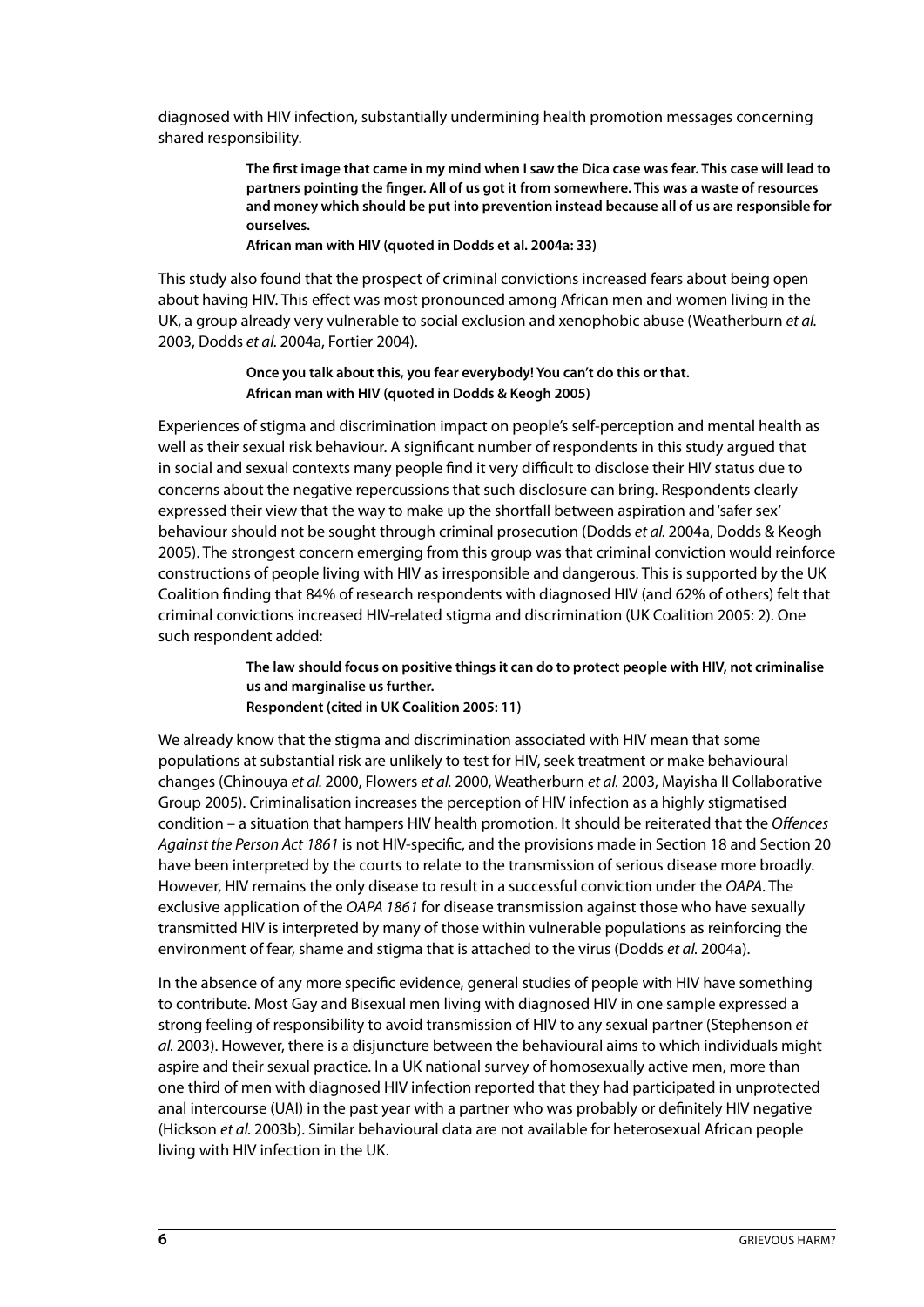While the lack of concrete public health evidence impedes our assessment of the potential impact of criminalisation of sexually transmitted HIV infection, we do not believe that it is feasible to wait for the establishment of a coherent evidence base. Even if we knew now that the majority of people with diagnosed HIV opposed the criminalisation of onward transmission and the majority of uninfected people supported it, this would not settle any of the substantial and complex arguments that follow. The problem is not amenable to complete resolution via public health or social scientific investigation. Moreover, it seems unlikely the CPS would be willing to await the accumulation of further research evidence.

The problem posed by this lack of evidence is profound. While a raft of further evidence may not bring consensus between those with strongly held and vastly different views, the need to base such views on existing evidence, public health expertise and accurate information is important. All those who take a position on the criminalisation of sexually transmitted HIV infection essentially ground their arguments in some form of ethical framework. Problems ensue when these masquerade as factual assertions. Classic examples are to be found across the spectrum of positions held on this topic; from one extreme where some oppose criminalisation in the belief that it will reduce everyone's willingness to test for HIV, to those who advocate prosecution in the belief that it will directly curb HIV incidence via a deterrent effect. The veracity of either of these claims has never been established and perhaps never could be. Yet, there is a difference between making an unsubstantiated claim, and taking a position based on knowledge and expertise in the HIV prevention / health promotion field.

The ethical intention of health promotion is to find the best means of achieving the highest possible degree of individual and collective physical, mental and social well-being in a given society (World Health Organisation 1981). As such, those working in health promotion (whether or not this is specific to HIV) are oriented towards a broad critique of political and structural factors that impede health.

> **Health promotion goes beyond health care. It puts health on the agenda of policy makers in all sectors and at all levels, directing them to be aware of the health consequences of their decisions and to accept their responsibilities for health. World Health Organisation 1981: 2**

The following sections attempt to summarise key arguments and unpick the limited evidence base as equitably as is possible, with an open ethical stance that firmly places the goal of reducing onward HIV transmission at the centre of any legal or policy intervention.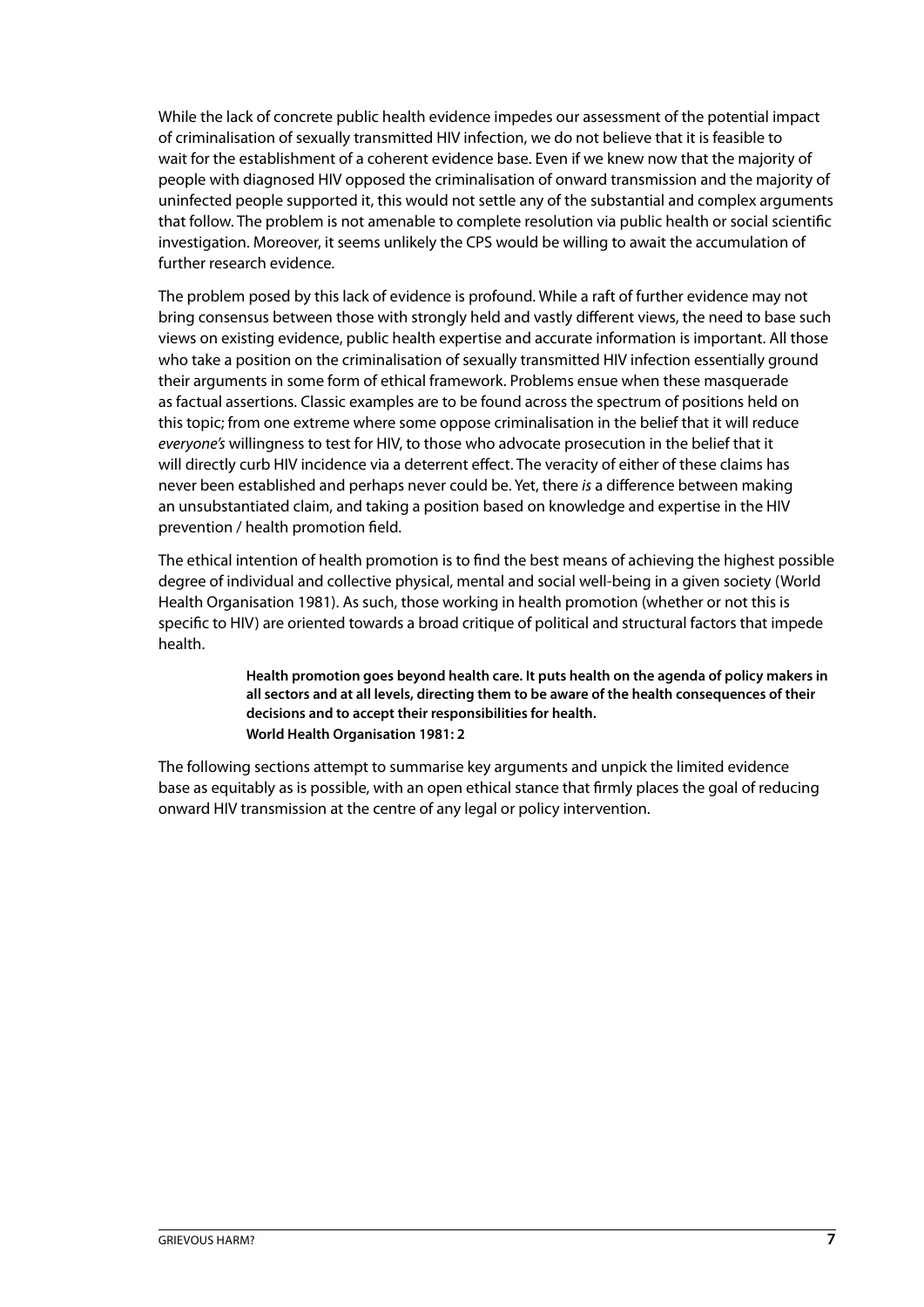### <span id="page-11-0"></span>**Arguments for criminalisation** 3

There seems to be a significant degree of popular and press support for the prosecution of people who sexually transmit HIV. Recent research also suggests that almost half (47%) of 165 UK-residents with diagnosed HIV surveyed by the UK Coalition (2005), agreed with the view that the Crown should prosecute intentional HIV transmission, while 11% felt that both intentional and reckless transmission should be prosecuted.

When we examine the professional and expert literature on this issue, unequivocal support for the application of criminal law to both reckless and intentional sexual transmission of HIV is most common among those working in the criminal justice system alongside academic law colleagues. Arguments against prosecutions for reckless HIV transmission (under Section 20 of the OAPA 1861) tend to be found in academic and policy literature produced by HIV voluntary organisations, social science researchers and those with experience in the HIV sector more broadly. It is perhaps most accurate to say that there is a lack of consensus in the field about the prosecution of intentional HIV transmission (under Section 18 of the OAPA 1861). While some HIV organisations argue that it might be acceptable in relatively rare circumstances where it can be proven that harm was intended (Terrence Higgins Trust 2005, National AIDS Trust 2005, UK Coalition 2005), others contend that criminalisation is not justified under any circumstances (Reid 2003). Despite some exceptions to these observations, they remain important in what follows.

As the ongoing accumulation of convictions attests, the criminal justice system in England and Wales currently treats sexual transmission of HIV without prior disclosure as being contrary to the recklessness provisions of the OAPA 1861. This interpretation is supported by some legal academics who maintain that any individual who transmits HIV to sexual partners without telling them of their own known (or suspected) infection, has betrayed a trust and caused a physical harm that justifies the intervention of the criminal courts (Strickland 2001, Spencer 2004a, 2004b, Warburton 2004). Those who advocate criminalising the sexual transmission of HIV variously rely on the argument that this application of the criminal law will reduce onward HIV transmission by a) disabling the individual defendant from exposing others to the virus and b) deterring others with (diagnosed) HIV from engaging in behaviours that risk transmission. That the infected person can be threatened with removal from the 'general population' via incarceration (**incapacitation**) implies that this fulfils the public interest aspect of legal intervention.

> **It will help to assure the public that the criminal law is there to protect them in those situations where there is a real risk of the transmission of HIV. Strickland 2001: 7**

Proponents of the criminalisation of sexual transmission frequently cite it as both an effective **deterrent** and an appropriate means of seeking **retribution** on the part of those who feel wronged.

> **To infect an unsuspecting person with a grave disease you know you have, or may have, by behaviour that you know involves a risk of transmission, and that you know you could easily modify to reduce or eliminate the risk, is to harm another in a way that is both needless and callous. For that reason, criminal liability is justified unless there are strong countervailing reasons. In my view there are not. Spencer 2004b: 471, italics added**

Spencer's assumption that sexual risk behaviour can be 'easily modif[ied] to reduce or eliminate the risk' arguably ignores all the complexities of human sexual interaction in general, and the challenges facing HIV prevention in particular. He also raises the spectre of prosecutions in the absence of a defendant's HIV diagnosis. This latter point raises significant questions about the way in which charges could be targeted at those who may have HIV and therefore 'should know' their status, and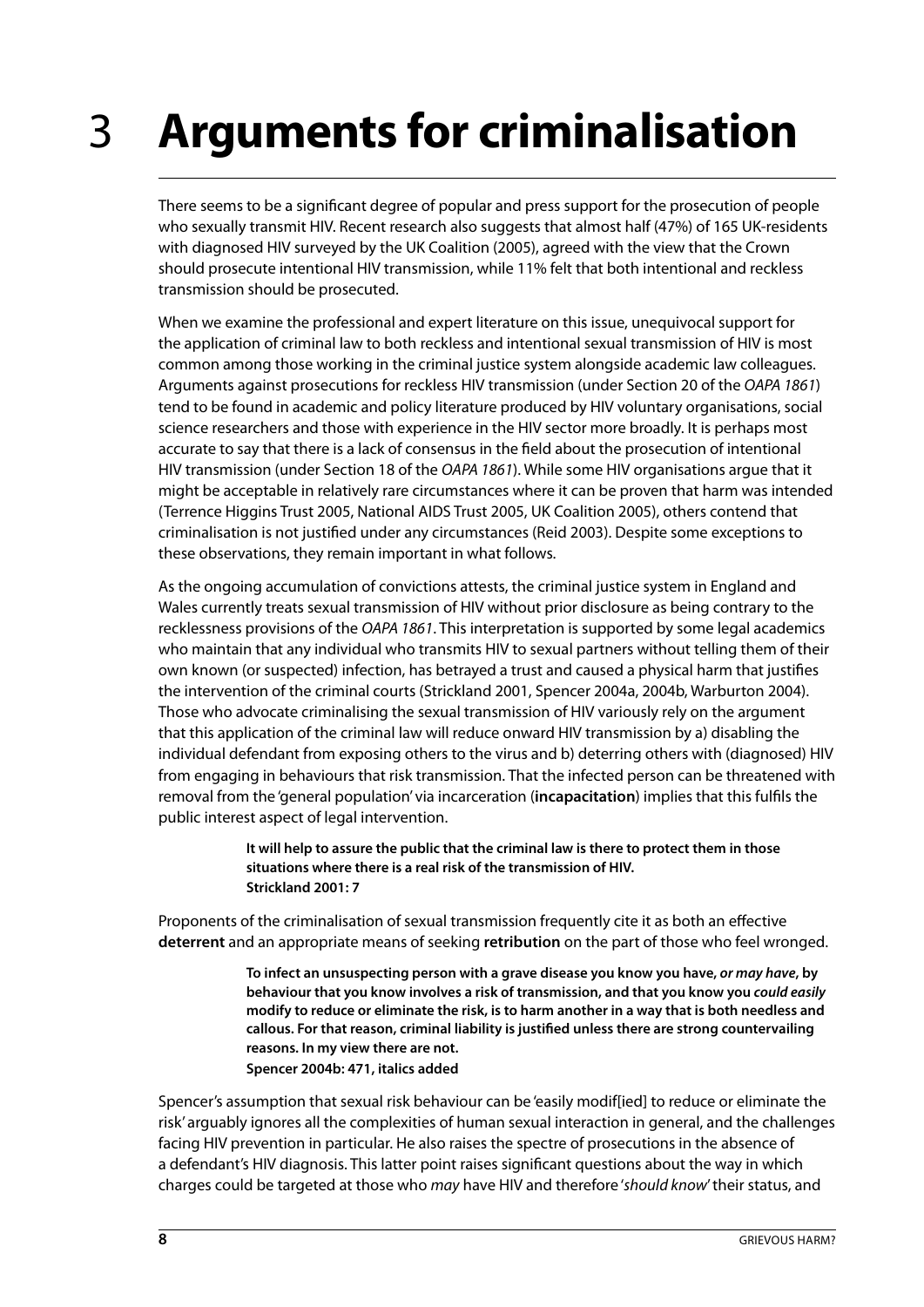how this classification will be defined by the judiciary. Spencer's published views made a significant impact on the Court of Appeal in the matter of Dica, with the above passage being quoted in the text of their written judgment ( $R$  v Dica 2004: § 55).

Spencer's rhetoric is important because it demonstrates the importance of **retribution** or punishment as a motivation for criminalising the reckless sexual transmission of HIV. From what we know, this has probably been the over-riding imperative of the complainants in the criminal prosecutions to date (see Section 7). This argument for criminalising sexual HIV transmission is the one that probably divides the opinion of commentators most sharply, and has contributed most to the lack of an unequivocal position among HIV organisations. It is undeniably true that to pass HIV to another person does them harm – few people want HIV and most people with the virus would undoubtedly rather they did not have it. Hence, it is argued that people who pass on HIV under any circumstance should face criminal sanction. In support of much earlier calls for HIVspecific legislation in the United States, Hermann takes the view that punishment for behaviour that risks HIV exposure helps to clearly demarcate the boundaries between desirable and undesirable behaviours.

> **According to the [Presidential] Commission, an HIV specific statute can provide clear notice of socially unacceptable standards of behaviour specific to the HIV epidemic and can facilitate tailoring punishment to the specific crime of HIV transmitting behaviour. Hermann 1990: 370**

Among other arguments for criminalising the reckless sexual transmission of HIV, **deterrence** is commonly cited. It is asserted that prosecutions will have a positive impact on the HIV epidemic by encouraging behaviour change. In his detailed argument supporting the development of new criminal legislation to better address the sexual transmission of HIV, Ormerod takes this approach.

> **If the public has become complacent about HIV this suggests that education and health campaigns are proving ineffective, at least in reaching those who knowingly expose partners to the risk of HIV. Perhaps the criminal law could supplement these initiatives, without its introduction reducing resources available for health and education, as might be the case in the developing world. Invoking criminal law in this way could be regarded as a considered response after decades of experience; not an over hasty reaction to a moral panic. A new criminal offence would overcome the deficience in the present law. In addition, a new criminal offence could promote specified objectives that could be consistent with the objectives of the public health laws: to regulate behaviour in an AIDS-aware society. This includes a desire to signal the boundaries of appropriate behaviour and, where necessary, to re-educate people regarding their mutual sexual responsibilities. Ormerod 2001: 142**

Those who share this view hold that the threat of prosecution will encourage individuals to avoid behaviour that leads to transmission (ie. unsafe sex and non-disclosure of HIV infection). While delivering the sentence for the first conviction in England and Wales, Judge Philpot reportedly said that the lengthy sentence partly reflected "the need to deter others from acting in a similar fashion" (Bowcott 2003). Such a statement contains the assumption that people living with HIV will have a clear and detailed understanding of the precise ways in which such convictions are obtained (ie. what constitutes liable activity and what does not). It also presumes that people living with HIV will prioritise concerns about legal liability ahead of sexual impulse, privacy, and a desire to not be defined by, or discriminated against because of their HIV infection.

Some of the commentary offered by legal academics betrays a severely limited understanding of health promotion approaches to HIV prevention alongside basic facts of transmission. Arguments supporting deterrence are sometimes based upon presumptions which are themselves grounded in misinformation, as the following passages exemplify: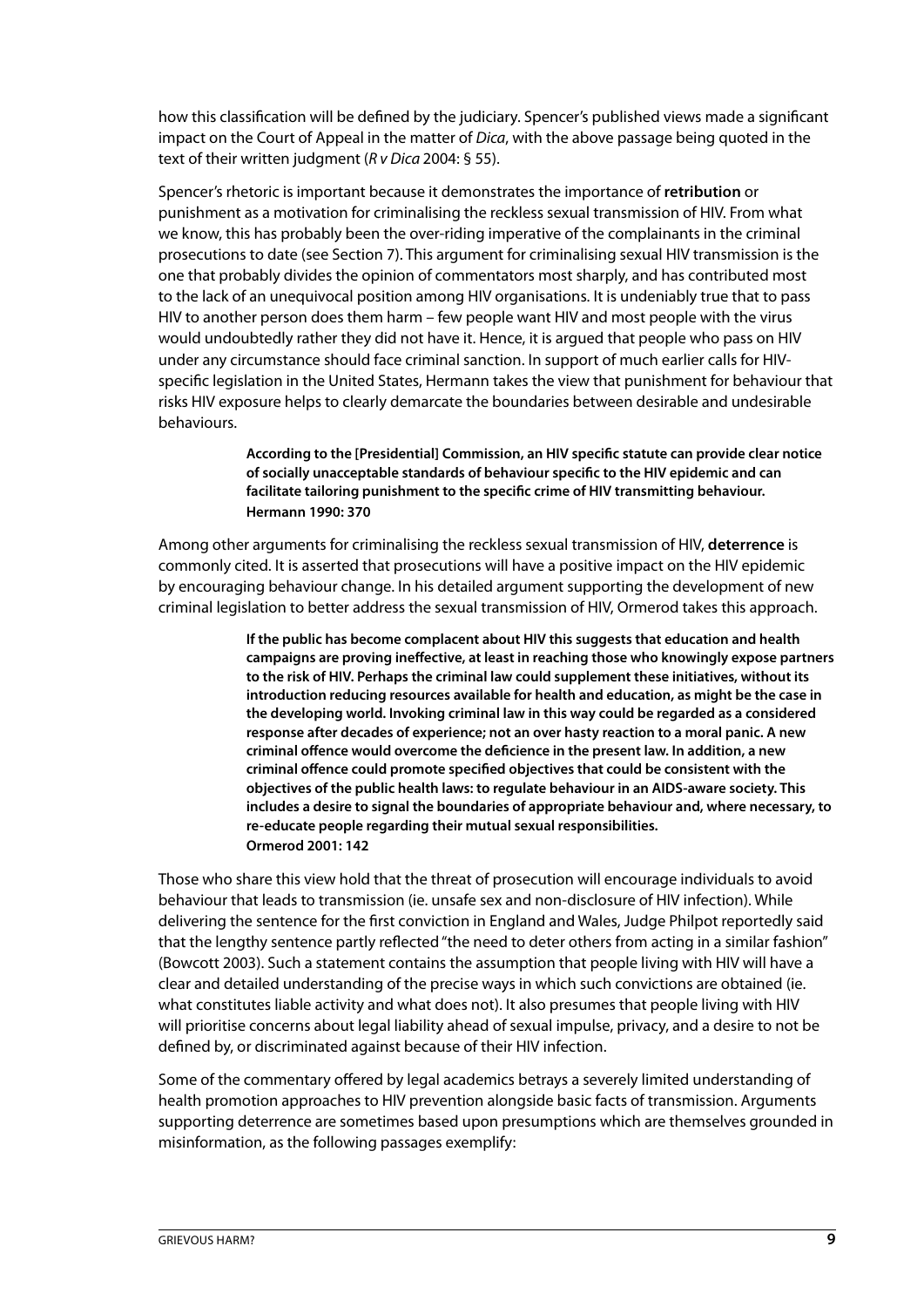**While it is not suggested here that HIV+ individuals ought not to be permitted ever to engage in sexual intercourse, that there may be a public interest in sanctioning unprotected contact is unconvincing. Furthermore, whether it truly is a 'positive social purpose' for HIV+ people to procreate, given the significant likelihood of subsequent foetal infection, must be a subject open to debate.**

**Warburton 2004: 9**

**Since the determination of what amounts to seriousinjury is to be left to the jury, it is highly likely that the jury would deem the actual transmission of HIV to another to be serious injury since death always results from the infection. Strickland 2001: 10, italics in original**

It is likely that some of the momentum in favour of wide-ranging criminal prosecutions arises from frustration with the ongoing growth of the epidemic while also misunderstanding the significance of treatment advances. This in turn leads to accusations that public health approaches such as awareness raising, HIV health promotion and targeted harm reduction messages are not working. This allows legal commentators to present the criminal law as the 'last bastion' of defence against further infections (Kromm 1999, Ruby 1999, Strickland 2001).

> **... the current policy of educating people about the risks they are taking with their lives is not convincing them to act more cautiously. Education, counselling, and testing should still be promoted and encouraged as methods of maintaining public awareness and knowledge, but cannot be relied on to stop the spread of the HIV virus... Criminalisation may force people to think twice before acting, and to be more responsible in their decision making. Ruby 1999: 334-335**

There is limited foundation for assertions about deterrence, since there is no evidence from any jurisdiction that has criminalised HIV transmission that incidence is reduced as a result. However, it is almost certainly true that some acts made illegal tend to become less common in the population as a whole (not wearing a seat-belt in a car, for example). Whether the criminal law could have the same impact on sexual behaviour between two consenting adults is a complex matter of ongoing debate.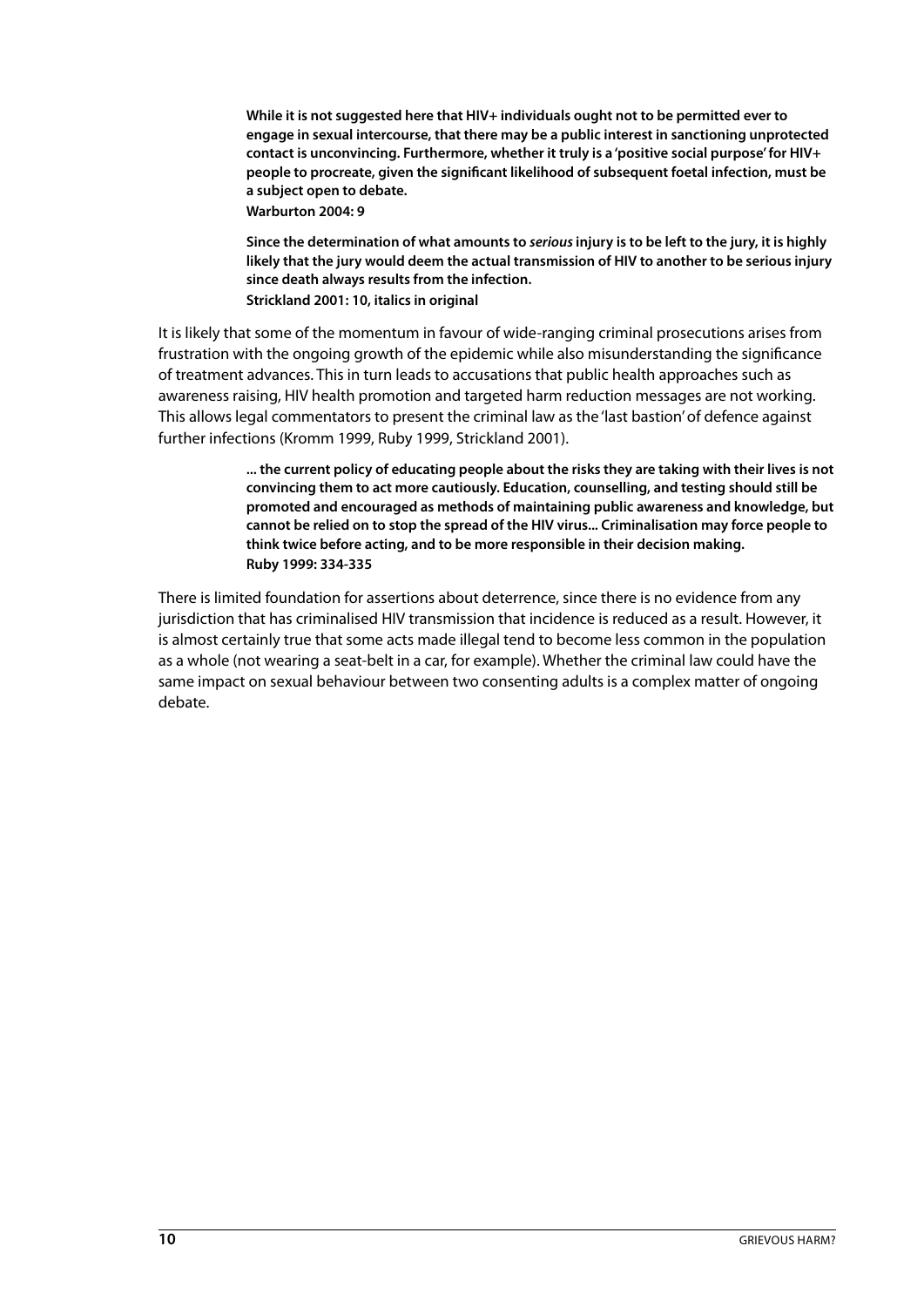### <span id="page-14-0"></span>**Arguments against criminalisation** 4

This briefing paper rests on the overriding principle that any legal or policy development related to HIV must prioritise effective health promotion principles. This is the same position advocated by the Joint United Nations Programme on HIV/AIDS (UNAIDS) in a policy options paper on this topic.

> **On the broader level of public health, it is also not clear that criminalisation is the best policy approach. Policy-makers must consider, in light of the best evidence that is available, what the impact of criminalisation of government policy may be on HIV prevention efforts or on access to care, treatment and support. R Elliott 2002: 27**

It has long been argued that responses to HIV are most effective when they prioritise the rights and dignity of people who have been diagnosed with HIV or are at risk of infection (Watney 1994, Altman 1994, Mann et al. 1996, Gostin & Lazzarini 1997, United Nations High Commissioner for Human Rights and the Joint United Nations Programme on HIV/AIDS 1998, Hickson et al. 2003a). This rights-based approach to HIV prevention underlies efforts to support people to realistically evaluate their risk of infection and to engage in behaviours that reduce the risk of HIV exposure and transmission. It is also crucially important that individuals understand the importance of early HIV diagnosis and treatment, should they become infected.

Making it Count [MiC], the planning framework for collaboration and action in the CHAPS partnership, asserts that simply telling people what to do is inappropriate in light of the complexities of sexual behaviour. The partnership collectively stands behind the framework's advocacy of You Decide rather than We Decide approaches to HIV health promotion (Hickson et al. 2003a: 16). Considering the issue of criminalisation alongside the framework of health promotion provided by MiC demonstrates a considerable contrast of potential approaches. MiC asserts that the role of people living with diagnosed HIV in the prevention of transmission is crucial, but that simply telling individuals to always disclose their positive status to sexual partners is not helpful, not least because it overrides aims pertaining to the health and well-being of people living with diagnosed HIV. Bringing criminal liability into matters concerning disclosure of HIV status in sexual encounters interferes with the freedom of an individual with diagnosed HIV infection to freely choose if, when and to whom they make their infection known.

HIV remains a highly stigmatised disease and many people with HIV experience discrimination in their daily lives (Weatherburn et al. 2002, 2003). As a result, those at highest risk of infection often distance themselves from the disease in public, social and intimate settings (Dodds et al. 2004a). As long as the stigma associated with HIV continues to pervade social responses to the epidemic, the resulting fear and shame will hamper efforts to undertake HIV prevention, treatment and care (Aggleton et al. 2005). Public health theory and research suggests that punitive responses to HIV are counterproductive, largely because they foster the stigma that drives the epidemic (Landsdell 1991, Bennett 1997, DeBruyn 1998, Harrington 1999, Lange 2003). It is widely held that a holistic response that accounts for contextual factors (such as the impact of stigma) is the best means of meeting the goal of reducing HIV transmission (Gostin & Lazzarini 1997, UN High Commissioner for Human Rights and the Joint UN Programme on HIV/AIDS 1998, United Nations 2001).

Those who are critical of the criminalisation of sexually transmitted HIV infection frequently make the argument that it is a punitive response that reinforces the substantial stigma and discrimination that contribute to ongoing HIV transmission.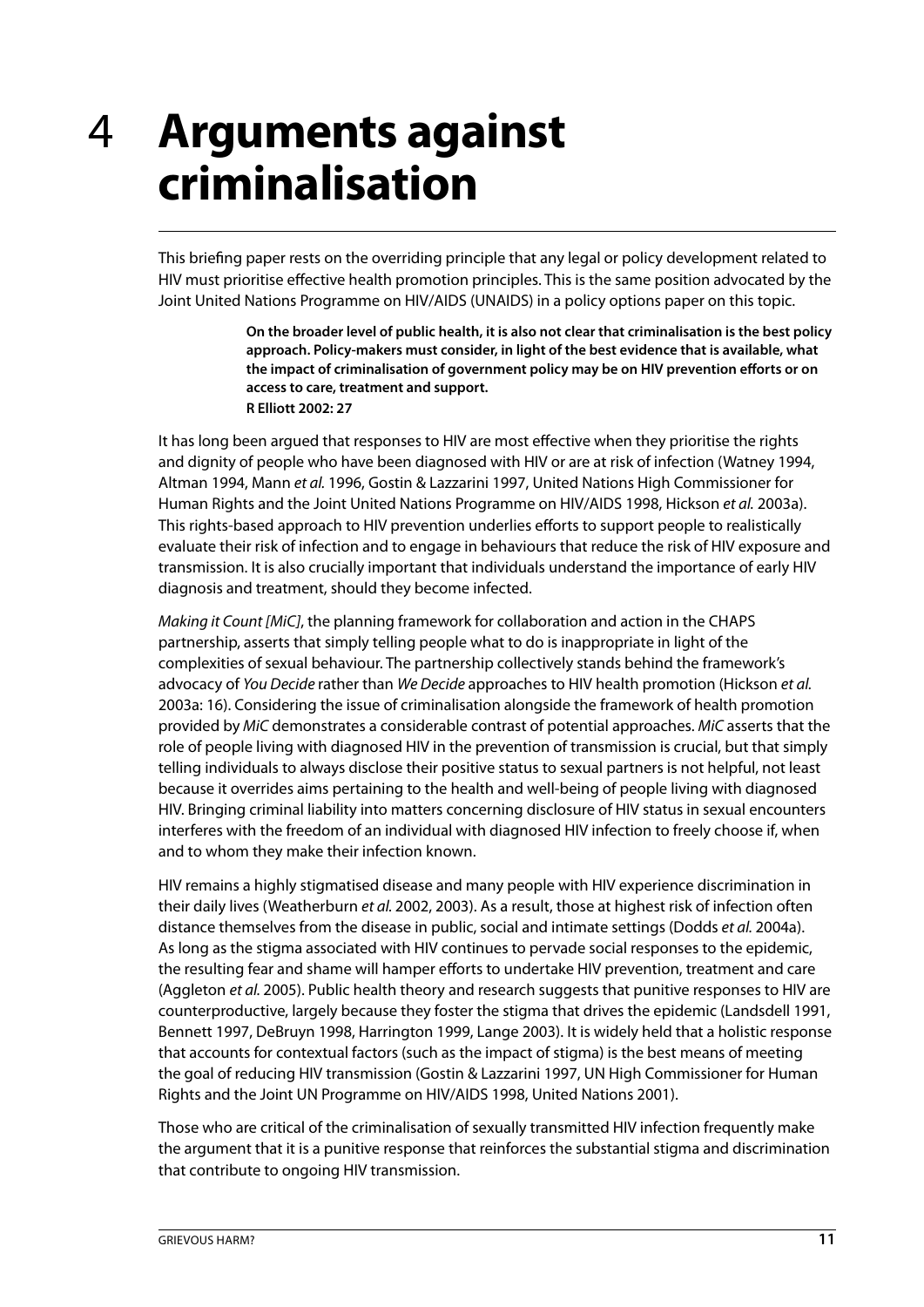**Appealing to a desire for retribution in making policy runs the risk of appealing to prejudice and reinforcing discrimination, particularly in the context of the heavy stigma that already often surrounds HIV / AIDS and those individuals or groups associated with it. R Elliott 2002: 6**

No one has ever been successfully convicted of transmitting any other serious disease under the OAPA 1861. It is argued that criminal prosecutions contribute to the further demonisation of all people living with HIV infection with no regard for their actual behaviours or personal circumstances (Reid 2003). This is exacerbated by the media attention that such trials attract. As Rhon Reynolds of the African HIV Policy Network has pointed out, the ethnicity and migration status of appellants in these cases also contributes to the general increase in hostility toward migrants in the UK, as out of the five current convictions, three have been against African men who were seeking or had already obtained refugee status and another was against a migrant from Portugal (Reynolds' contribution in A Elliott 2005). It has been clearly documented that migrants and members of ethnic minorities are disproportionately prosecuted (and subsequently deported) for HIV transmission and exposure throughout a range of European jurisdictions (Nyambe & Gaines 2005), with similar concerns being noted elsewhere (R Elliott 2002, Bray 2003, Miller 2005).

The evidence raised in court and the attendant media attention that these cases bring fail to give any indication of the practical, emotional and social implications that influence the difficult decision to disclose HIV infection (Dodds et al. 2004a, 2004b, National AIDS Trust 2005). In court cases to date little or no account has been taken of the defendants' psychological state in relation to their HIV diagnosis, nor has it been satisfactorily clarified in any of the cases that the defendant had sufficient knowledge about HIV and its transmission in order to predict the outcome of their actions. The defendant's own understanding of the meaning of their own HIV diagnosis and the risk they might pose to others has not been taken into account by the courts. Evidence collection seems to be restricted to a limited number of factors: Did the defendant know their own HIV positive status? And did the defendant disclose this to the complainant before engaging in sexual behaviour that carried a risk of HIV exposure and transmission?

There are also a host of intervening issues that mean disclosure of an HIV positive status is not as straightforward as the legal system might infer. Those from the HIV sector who have had some insight into the details of particular cases raise questions about whether the criminal justice system is equipped (both in terms of structure and knowledge) to sufficiently understand the complexities of the current HIV epidemic (National AIDS Trust 2005). This mirrors similar longstanding debates about the difficult interface between the law and complex human activity more broadly, but this should not impede us from raising the matter in relation to sexually transmitted HIV infection.

Instead of alleviating this situation, or helping to manage some of this complexity, media coverage concerning criminalisation makes the stigma associated with having HIV far worse. African people living with HIV in particular are concerned about the impact of these prosecutions on their own lives, especially those who see gender and racial bias in the criminal prosecution system and the media (Dodds et al. 2004a).

The media representation of convictions through the criminal process reinforces the prejudicial perceptions that have historically been attached to HIV, strengthening the stigma and discrimination associated with infection. In their persistent and sometimes erroneous use of phrases such as 'deliberate infection' and 'biological GBH' (see for example, BBC News Online 2003), news agencies and broadcasters have blurred the boundaries between intentionality and recklessness that are clearly delineated in Sections 18 and 20 of the OAPA 1861.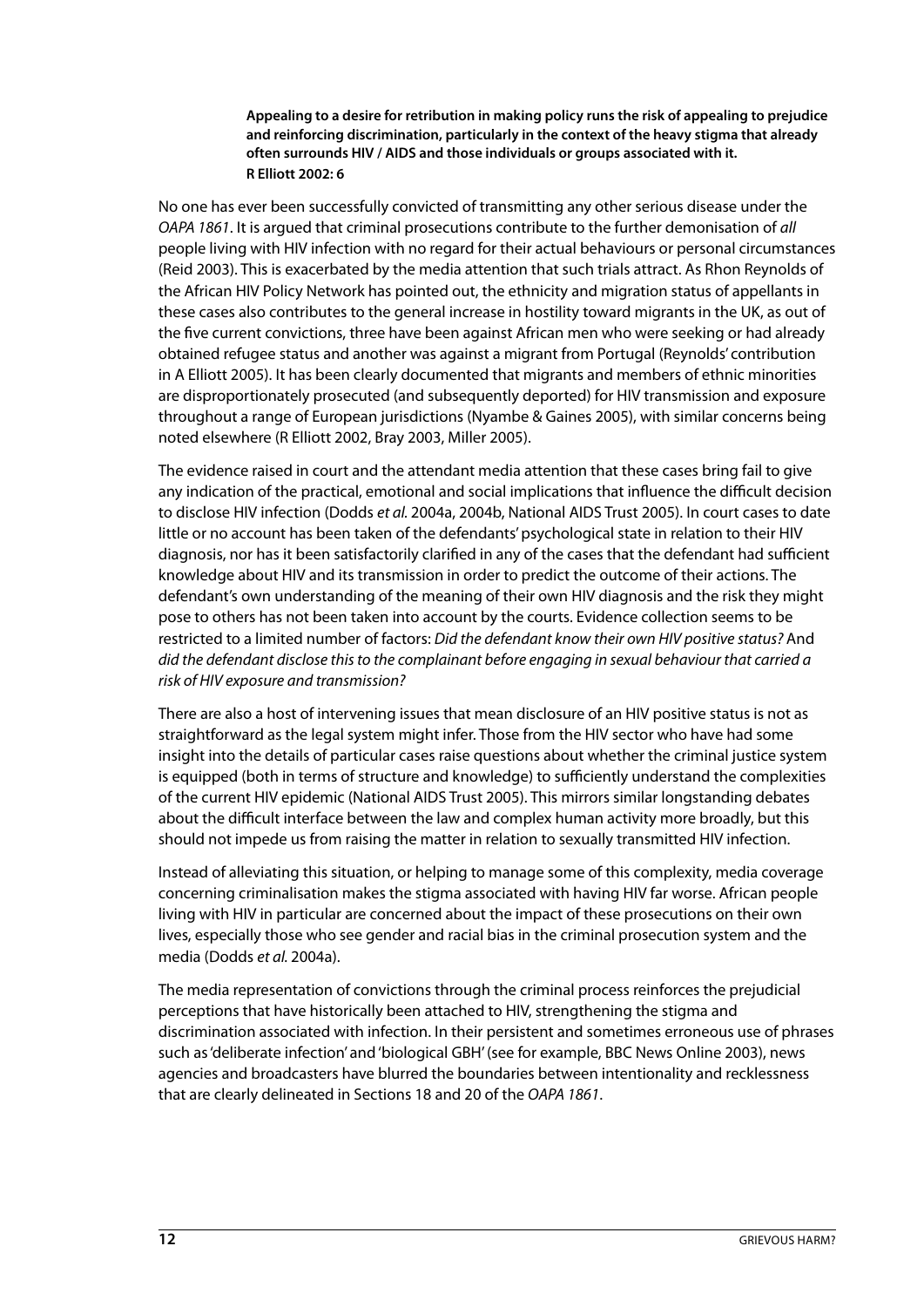**An asylum seeker dubbed the Aids Assassin was jailed for four-and-a-half years yesterday for deliberately infecting his lover with HIV. Mohammed Dica, 38, was sentenced at the Old Bailey for biological grievous bodily harm after failing to tell the 39-year-old mother-of-two he had Aids. She will now be on medication for the rest of her life. Dica, from Mitcham, south London, was convicted in October, 2003. He appealed, and there were two retrials, forcing his victim to give evidence three times. Daily Star 2005: 18, italics added**

Media coverage is characteristically sensationalised and inaccurate, and its demonisation and vilification of people living with HIV exacerbates HIV stigma and contributes to a belief that such convictions are a successful means of HIV prevention (see Petty 2005, for a review of media coverage in the Canadian context). It is implicit in much of the press coverage that criminalising sexual transmission of HIV would reduce incidence by means of incapacitation and deterrence.

The imprisonment of four men and one woman with HIV for 'recklessly' transmitting their infection will probably deter some people living with diagnosed HIV from having sex that carries a risk of exposure without their partner's knowledge of that risk. However, based on prosecutions to date it remains unclear what sexual activity has been criminalised and what 'behaviour change', short of abstinence, would ensure that infected individuals do not face criminalisation in the future. In such an uncertain environment the anguish that arises among those who are concerned about prosecution can be immense, and the harm done to their mental and sexual health could be argued to outweigh any benefit to the wider population, particularly as successful prevention is partially reliant on the attitudes, skills and well-being of people living with diagnosed HIV. While this uncertainty currently affects African people living with HIV most acutely (Dodds et al. 2004a, Dodds and Keogh 2005), it is clear that prosecutions against heterosexually and homosexually active White British men and women are imminent (see Section 7). Such factors have led some commentators to argue that the pursuit of retribution or deterrence through the criminal justice system will be considerably outweighed by the negative outcomes of increased stigma and discrimination that may in turn lead to increases in ongoing transmission (Bird & Leigh Brown 2001).

It also seems likely that criminalising the sexual transmission of HIV may lead some people at risk of infection to erroneously believe that the law affords the 'public' a degree of protection from HIV exposure, thereby reducing the need for vigilance about 'safer sex' (R Elliott 2002). In a UK survey of Gay and Bisexual men, 65% of those who tested HIV negative and 77% of those who were untested said they would expect a sexual partner with diagnosed HIV infection to disclose to them before sex (Hickson et al. 2003b). In this type of close-ended survey question, it is impossible to determine the extent to which those responding in this way were indicating a belief that others would, or that they should disclose a known HIV positive status. Regardless of this, both interpretations of respondents' high degree of expectation indicate HIV prevention need. It can be argued that ongoing awareness of criminal prosecutions will increase expectations of HIV-positive disclosure among those at highest risk of exposure, and hence exacerbate HIV prevention need.

The public health message of shared responsibility for 'safer sex' is obscured by the belief – among those who are HIV negative or untested – that people who know they are positive will always disclose their status before sex that carries a risk of transmission (Dodds et al. 2004b, Henderson et al. 2001), while those who do not will get locked safely away. Past qualitative research among Gay men living with HIV who participated in unprotected anal intercourse demonstrated that many believed that sexual partners who did not insist on the use of condoms for intercourse must also be HIV infected (Keogh et al. 1999). It remains unclear to what extent such prosecutions will impact on the behaviours of people living with diagnosed HIV. As noted earlier, a significant proportion of those taking part in a recent small-scale survey indicated that they would be unlikely to change their own sexual behaviour in response to criminal prosecutions – however survey respondents were not asked about their existing risk-management practices (UK Coalition 2005).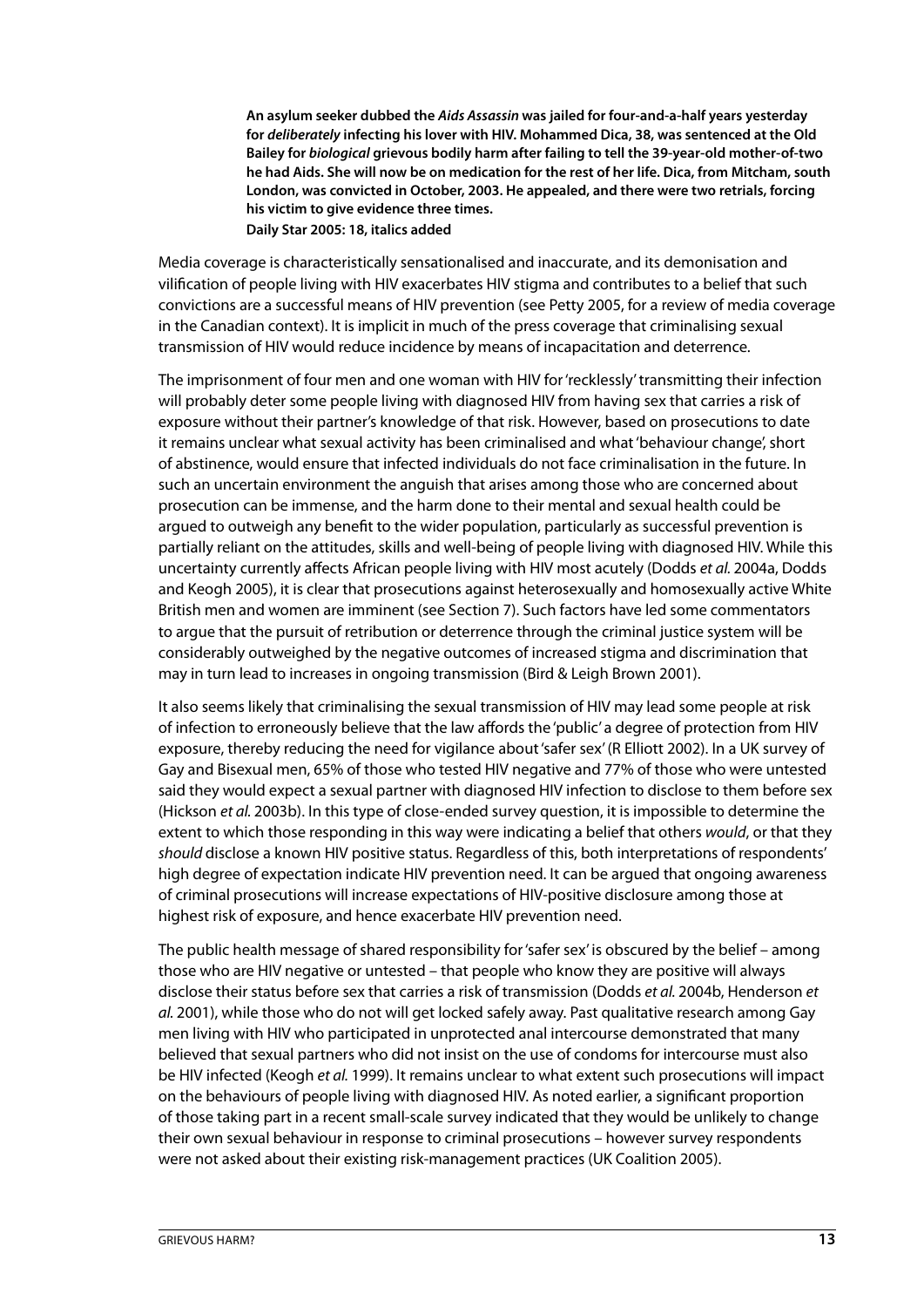The logic that imprisonment (**incapacitation**) operates as a solution to ongoing HIV transmission neglects to take into account that prisons are places where both infected and uninfected individuals are seriously curtailed in their ability to exercise control over HIV exposure (Weild et al. 2000, R Elliott 2002, Prison Reform Trust and National AIDS Trust 2005). It also makes assumptions that prisons are not places where HIV transmission routinely occurs and that prisoners per se do not merit the protection afforded to the rest of the population. This is reinforced by the fact that the first man to be convicted for sexual transmission of HIV in the UK was himself infected in Glenochil Prison in Scotland (see Section 7.2.1). Yet this crucial issue is crowded out by the overriding portrayal of HIV positive 'predators' who pose a threat to a 'vulnerable' public.

An interview statement made by one of the female complainants in the Konzani case exemplifies a number of problems with the use of incapacitation as a rationale for criminalising HIV transmission.

> **I feel happy he's been sent to prison. At least I know he's not going to go out and give some other girl HIV. He could have done it to my little sister or to anyone. I think he got what he deserved. Flynn 2004b: 20**

The comment expresses the belief that by being sentenced to prison, the defendant was rendered incapable of transmitting HIV to 'some other girl', 'my little sister', or indeed 'anyone'. However imprisoning individuals with HIV does not halt the likelihood of onward transmission, it only transfers that risk to other prisoners in a setting where condoms and clean injecting equipment are rarely available (R Elliott 2002). Nowhere in these arguments are there any grounds to believe that the convicted individual will encounter an intervention that will assist him or her in the successful management of future HIV risk. **Rehabilitation** simply does not figure in this approach.

It is inevitable that some people will feel wronged by a sexual partner who has exposed them to a risk of HIV infection – where HIV transmission has occurred these feelings may be especially powerful. **Retribution** is a powerful argument for criminalising intentional sexual transmission of HIV, though what precisely intention could and would mean in such instances is severely contested. People with HIV are the population of potential complainants as well as defendants in all such cases. Everyone alive with HIV infection today was infected by someone, and it is only a tiny proportion of the HIV infected population that has pursued a criminal legal 'solution' to their infection. It has been surmised that a regulatory focus emerges in those environments where "so called irresponsible and unrespectable" people living with HIV are isolated from others living with the virus (Kinsman 2005: 102). Those agencies who engage with individuals involved in legal proceedings should seek clarity about the motivation for a complaint, preferably before charges are laid. Extraneous factors such as relationship breakdown, child custody, and third party pressures should be explored with complainants in order to determine if prosecution is the appropriate way forward.

When making the choice to contact police, it is unlikely that individuals are made fully aware of the limits of the criminal justice system in relation to the pursuit of personal retribution. Giving evidence about sexual relationships can be a gruelling experience, and complainants may find that the outcome of the process does not afford them the closure they sought. It is similarly unlikely that many complainants are given adequate support to deal with the increased surveillance that publicising one's own HIV positive status can bring, nor is it likely that much consideration is given to the way in which retributive responses can contribute to the overarching climate of stigma and discrimination related to HIV.

> **Throwing people in prison can only happen after the virus has been transmitted. It may serve to fulfil the anger of an individual, but it seriously undermines the efforts we are all making to end discrimination against HIV positive people. Reid 2003: 5**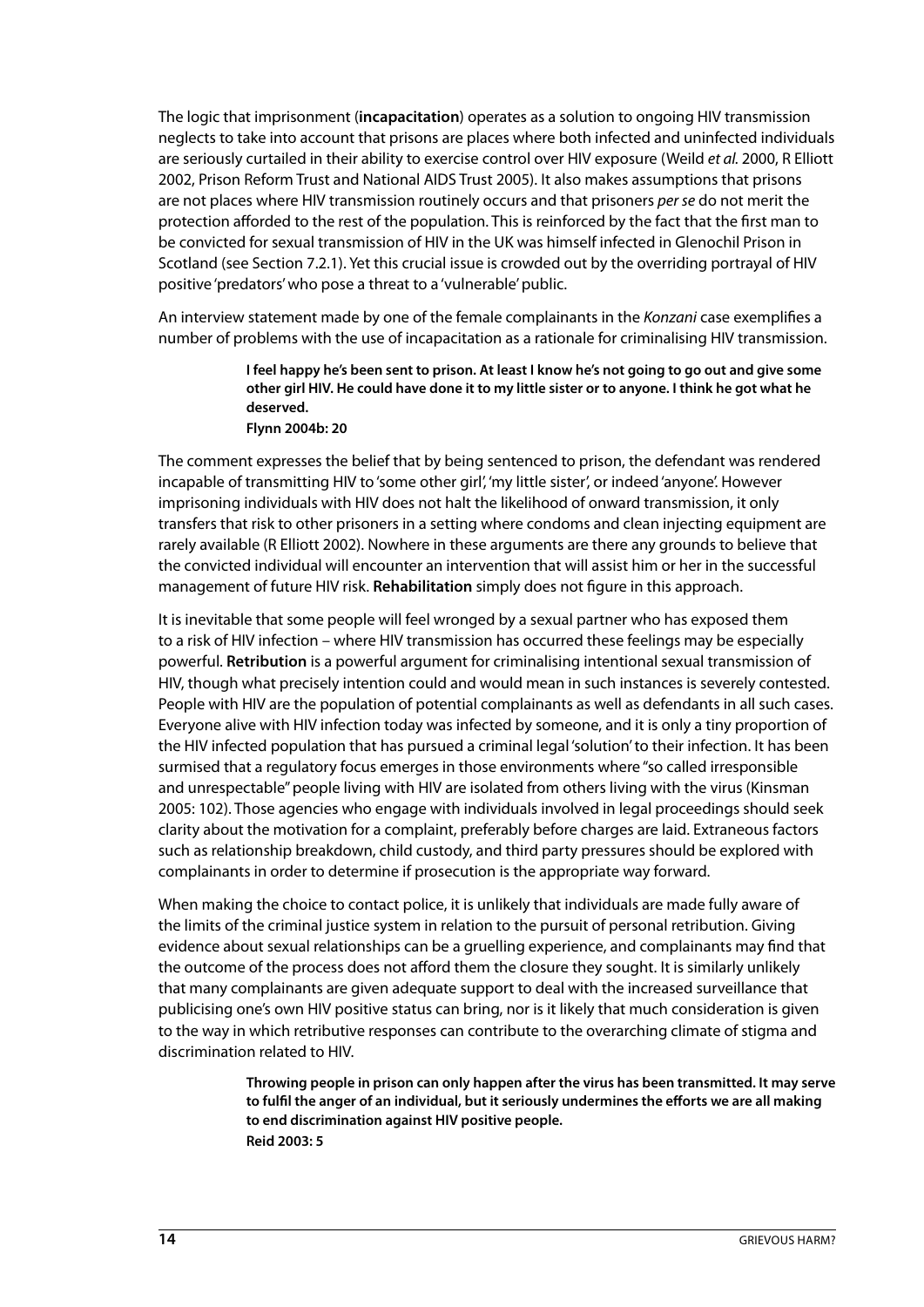The ideal outcome would be for newly-diagnosed individuals to seek support from voluntary and statutory HIV services rather than the police, at least as a first point of contact. In order to ensure that this is the norm, appropriate protocols for referral are needed between the point of diagnosis and ongoing psychological, behavioural, social and emotional interventions. Where concerns have been raised about the extent to which health professionals have actively encouraged complaints to be made at the point of diagnosis (see Section 7.1.3), the need for referral protocols appears most acute.

One of the most significant functions of the criminal law is to ensure that the power to remove an individual's liberty does not rest with the masses, but with a restrained judicial system which is governed by the rules of due process (Kennedy 2005). As such, criminal statute-making and the entire system which serves to uphold the rule of law is engaged with drawing a clear line between morality and illegality – while some behaviours may indeed be 'wrong' it is not always in the best interests of society to make all of them criminal. It is in light of this fundamental tenet of the law that a careful distinction must be made between recognising the moral wrong done by the HIV positive person who puts another at (unknowing) risk of infection, and determining the public harm that will follow on from pursuit of retribution through the criminal law in such instances (Bennett et al. 2000).

#### **... the existence of a moral duty is a necessary but not a sufficient condition for invoking the criminal sanction. The legal duty should not be as extensive as the moral one. Chalmers 2002: 450**

Among those who are critical of the outcomes of criminalising sexual HIV transmission, some have concluded that there are not any justifiable circumstances where such prosecutions are warranted, as the costs are simply too great (Reid 2003, A Elliott 2005, Worth et al. 2005). According to this view, the law is regarded as being fundamentally ill-equipped to tackle a complex HIV epidemic, and the difficulties and misunderstandings that such convictions provoke ensure that such application of the criminal law damages core HIV policy objectives. As such, the criminalisation of sexually transmitted HIV, be it under reckless or intentional provisions, is not judged to be useful based on the balance of available evidence and logic. Where legal systems are understood to operate for the common good, those who hold this position argue that criminal prosecutions should only be applied where they contribute to an overall outcome that benefits, rather than detracts from the public interest. Some analysts who take this position have warned that those who simply seek to draw limits around what should and should not be criminalised have already been drawn into a 'liberal regulatory approach' which bolsters the view that some people living with HIV are 'the problem' (Kinsman 2005: 102).

> **A wise nation would consider whether in [prosecuting individuals who put others at risk of contracting HIV] we advance the public health... If, on the other hand, criminalisation serves to undermine our overall public health response to the HIV epidemic, then we must seriously question whether the gains from criminalisation are worth it. Dalton 1993: 255**

Some commentators believe that the principled distinction between intentionality and recklessness that was so hard-fought at the time of the Home Office consultation in 1998 has since been manipulated as a means of securing prosecutions. As Bernard Forbes, the chair of the UK Coalition of People Living with HIV & AIDS (UKC), has said:

> **UKC's support for prosecution of people who intentionally transmit HIV infection was arrived at a time when we were involved in protracted debates with the Home Office on a new** Offences Against the Person Act**. But as the recent Appeal Court judgment makes clear, intention can be bounced down to reckless, so our position is not necessarily of any use. Forbes cited in A Elliott 2005: 24**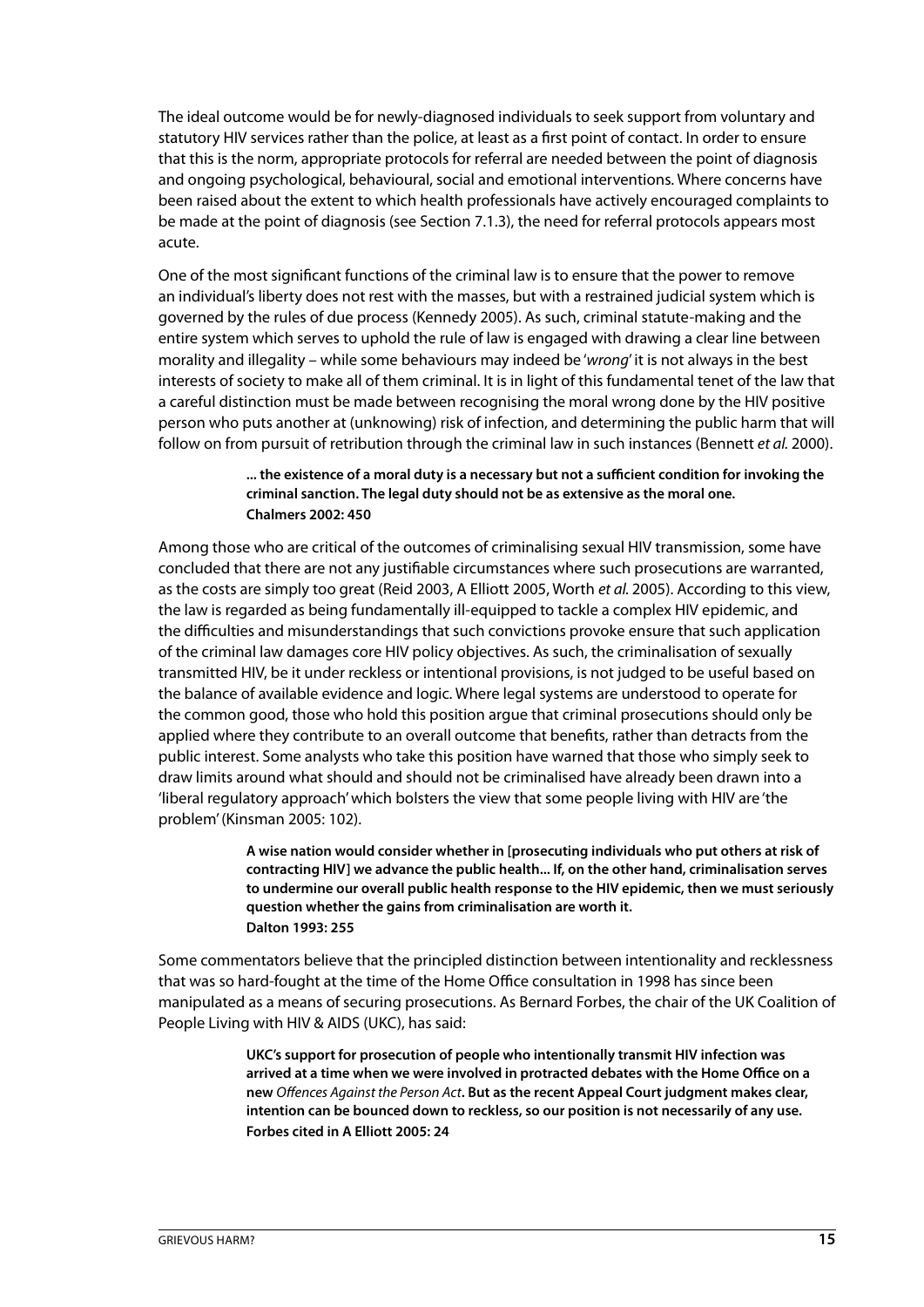These sections of the briefing paper have aimed to set out the diverse arguments made in relation to the criminalisation of sexual transmission of HIV from a wide range of sources. Before moving on, it should be noted that this debate in the UK mirrors exchanges that take place elsewhere.

> **Around the globe and across professional lines, even if they do not favour the anticriminalisation stance of the authors of this article, a large number of experts concerned with the issue of HIV/AIDS and criminalisation find fault with the current legal provision to address HIV transmission in many countries. Commentators on the application of criminal law to acts related to transmission of HIV have reached somewhat of a consensus on the need to rethink and revamp existing legislation and policies dealing with such cases. Worth et al. 2005: 18.**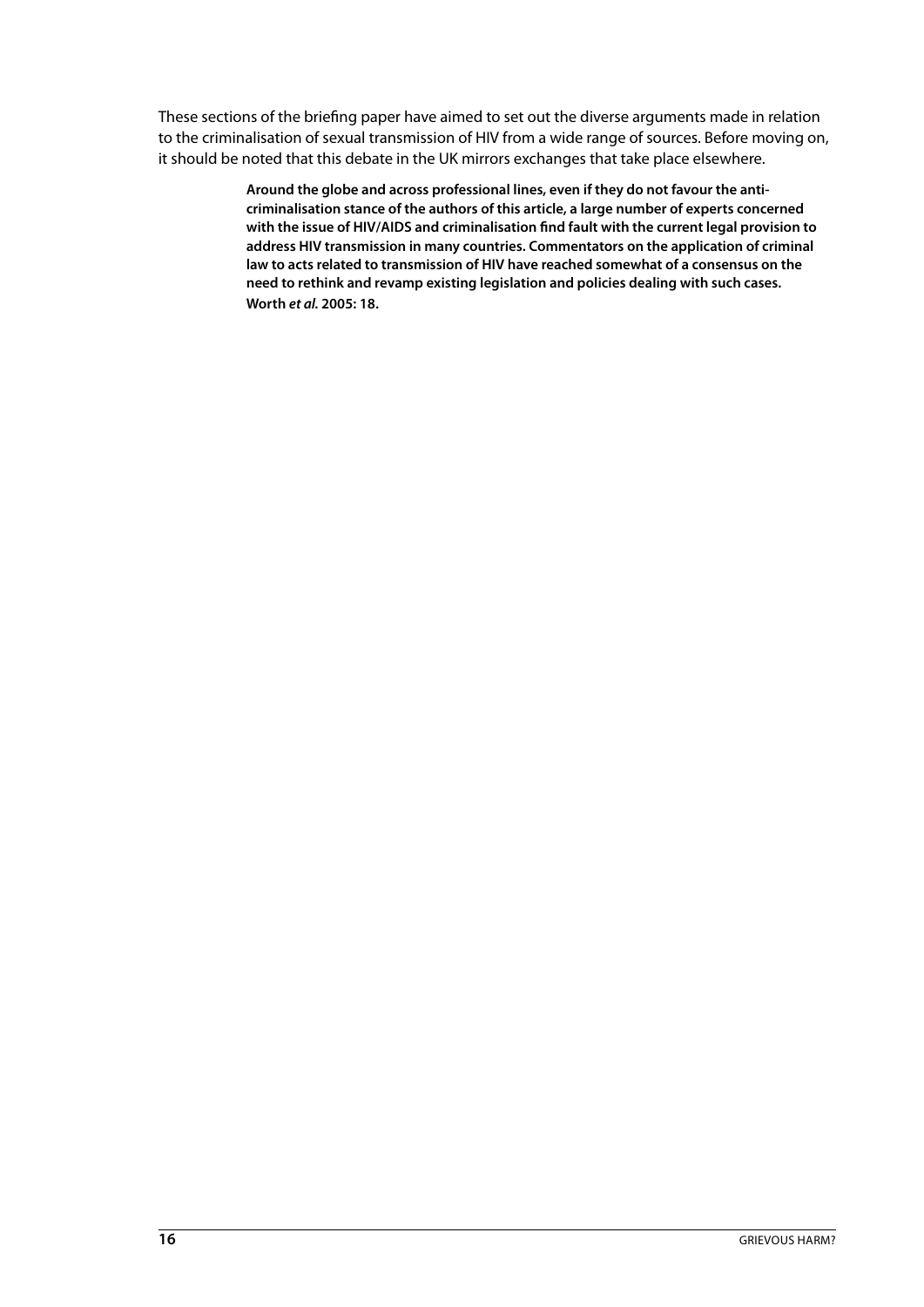## <span id="page-20-0"></span>5 **Unanswered questions ... Uncertain futures ...**

It is two years since the first conviction relating to the sexual transmission of HIV in England. However, there remains a severe lack of clarity on many of the key issues including what precisely is criminal, how criminal liability can be avoided, and what the Crown Prosecution Service aims to achieve through their actions. Clarification may slowly be achieved with each successive prosecution, yet this is a far from ideal means of informing people living with HIV how they should conduct their lives (see Smit in A Elliott 2005).

In this section, we highlight some of the problems that the criminalisation of sexual HIV transmission poses to the daily lives of many people living with HIV, and the vast majority of people that seek to meet their needs. While this list is far from exhaustive, all these questions need some resolution as a matter of urgency. We also outline some of the potential legal means to move towards clarity on the law and its relationship to sexual transmission of HIV.

#### **5.1 NOT HAVING TESTED POSITIVE FOR HIV IS NO DEFENCE?**

There is no clarity relating to prosecutions where it is deemed that a person should have known their positive status, even if they have not tested positive for HIV. While no evidence was heard in the Kouassi Adaye case because he pleaded guilty, there did not appear to be any evidence that he had ever tested positive for HIV. Those present at the sentencing hearing report that a doctor from Africa had been willing to offer testimony to the effect that she had recommended Mr. Adaye should have an HIV test due to his history of sexually transmitted infections, a recommendation that Mr. Adaye apparently never took up (Chalmers, personal communication). It has been pointed out that the law has a facility for 'wilful blindness' in relation to these types of recklessness charges (Chalmers 2002). That is, a person can be deemed to be reckless under the law even where they are not fully apprised of the necessary information that would help them to determine the likely outcome of their actions.

As such, we may see future prosecutions where sex workers, Gay men, or African people resident in the UK are convicted because they should have been aware of their HIV infection (even though it had not been diagnosed). This raises some serious questions about the policing of populations at highest risk, assumptions of the meaning of group membership, and the standard of evidence required to charge and convict.

#### **5.2 NON-DISCLOSURE VERSUS ACTIVE DECEPTION – IRRELEVANT IN THE LAW?**

Another issue that remains unresolved within the HIV sector is the extent to which it is desirable to make a distinction between remaining silent about an HIV diagnosis and lying about it in answer to a direct question (National AIDS Trust 2005, A Elliott 2005). It is possible that there is a moral distinction to be made between keeping quiet and seeking to deceive, however in its current state, the OAPA 1861 does not afford us with a means of addressing these subtleties. This is partly the case because this statute was never designed to cope with the vagaries of risk, consent and negotiation. Therefore, no matter how desirable it may be to imagine that those who engage in active deceit are more culpable than those who were not asked their HIV status and did not reveal it – on the face of it, the OAPA 1861 does not seem to recognise any such distinction.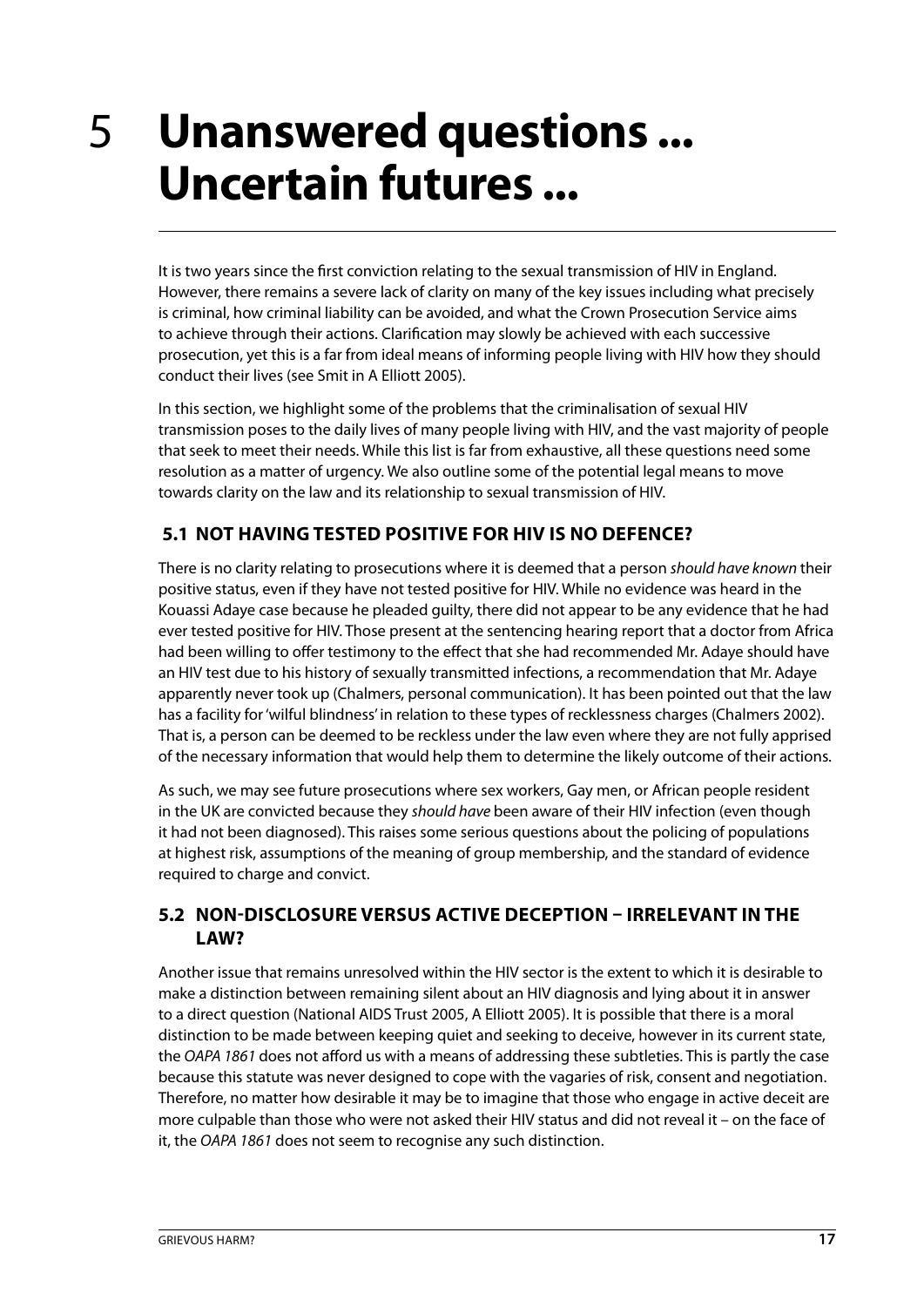#### <span id="page-21-0"></span>**5.3 DOES USE OF CONDOMS PROTECT AGAINST PROSECUTION?**

The way that the criminal justice system interprets HIV transmission risk stands in stark contrast with harm reduction approaches to prevention. Many people living with HIV decide that if they are engaging in penetrative sex with a person to whom they have not disclosed their HIV status, they will use a condom. This is regarded as a simple means of protecting a partner from exposure while also protecting against the potentially negative outcomes of disclosure (Keogh et al. 1999). However, there is currently no clarity about whether a prosecution could be successfully brought in an instance where condoms were used, but HIV transmission still occurred.

The Court of Appeal decision in the Konzani case failed to make a clear distinction between protected and unprotected sex, and in relation to Lord Templeman's comments in the judgement of R v. Brown (1994), there is a possibility that the use of a condom could be interpreted by a jury as demonstrating a defendant's awareness of the risk of transmission (see Weait 2005b). In the future we might see cases where condom failure occurs and the HIV positive partner discloses their status so that the other person can access post exposure prophylaxis (emergency treatment) immediately. Should the person who has disclosed their infection after the fact be held legally liable for engaging in sexual behaviour that resulted in HIV exposure or transmission?

#### **5.4 UNCERTAIN IMPACTS ON HIV RESEARCH, CARE AND SUPPORT**

Practitioners across the HIV sector have raised a number of concerns about the professional and ethical implications of an increased regulatory environment surrounding HIV. The question of partner notification has been raised by those working in genito-urinary medicine. Some have expressed concern about the potential for legal liability being sought against medical staff who 'should' have informed known sexual partners about a patient's HIV infection. Clarification on this matter has been sought by legal and clinical experts (Chalmers 2004).

The use of blood samples that had been collected as a part of an MRC epidemiological investigation as evidence in the Kelly case (see Section 7.2.1) continues to raise questions about the moral and ethical implications of research engagement. Can researchers continue to ensure confidentiality to respondents who take part in HIV (or other sexual health) related projects?

It is also likely that increased regulation relating to HIV infection and transmission will mean increased legal intervention among people living with diagnosed HIV more broadly (Ormerod 2001). The Scottish Executive recently proposed new legislation which would compel individuals involved in possible exposure incidents (such as rape, car accidents, needlestick injuries) to submit to mandatory screening including HIV and hepatitis (Scottish Executive 2005a). This proposal will now be revisited through a public debate following on from a strong response by HIV organisations and public health bodies (McDougall 2005, Scottish Executive 2005b).

HIV care providers in New Zealand have reported on the impact that police seizure of their files, and personal threats of arrest for obstruction of justice had on their working practices and client confidence.

> **The impact of the seizure of client files brought into question the ability of professionals and their organisations to provide a confidential service, to both potential defendants and complainants. In Christchurch, the national media hinted at cover-up conspiracies by health authorities... Alistair McDonald, in his position as a counsellor working for the NZAF at the time, observed the effects of the Christchurch prosecutions as being an exacerbation of the fear and anxieties HIV positive (and some HIV negative) people already have regarding surveillance and possible future prosecution. McDonald & Worth 2005: 55-56**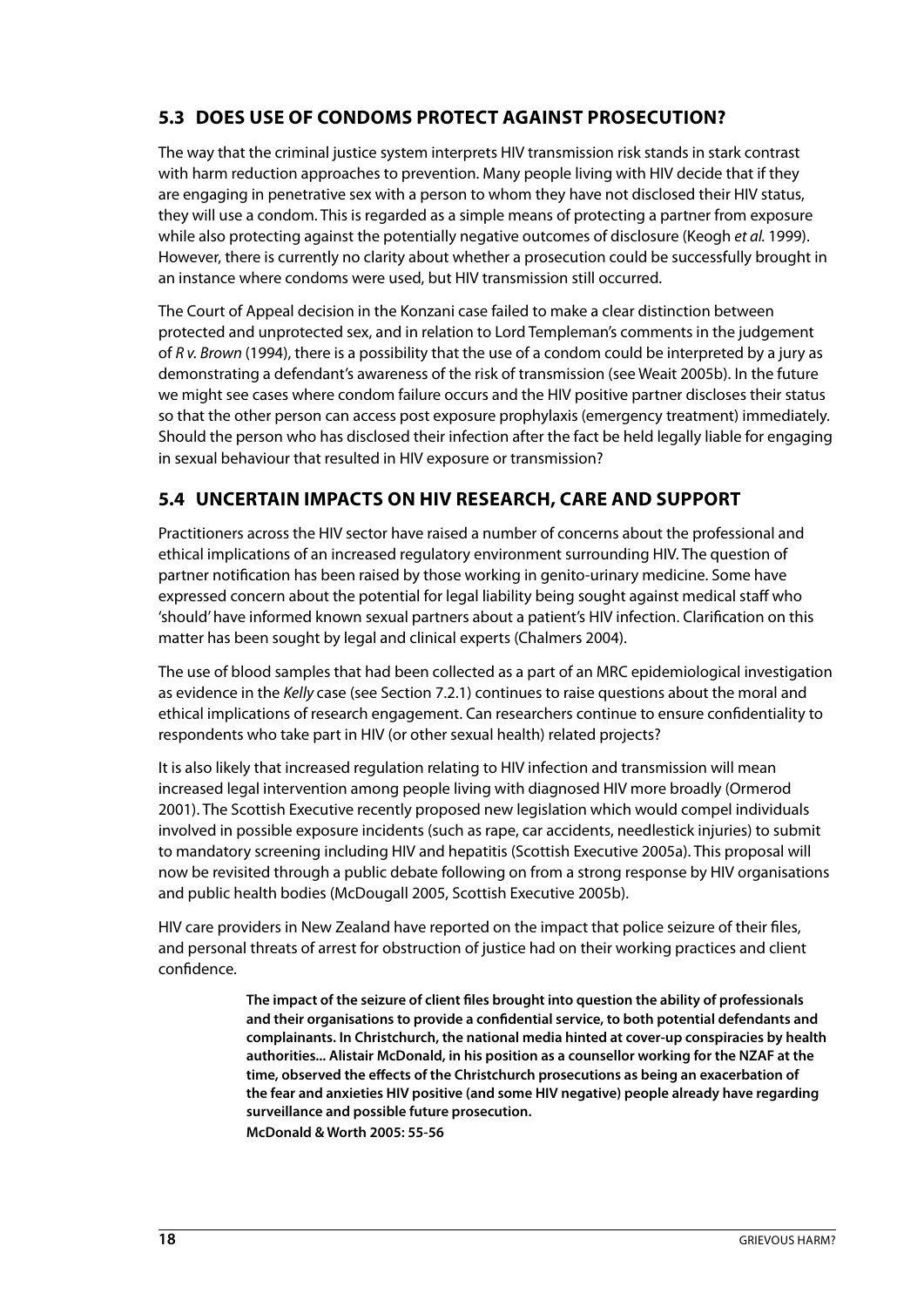<span id="page-22-0"></span>As these authors point out, the actions taken by the police in these circumstances have probably caused significant damage to the capacities of a number of institutions that rely on an environment of confidentiality to meet government-contracted outcomes (McDonald & Worth 2005: 56). The New Zealand experience offers a stark warning to those working within HIV clinical and social care in many countries.

#### **5.5 POTENTIAL ROUTES TOWARD LEGAL CLARITY**

There are a number of means through which it may be possible to achieve differing degrees of clarity regarding the use of the OAPA 1861 in England, Wales and Northern Ireland to prosecute such cases. Formal changes to the law and clear interpretation of the existing law achieved via a House of Lords ruling are two of the longer-term interventions that will be discussed below. In the shorter-term, engagement with the Crown Prosecution Service has resulted in the initiation of a designated working party consisting of representatives from the CPS and the HIV sector. The work of this group will contribute to the CPS aim of putting in place "a policy and guidance to inform future prosecutions in this area" (Crown Prosecution Service 2005: 29). However this endeavour comes with its own built-in limitations. First, no matter what the outcome, prosecutors will not be bound by the recommendations made in policy guidance. Second, prosecutions against those accused of recklessly infecting sexual partners with HIV will continue in the interim.

Some have argued that the best way to establish clarity around the criminalisation of sexually transmitted HIV is for Parliament to enact a new law that addresses the transmission of serious disease (Ormerod 2001, Chalmers 2002), or even one that is specific to HIV alone (Strickland 2001, Warburton 2004). This is an approach taken in many jurisdictions including Australia and some states in the USA, although it has been ruled out in other countries, such as South Africa (Mokgoro 2001). United Nations guidelines recommend that:

> **Criminal and / or public health legislation should not include specific offences against the deliberate and intentional transmission of HIV but rather should apply general criminal offences to these exceptional cases. Such application should ensure that the elements of foreseability, intent, causality and consent are clearly and legally established to support a guilty verdict and / or harsher penalties.**

**United Nations High Commissioner for Human Rights and the Joint United Nations Programme on HIV/AIDS 1998: para 29(a)**

It has also been suggested that the implementation of HIV-specific legislation will add to the burden of stigma on people living with HIV, because their infection alone would give them 'potential criminal' status (R Elliott 2002).

Those who call for a new Act of Parliament need to be clear about the likely implications of such a process. Law-making is generally used to clarify the specific circumstances under which a particular behaviour will be criminalised. Therefore, the request to establish a new Act in this instance amounts to a demand to specify when and in what contexts the transmission of HIV should be a criminal offence. The Home Office recommendations for reform of the OAPA 1861 were welcomed by many in the HIV sector in 1998 as a fair means of consultation. However, such consultations are simply one aspect of the process of reform, and as is clear from experience since 1998, Home Office recommendations do not always result in legislative change. It is also necessary to recognise that once the process of law-making is underway, the outcome can be radically different to the one originally imagined by those calling for reform. There is little assurance that the initiation of reform at this time would result in a Bill that imposes any less duty on people living with HIV than the OAPA 1861 as it is currently interpreted. In fact, there is a distinct possibility that a new Bill could result in harsher restrictions imposed on people living with HIV and other serious diseases. It should be pointed out that some hold a less ambivalent view on the potential involvement of Parliament on this matter (Ormerod 2001: 154-155).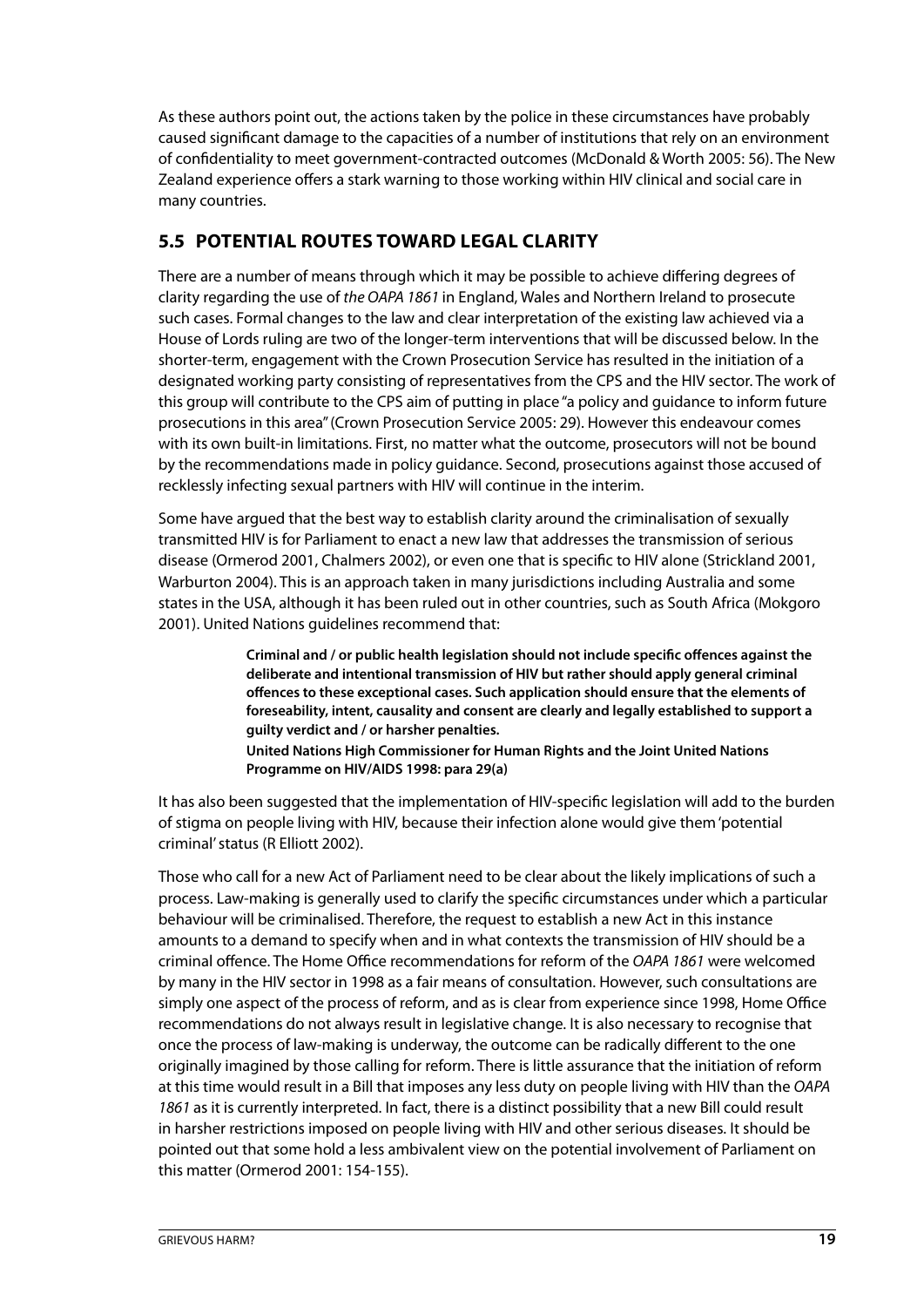Apart from the initiation of legal reform, there is another means by which public interest arguments in relation to the criminalisation of HIV transmission can be taken forward. If, for example, one of those individuals convicted under OAPA 1861 for the transmission of HIV were to take his case forward to be considered by the House of Lords, then this would be a opportunity to ensure that concerns about the public health impact would be considered. In general terms, the role of the Crown Courts and the Court of Appeal (in criminal matters) is to determine the facts of a case to the extent that the actions of an individual can be considered to amount to a criminal offence. There is little opportunity at such hearings to introduce discussion about the broader public interest. At these stages, the relevant information is restricted to the facts of a specific case, or in the case of appeal, the procedural problems that bear questioning. However, when an appellant is given leave to appeal before the Lords, one of the central issues for consideration is the extent to which the application of a specific offence is appropriate within its broader social context. One of the explicit functions of appeal hearings held at the Lords is to clarify the broader appropriateness of making a specific activity illegal. Therefore, in the context of the criminalisation of HIV transmission, an appeal heard by the Lords would be an important opportunity to ensure that all of the relevant evidence and expertise relating to public health impact is heard. At the time of writing, Mohammed Dica's request to seek leave to appeal to the House of Lords has been certified, so it is possible that his case will be heard by the Lords in the near future.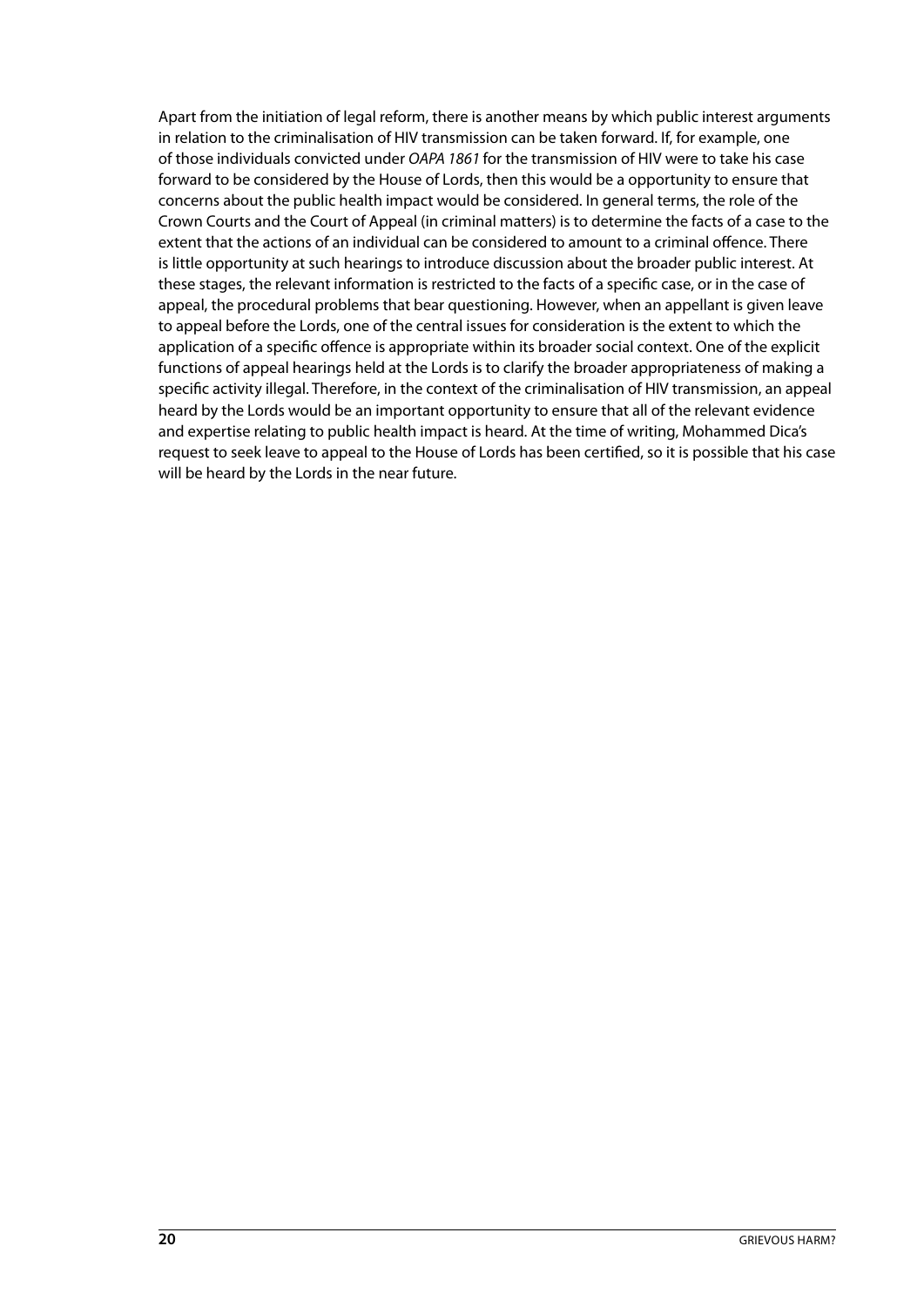# <span id="page-24-0"></span>6 **Recommendations**

HIV health promotion specialists, sexual health care providers and AIDS service organisations have a duty of care to all those infected with HIV and those at greatest risk of infection. The criminalisation of sexually transmitted HIV infection is not an issue that any such organisation can justifiably ignore. However, responsibility for the maintenance of public health does not only rest with these organisations. Therefore this chapter makes recommendations to a range of organisations and institutions that collectively contribute to the reduction of HIV transmission while simultaneously ensuring that additional social and legal interventions do not interfere with that primary mandate.

#### **6.1 RECOMMENDATIONS FOR HIV AND SEXUAL HEALTH ORGANISATIONS**

- 1. **Provide accessible, accurate and up-to-date information about the state of the law in relation to sexual HIV transmission.** This will require the use of print and electronic media and training events to help people to understand how these convictions could impact upon them (as potential complainants, witnesses or defendants). Do not use the fluctuating and complex state of the current situation as an excuse for inaction.
- 2. **Develop and make known an organisational policy** on the use of the Offences Against the Person Act 1861 for the criminal prosecutions of sexual transmission of HIV.
- 3. **Invest in organisational capacity to respond** to ongoing prosecutions of individuals for the sexual transmission of HIV (and other serious disease) including increasing knowledge and awareness among staff and clients.
- 4. **Determine and implement protocols for data management and confidentiality** in light of the possibility that named records from service sessions could be used as evidence in a court case and make clients aware of the limits of the confidentiality. As such, agencies will need to implement clear protocols for dealing with police enquiries relating to such cases.
- 5. **Increase support to people with HIV to manage status disclosure** to sexual partners and to reduce behaviours that carry a risk of HIV transmission. This is especially important for people who have been recently diagnosed.
- 6. **Encourage people without diagnosed HIV not to make assumptions about their sexual partners' HIV status.** Increase their awareness of the reasons why HIV positive sexual partners may not disclose their status and help to develop the skills required to negotiate sex that does not result in HIV transmission.
- 7. At both local and national levels, **monitor and respond directly to media stories** about such prosecutions, being particularly vigilant that language used is accurate and non-discriminatory and is in accordance with National Union of Journalists guidelines on HIV and AIDS and their code of conduct (1993, 2004). News media do respond to direct complaints, especially if from more than one organisation.
- 8. **Actively support existing communications networks regarding new criminal proceedings.** Share information (with due respect to the strictures of confidentiality where necessary) about arrests, prosecutions, court dates and convictions. This will also help to ensure that those working within the HIV sector attend such court hearings as observers, thus contributing to an approximate picture of ongoing developments. The MSN bulletin board on this topic that is managed by Matthew Weait and Catherine Dodds is one example of such a network (contact catherine.dodds@sigmaresearch.org.uk if you are interested in joining). Another is the Positive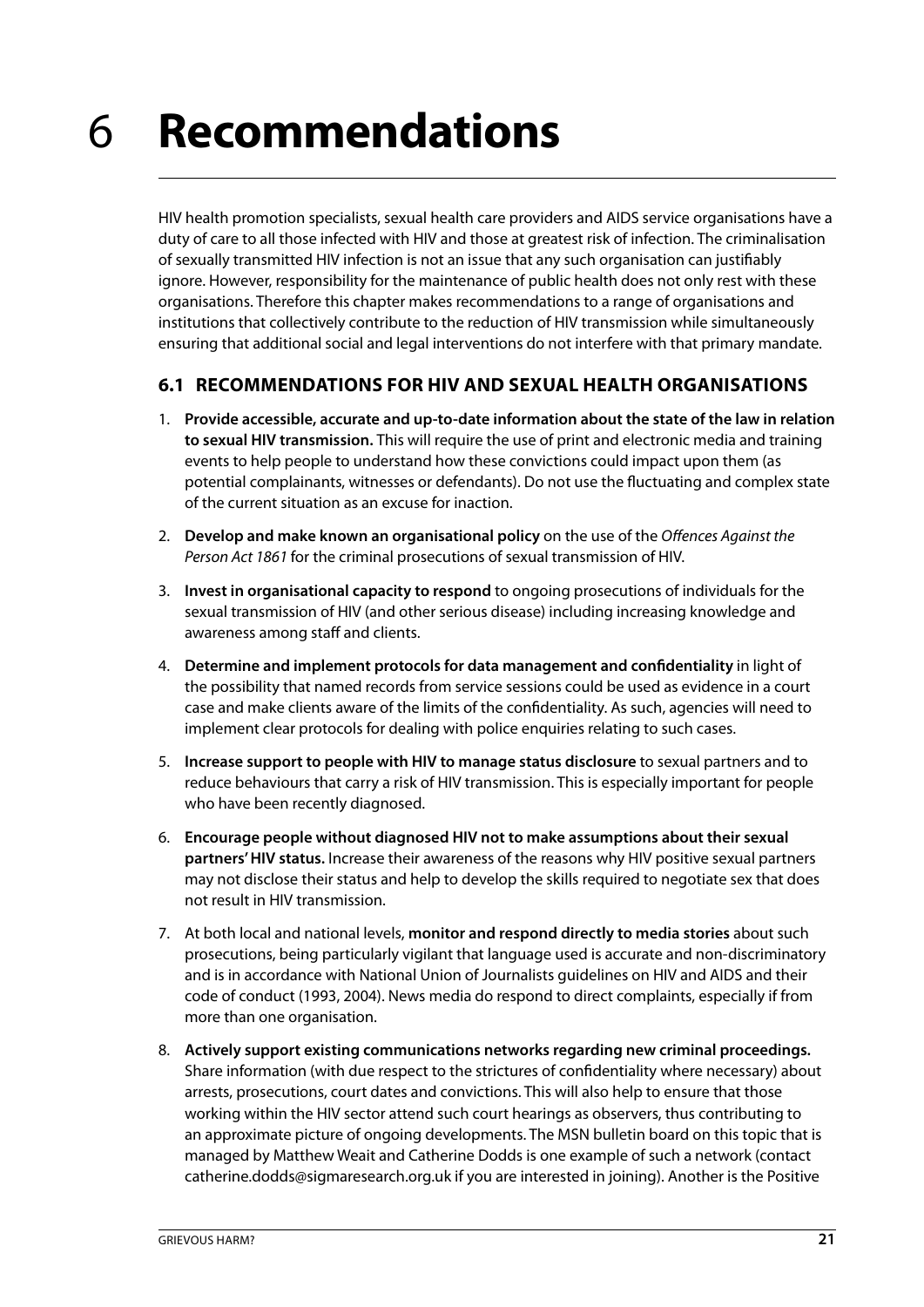<span id="page-25-0"></span>Voices message board hosted on the website of the UK Coalition of People Living with HIV & AIDS (www.ukcoalition.org/cgi-bin/discus/discus.cgi)

- 9. Become familiar with **databases of specialist and experienced solicitors, barristers and expert witnesses** that are currently being developed with regard to prosecution of HIV transmission and ensure their use to assist clients requiring specialist legal advice. Once such databases are established, they will be publicised via the communications networks highlighted above.
- 10. **Write to the Crown Prosecution Service** and ask them to stop using Section 20 of the Offences Against the Person Act 1861 to prosecute people for the sexual transmission of HIV until there is accessible and clear information about the specific conditions under which such charges can be brought. Write again each time you hear of a new prosecution.
- 11. Draw on available resources to **implement existing practical basic HIV training packages and reference materials** for police services, the Crown Prosecution Service, criminal solicitors and barristers, and members of the judiciary, covering HIV transmission and virology facts, the difficulties of positive disclosure, HIV-related stigma and the implications of treatment advances.
- 12. **Pro-actively develop relationships with civil society agencies** involved in the criminal process (particularly the CPS and police services) to develop and ensure access to reference and training resources, to establish a collegial culture across agencies, and to encourage referral and 'cooling off' periods supported by specialist counselling when criminal complaints arise.
- 13. **Maintain an active and public profile in the development of policy and law reform.** Ensure ongoing discussion of the impact of criminalising sexual transmission of HIV within the HIV sector, in news media and among Members of Parliament, the Law Society, legal and social science academics, police, health professionals and their representative bodies. Ensure that people living with HIV have a central role in planning, policy and legal reform recommendations in this area.

#### **6.2 RECOMMENDATIONS FOR PROFESSIONAL ASSOCIATIONS OF CLINICAL SERVICE PROVIDERS (eg. British HIV/AIDS Association, British Association for Sexual Health and HIV, Society of Sexual Health Advisors)**

- 14. Seek clear guidance from the Department of Health in relation to **the legal and ethical implications of clients' disclosure of behaviours that carry a risk of HIV transmission** (both for the sake of the NHS provider and the patient). This should include the development of clear protocols on the circumstances under which medical confidentiality can be broken, and how to manage police enquiries in such cases.
- 15. **Develop and issue guidelines on health professionals' roles and responsibilities** in relation to the prosecution of people for HIV transmission and support them with training. Health care professionals need ongoing advice, support and information about these prosecutions and the impact they may have on service delivery.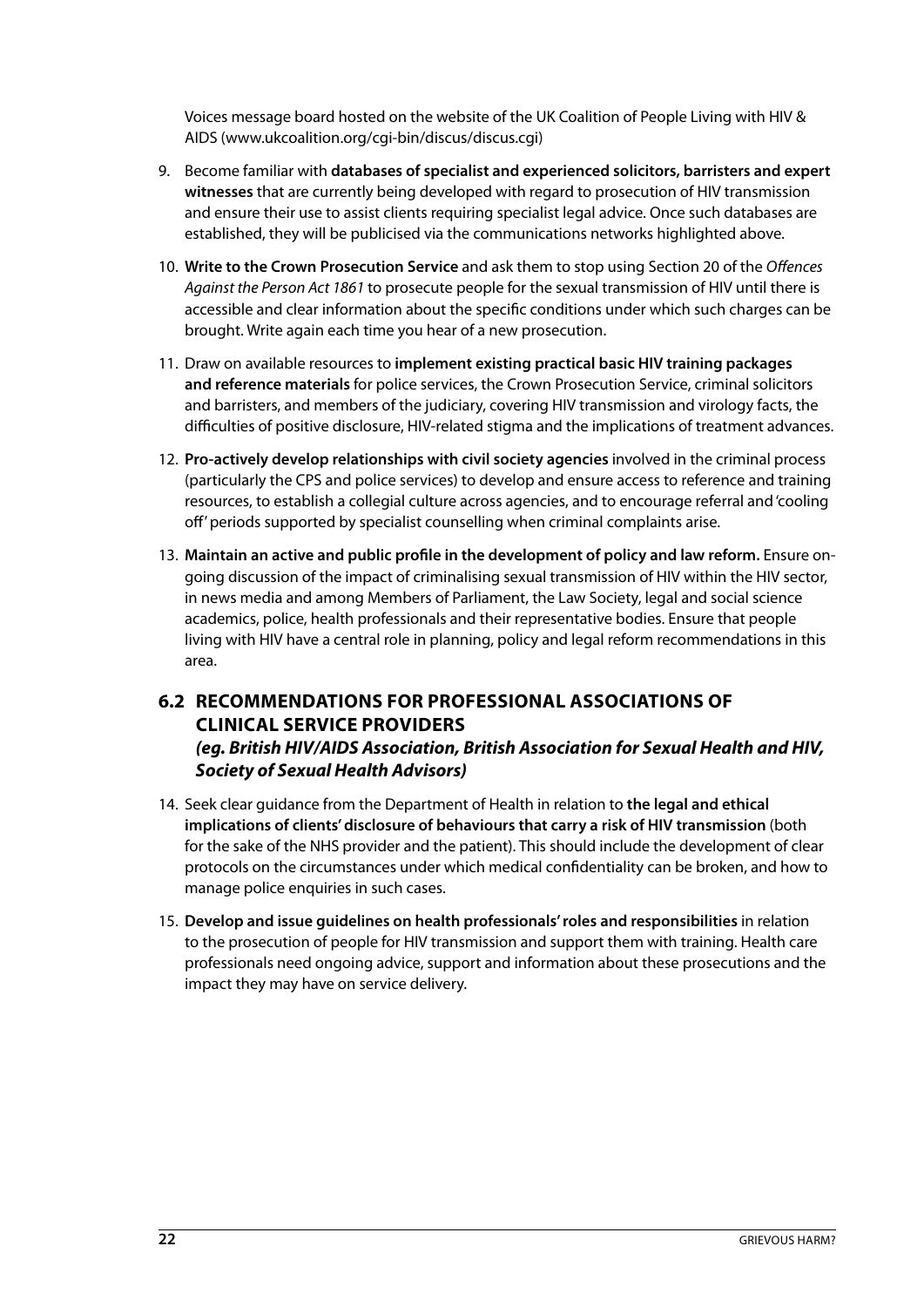#### <span id="page-26-0"></span>**6.3 RECOMMENDATIONS FOR NHS STAFF (including health advisors, HIV consultants, general practitioners)**

- 16. **Determine and implement protocols for data management and confidentiality** in light of the possibility that named records from service sessions could be used as evidence in a court case and make clients aware of the limits of the confidentiality.
- 17. **Increase support to clients with HIV to manage status disclosure** to sexual partners and to reduce behaviours that carry a risk of HIV transmission. This is especially important for people who have been recently diagnosed.
- 18. **Encourage clients who are engaging in behaviours that risk the transmission of HIV not to make assumptions about their sexual partners' HIV status.** Increase their awareness of the reasons why HIV positive sexual partners may not disclose their status, and why those who are not diagnosed may not endeavour to negotiate sex that reduces the risk of transmission.
- 19. **Develop or consolidate referral pathways** for HIV positive, HIV negative and untested clients to specialist HIV services and legal advice.

#### **6.4 RECOMMENDATIONS FOR THE POLICE**

- 20. **Establish a collegial culture across agencies** to encourage referral protocols including 'cooling off' periods supported by counselling when criminal complaints arise.
- 21. Police Diversity Officers **liaise with HIV and sexual health organisations** to develop training materials that will be most useful to the police services. Diversity officers play a key role in the delivery of such training and in making referrals from the police services to the HIV sector.
- 22. **When HIV transmission comes to light during unrelated investigations, immediately refer to an HIV service provider.** Do not pressurise individuals to pursue charges relating to the sexual transmission of serious disease.

#### **6.5 RECOMMENDATIONS FOR THE CROWN PROSECUTION SERVICE**

- 23. **Make clear the circumstances under which an individual will currently be prosecuted for sexual HIV transmission** in contravention of the Offences Against the Person Act 1861.
- 24. **Ensure that people living with HIV and representative agencies are engaged in any process of community consultation** that follows on from the meetings of the working group assembled for this task.
- 25. As a reviewing authority, **pursue prosecutions under Section 18 of the OAPA only where there is clear prima facie evidence** of intentional transmission. Do not charge Section 18 (intentional transmission) in the hope of achieving a guilty plea to a lesser charge under Section 20 (recklessness).

#### **6.6 RECOMMENDATIONS FOR LEGAL PROFESSIONALS AND THE JUDICIARY**

- 26. **Seek out information about the current state of HIV** including transmission probabilities and the impact of treatment on infectivity.
- 27. **Ensure the use of appropriate language** during court cases and when speaking to the media. Judges have a specific obligation to ensure that language used in relation to HIV within the court is non-discriminatory and accurate. Do not allow HIV to be referred to as a 'death sentence' or people with HIV as 'AIDS victims'.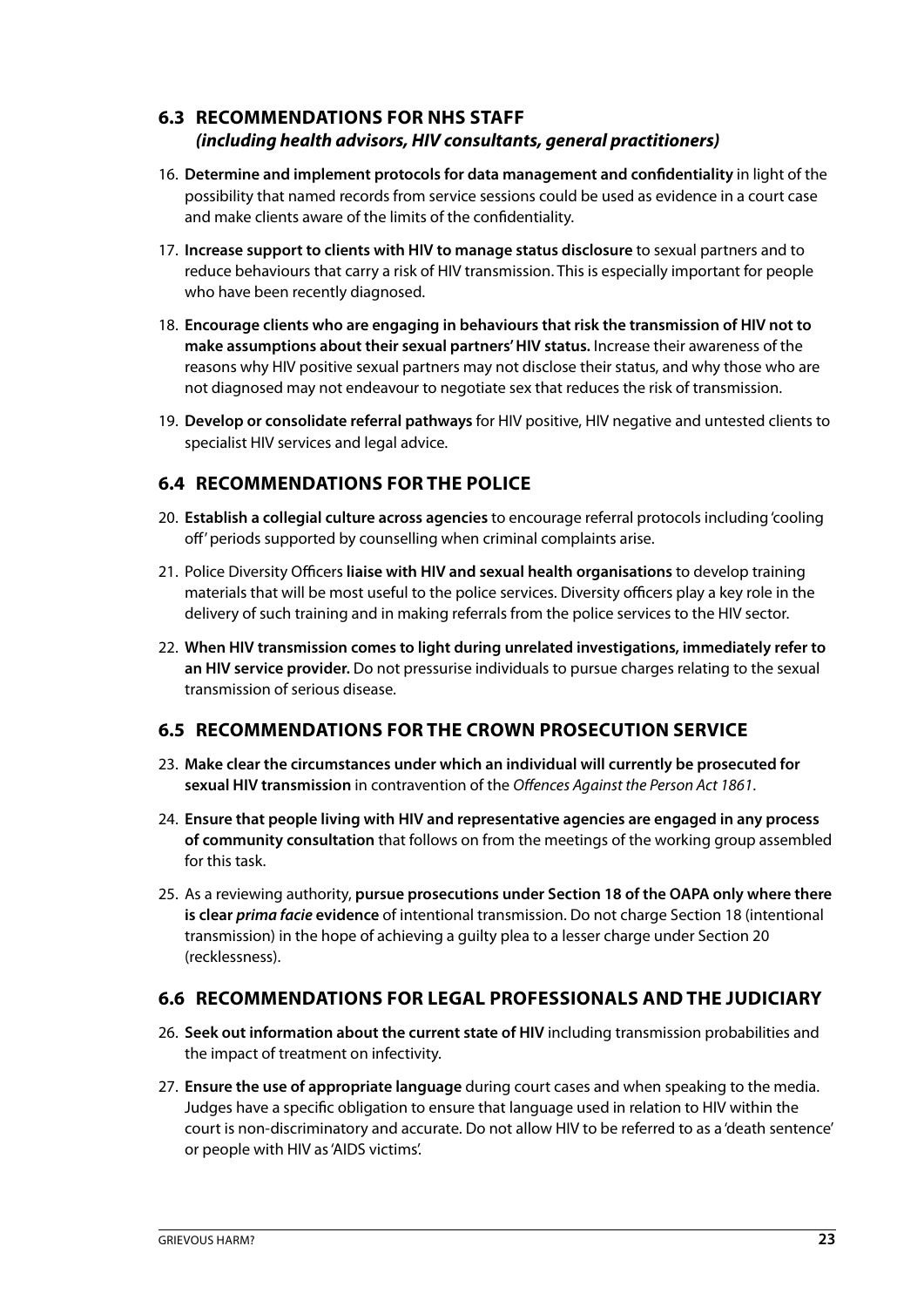#### <span id="page-27-0"></span>**6.7 RECOMMENDATIONS FOR THE DEPARTMENT OF HEALTH**

- 28. **Clarify the legal and ethical implications of clients' disclosure of behaviours that carry a risk of HIV transmission** (both for the sake of the health service provider and the client). The Department of Health has a duty of care to all NHS staff to support their capacity to feel competent when complaints or revelations about sexual transmission of HIV arise.
- 29. **Clarify the circumstances under which medical confidentiality (ie. as defined by the General Medical Council Guidelines) can be broken and when third parties (including sexual partners) should be notified of an individual's HIV positive status**, and what role health service providers may or may not play in that process.
- 30. **Provide guidance to NHS staff on protocols for data management and confidentiality** in light of the possibility that named records could be used as evidence in a court case. This is particularly prescient with the development of electronically stored health records that are held on a national database.

#### **6.8 RECOMMENDATIONS FOR JOURNALISTS AND MEDIA EDITORS**

- 31. Meet the ethical and professional obligations **to ensure accurate reporting of prosecution cases**. Stop using the phrase 'deliberate transmission' in relation to recklessness cases.
- 32. **Ensure the use of appropriate language** in media reports. Do not refer to HIV as a 'death sentence' or to people with HIV as 'AIDS victims' . Do not use xenophobic language in relation to migrants, refugees and asylum seekers involved in such cases. Editors have a specific obligation to ensure that the vocabulary used is appropriate, non-discriminatory and accurate as outlined in the National Union of Journalists HIV and AIDS guidelines and their code of conduct (1993, 2004).
- 33. Media aimed at Gay, Black and/or HIV positive communities should **offer some degree of balance** to sensationalist and hyperbolic coverage when covering stories about HIV generally and about these cases in particular. This should include help to individuals to understand the impact that prosecutions for sexual HIV transmission could have on them.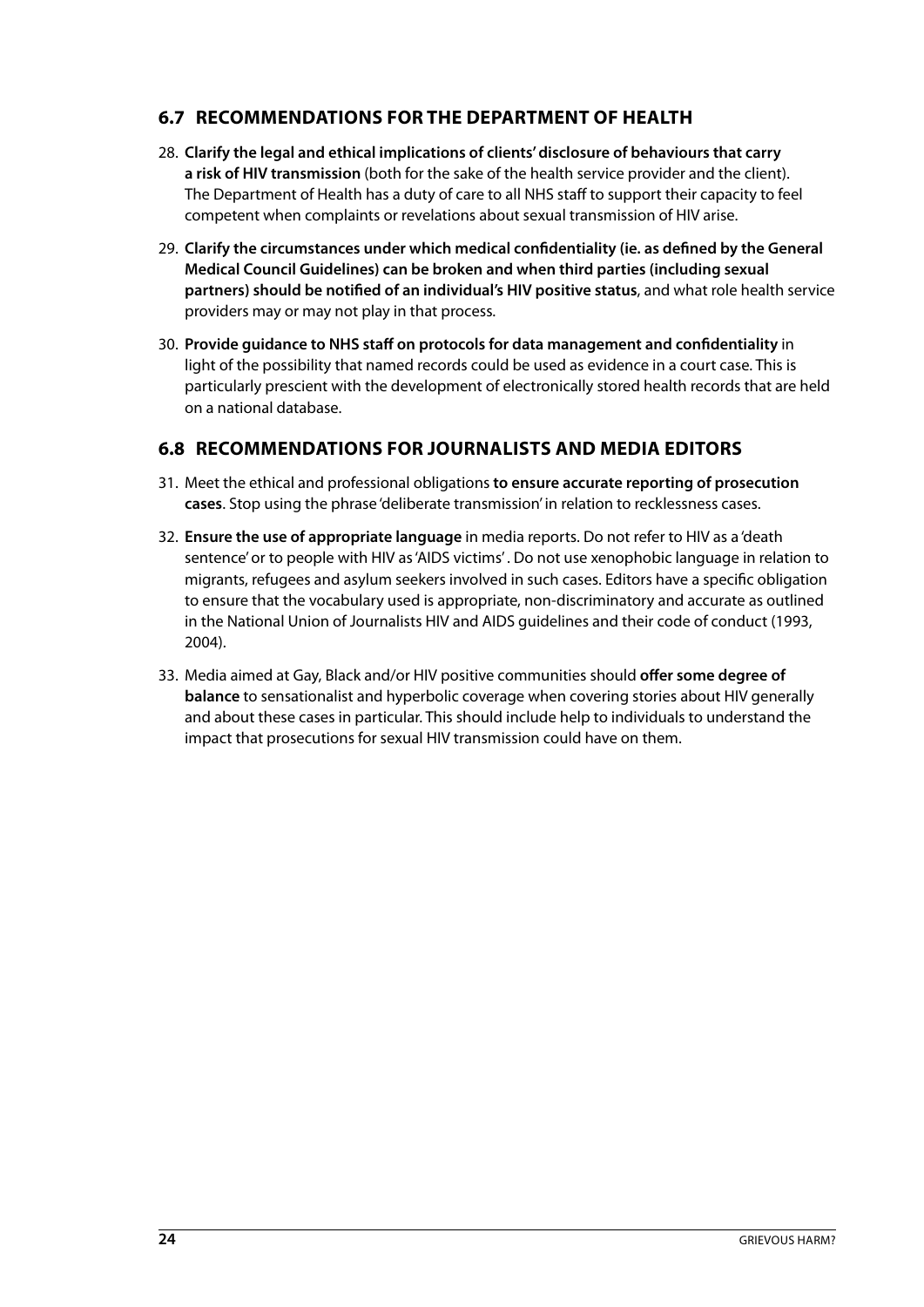### <span id="page-28-0"></span>**Appendix: Summary of cases to date** 7

#### **7.1 ENGLAND, WALES AND NORTHERN IRELAND**

In the jurisdiction of England, Wales and Northern Ireland, five people have been convicted of recklessly inflicting grievous bodily harm, contrary to Section 20 of the Offences Against the Person Act 1861 after having transmitted HIV to sexual partners. Four of these convictions took place in England and one in Wales.

The authors are aware of three other pending cases. In two charges have been made against men by male sexual partners, and in the third a White British woman is facing charges made by a male complainant. It is likely that if these cases proceed, they will come up on the court schedule before the end of 2005. It is also likely that other charges have been made that have not made it to the attention of the authors, as information on such matters is collected on an *ad hoc* basis. In the main, where cases are known about within the HIV sector in advance, that has been because someone involved in a case (either complainant, defendant, or both) has discussed the matter with an HIV service provider who then shares basic information about the existence of the case with others in the sector while simultaneously protecting client confidentiality.

#### **7.1.1 Mohammed Dica**

Mr. Dica is a Kenyan who was living near London, with refugee status, with his wife and children at the time of his arrest. He was originally prosecuted and convicted on two counts of recklessly inflicting grievous bodily harm, contrary to Section 20 of the Offences Against the Person Act 1861 after having transmitted HIV to two female sexual partners in South London (for a summary of this section of the Act, see the text box on page 2).

When Judge Philpot was directing the jury at the end of the trial in November 2003, he said that the issue of whether they believed that Mr. Dica had disclosed his HIV status prior to unprotected sexual intercourse was immaterial, as the complainants could not have consented to the harm of HIV transmission even if he had done so. In so ruling Judge Philpot relied on the decision of the House of Lords of of R v Brown (1994), often referred to as the 'Spanner' case. This decision affirmed the criminal convictions of a number of men who had injured each other in the context of sadomasochistic sex on the basis that they could not legally consent (on public policy grounds) to the harm caused. Mr. Dica was convicted and sentenced to eight years imprisonment.

Subsequently, Mr. Dica launched and won an appeal in March 2004. In a majority judgment, the Court of Appeal agreed with the arguments put forward by Jeremy Carter-Manning QC, defence barrister, and held that the original trial judge should not have removed the issue of consent from the consideration of the jury. A retrial of the Dica case was ordered (R v Dica 2004). The Court of Appeal made it clear that juries should have the freedom to convict for the transmission of serious sexually transmitted disease, thus abolishing the prior authority of R v Clarence (1889). However, the Court of Appeal overturned Judge Philpot's interpretation of the issue of consent to harm. In their written judgment, the Court held that while those in *Brown* were participating in activities certain to induce harm, and that prohibition against such behaviour on public policy grounds remained justified, it did not feel that the courts should prohibit the ability to consent to the risk of harm between people engaged in sexual intercourse. To do so would, in its view, result in an unjustifiable diminuition of personal autonomy. Thus, while one cannot consent to harm (apart from exceptional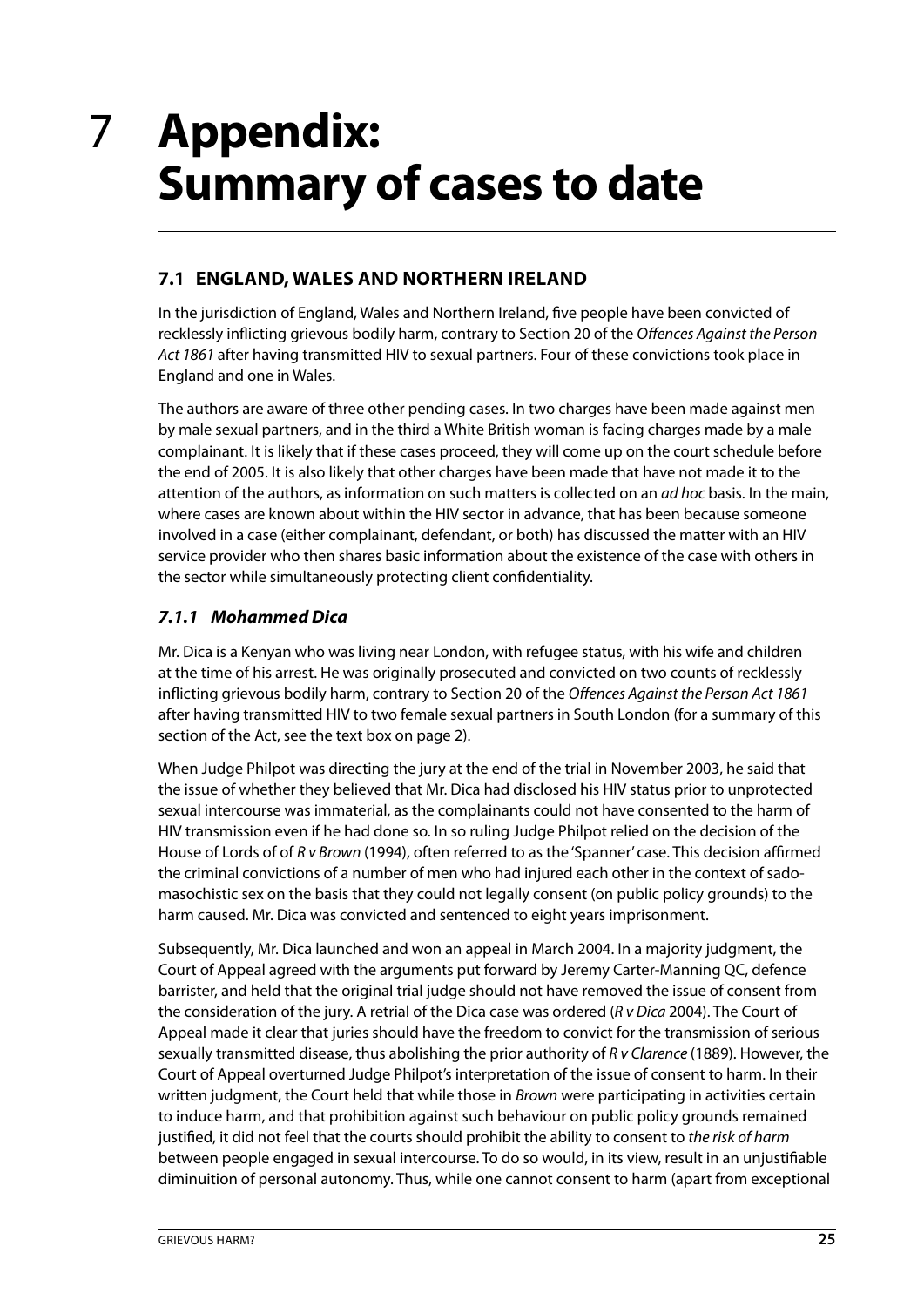circumstances such as injury consequent upon surgery, or inflicted during contact sports), the Court of Appeal held that one can consent to the risk of harm, and that a defendant may rely on such consent (or an honest belief in it) in his defence. As such, the Court determined that the question of the complainants' knowledge and consent in relation to Mr. Dica's HIV status should have been put before a jury.

A retrial was initiated in June 2004, but soon came to a halt when questions were raised about the validity of documentation that one of the complainants, known as 'L', had submitted in support of her testimony. Subsequent to an investigation and expert report on the matter, 'L' decided that she did not wish to give evidence again. In December 2004 another retrial took place with only the complainant known as 'D'. In that retrial the jury was unable to reach a verdict. At his third retrial in March 2005, Mr. Dica was convicted on one count of recklessly inflicting grievous bodily harm contrary to Section 20 of the OAPA 1861. He was ordered to serve out the remainder of his four and a half year sentence on that conviction. At the time of writing, while Mr. Dica was refused leave to appeal a second time to the Court of Appeal, it has been certified that he can request such leave to have his case heard at the House of Lords.

In the Dica trials there was no claim that the defendant had actively deceived his sexual partners as to his HIV status; rather, it was that he had failed to disclose it before participating in protected and unprotected sex. According to court testimony given by 'D', she met Mr. Dica in December 2000. 'D' made arrangements to leave her long-term partner as she initiated a sexual relationship with Mr. Dica. On the first two occasions of sexual intercourse, 'D' said that she provided condoms and ensured that they were used, but they subsequently stopped as Mr. Dica said he did not like using them. They subsequently had unprotected sexual intercourse together on numerous occasions until April 2001. 'D' testified that she was in love with Mr. Dica, and said he had wanted to start a family together.

After April 2001 Mr. Dica stopped contact with 'D' and it took her some months to find him. By that time she had already been diagnosed with HIV infection. They resumed contact after she located him at St. George's Hospital undergoing treatment. She told Mr. Dica of her own HIV positive infection and urged him to get tested. It was in later conversations with friends of Mr. Dica that 'D' said she learned of the many untruths he had told her over the course of their relationship, and that he had been diagnosed with HIV many years earlier. In an interview following on from the original trial, 'D' said:

> **I was never going to let this go and let that man get away with what he did to me. It was not just for me but for other people as well. I thought if he's done this he needs to be stopped. Flynn 2004a: 18**

Mr. Dica did not testify at his original trial nor at any of the retrials. In his statement to the police upon arrest he said that he and 'D' had started a sexual relationship together in 1995, before his HIV diagnosis. He also said that when he later resumed a relationship with her in 2000, he told her that he was HIV positive and said that at the time she declared she was HIV positive as well. This latter point would appear to have been disproven by medical evidence that 'D' had an HIV negative test result in 2001, experienced the symptoms of seroconversion illness in the spring of that year and then subsequently had an HIV positive test result. Scientific evidence comparing a voluntary sample of blood given by Mr. Dica and that of 'D' demonstrated a high degree of similarity between their viral strains.

#### **7.1.2 Kouassi Adaye**

There is very little reliable detail about the conviction of Kouassi Adaye as he pleaded guilty to a charge of recklessly inflicting GBH for the HIV infection of a woman living in Liverpool, alongside a number of unrelated charges including fraud and bigamy. The guilty plea for all charges meant that there was no courtroom trial of the evidence pertaining to this case. However, it would seem that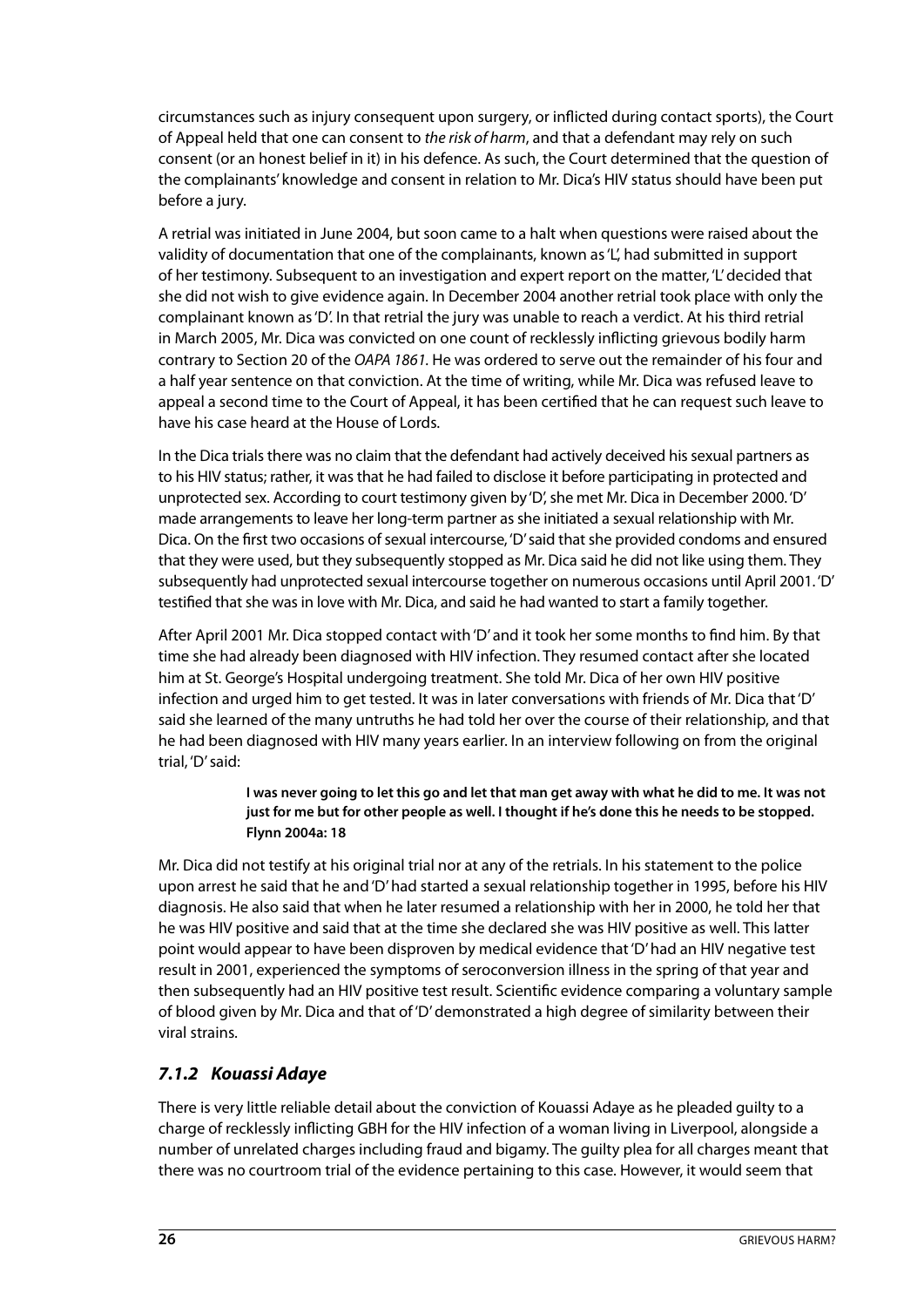four years of his total six year sentence relates to the GBH conviction. Newspapers reported that Mr. Adaye was an asylum seeker from the Ivory Coast (Chapman 2004). He lived in the UK on his own, as his wife remained in South Africa.

It would appear that Mr. Adaye did not have an HIV positive diagnosis based on a blood test before his arrest, nor is it clear that there was any scientific evidence demonstrating any similarity between the viral strain of the complainant and the strain carried by Mr. Adaye. It has been erroneously and widely reported in the local and national press that Mr. Adaye's wife had telephoned from South Africa to inform him of her own HIV positive diagnosis in April 2002. Apparently the judge ordered that newspapers correct this misinformation, but there is no evidence that any correction was ever published.

Those present at the sentencing hearing report that a doctor from Africa had been willing to offer testimony to the effect that she had recommended Mr. Adaye to attend for an HIV test given that he was determined to be at 'high risk', a recommendation that Mr. Adaye apparently never took up (Chalmers 2005, personal communication). The judge felt that in light of this information, Mr. Adaye should have recognised the likelihood of his own infection, and called his ensuing sexual behaviour 'despicable'. It is expected that he will be deported after serving out his sentence.

#### **7.1.3 Feston Konzani**

Feston Konzani arrived in England from Malawi in 1998, and was settled in Middlesbrough by the asylum service at the time of his arrest in 2003. He was convicted on three counts of reckless HIV transmission contrary to Section 20 of the OAPA 1861, and sentenced to a total of ten years imprisonment. Judge Fox who presided over his case commented that it would be likely that Mr. Konzani would face a deportation order once he had served his sentence. Mr. Konzani did not testify in court in his own defence, and said very little to police at the time of his arrest. Therefore, like in the Dica case, most of the trial evidence consists of testimony offered by the female complainants.

The first of these, referred to as 'DH' was fifteen years old when she met Mr. Konzani, and she had not previously had sexual intercourse. They began a relationship and she soon moved in with him. They participated in unprotected sexual intercourse over a number of weeks while living together. As the complainant described the situation, Mr. Konzani allowed her less and less contact with others over the course of this relationship. Eventually she left by climbing out of a kitchen window in the house they shared and returned to live with her mother. 'DH' later began a sexual relationship with another man, and subsequently went to the doctor because she thought she may have been pregnant. Her blood was tested for HIV, and it was at this time that she became aware of her HIV positive status. Her current, and another previous, sexual partner were tested for HIV infection and they tested negative. With 'DH's' consent, her doctor contacted police and registered a complaint against Mr. Konzani. 'DH' testified that Mr. Konzani never told her that he was infected with HIV, and that she was aware that unprotected sex could lead to pregnancy or a disease. When asked in re-examination if she thought having sex with Mr. Konzani put her at risk of catching a serious sexually transmitted disease, she replied: 'No. If I'd have known that I wouldn't have went with him' (R v Konzani 2005: para 14).

The second complainant was 'RW', a Kenyan woman who met Mr. Konzani at church in December 2002. They met at a number of church-related events, and she subsequently moved in with him and they had protected and unprotected sexual intercourse on a number of occasions. About the time that their relationship ended, 'RW' discovered that she was pregnant. An HIV test administered by her doctor at that time resulted in a positive diagnosis. She subsequently gave birth, and the child is HIV negative. 'RW' testified that as she trusted Mr. Konzani, she had no concerns about the fact that they had not discussed the use of contraception or the risk of HIV infection before engaging in protected sex. She said that she recognised the risk she had taken when looking back on the situation, but none of this had occurred to her at the time.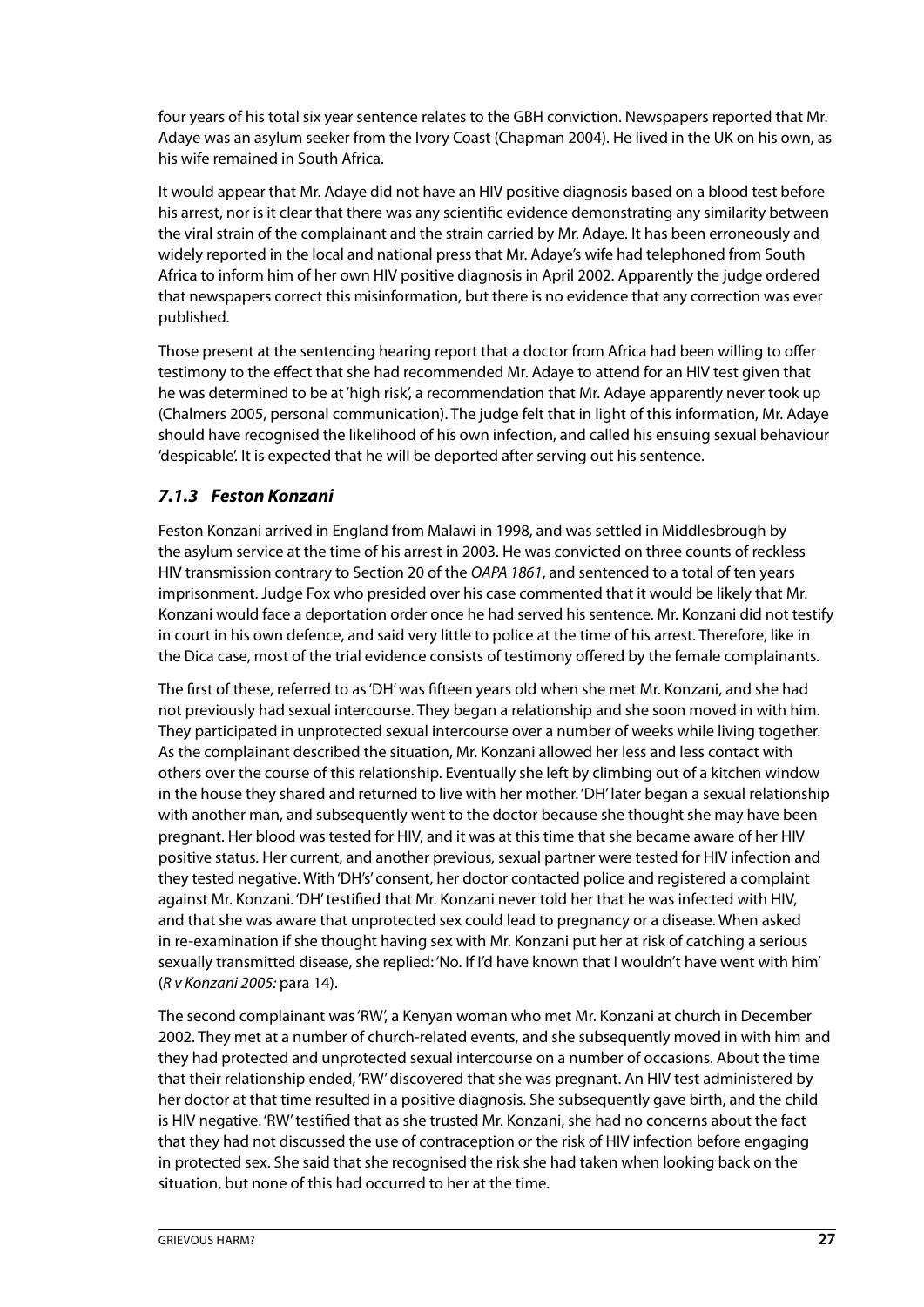The third complainant, 'LH' met Mr. Konzani in connection with her community voluntary work relating to Africa. They discussed the situation of AIDS in Africa, and she testified that Mr. Konzani said that HIV was not very common in his home country of Malawi, and he did not disclose his own HIV positive status to her. She said that after the first time they had penetrative sex using a condom, she said to Mr. Konzani, 'I hope you haven't got any disease' and that he replied, 'Don't be stupid'. Further into their sexual relationship, Mr. Konzani stopped using condoms. 'LH' testified that rather than having a responsibility to ask him if he had taken an HIV test, that it was Mr. Konzani's responsibility to tell her of his infection. When the relationship later ended she had an HIV test, which is when she was diagnosed positive.

When Judge Fox directed the jury at the end of the trial he said:

**I leave you with this acid test which you may find of practical use. If a little bird had whispered in her ear as she was about to have unprotected sexual intercourse with Feston Konzani, "Would you be doing this if you knew he was HIV infected?" and that little bird went on to describe what that meant ... would she reply, "No, I wouldn't" or would she reply, "It doesn't mater, I'll be alright"? If you are sure she would say, "No, I wouldn't", then that would lead you to a guilty verdict. If it is your judgment that she should have said or may have said, "It doesn't matter", then he is not guilty.** 

R v Konzani 2004: **Trial Transcript: 53 at lines 11-21.**

In March 2005 the Court of Appeal heard arguments from Mr. Konzani's defence barrister, Mr. Tim Roberts QC, about the problematic way in which Judge Fox handled the question of consent in his direction to the jury where he specified that in order to convict Mr. Konzani, they would have to determine that the complainants had not 'willingly' or 'consciously' consented to the risk of HIV transmission. Mr. Roberts argued that the trial judge should have considered the likelihood that in the mind of Mr. Konzani, the fact that the complainants had agreed to have unprotected sexual intercourse meant that they were consenting to the risk of any outcome that might follow from that action, including the transmission of HIV. This raised the question as to whether the judge had allowed the jury to consider whether Mr. Konzani had a guilty mind in relation to the offences. In response to these arguments put forward by the defence, the Court of Appeal judgment states:

> **There is a critical distinction between taking a risk of the various, potentially adverse and possibly problematic consequences of sexual intercourse, and giving an informed consent to the risk of infection with a fatal disease.** R v Konzani 2005**: para 41**

It then goes on to say:

**If an individual who knows that he is suffering from the HIV virus conceals this stark fact from his sexual partner, the principle of her personal autonomy is not enhanced if he is exculpated when he recklessly transmits the HIV virus to her through consensual sexual intercourse. On any view, the concealment of this fact from her almost inevitably means that she is deceived. Her consent is not properly informed, and she cannot give an informed consent to something of which she is ignorant.** R v Konzani 2005**: para 42** 

In its Konzani ruling, the Court of Appeal made a clear distinction between running a risk, and consenting to a risk. The complainants testified that they had been aware they were running a general risk in having unprotected sex. However, the Court of Appeal upheld the conviction on the basis that the complainants were unable to specifically consent to the risk of HIV transmission in the absence of disclosure by Mr. Konzani of his HIV positive status. This meant that Mr. Konzani could not successfully defend himself with the claim of an honest belief of a sexual partner's consent in the absence of disclosure (Weait & Azad 2005). This judgment therefore has a significant impact on the way in which people living with HIV should now consider disclosure of their HIV status to sexual partners. It means that where a person who knows their HIV positive status does not disclose this to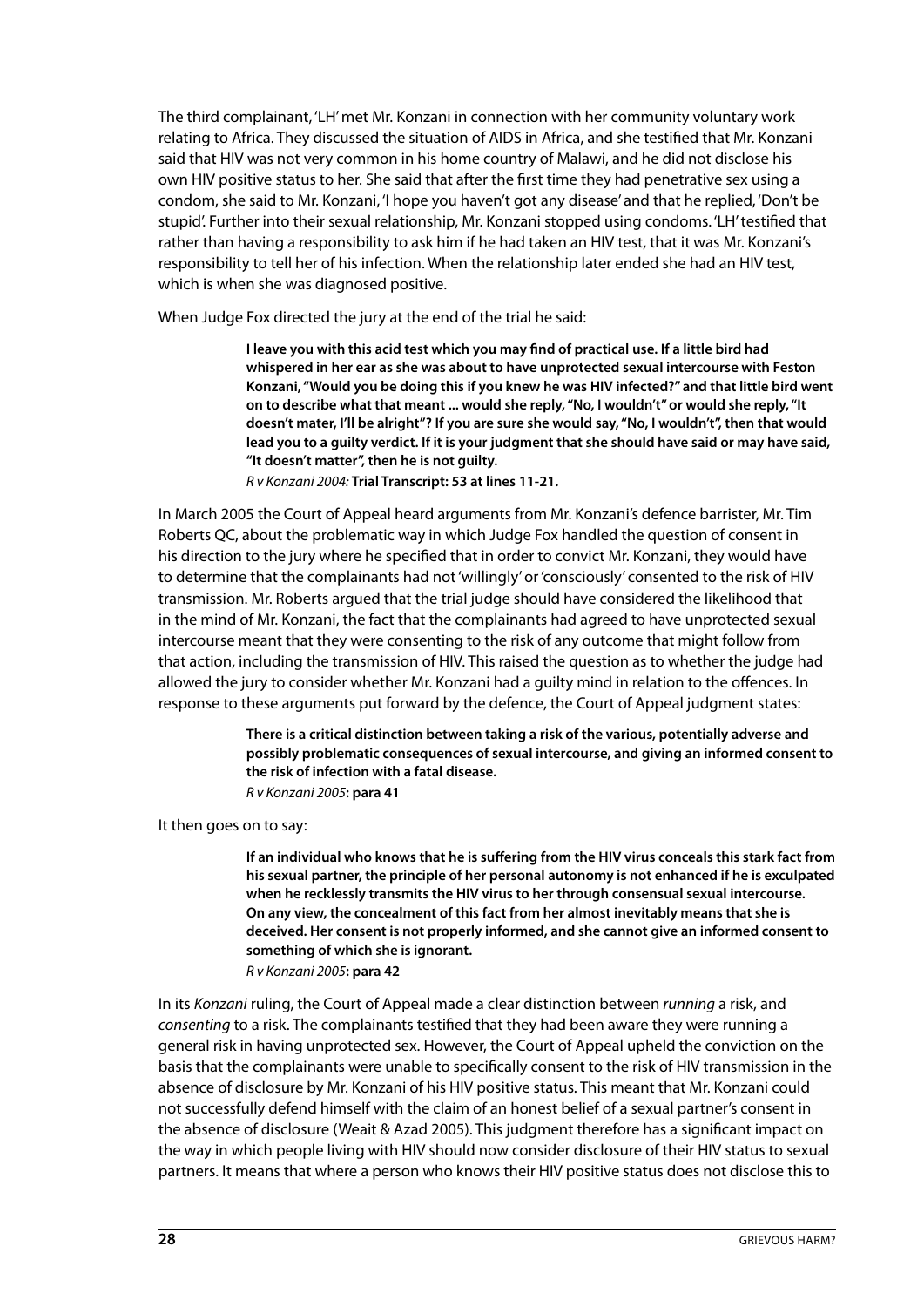<span id="page-32-0"></span>a partner prior to sex that carries a risk of transmission, and transmission occurs, that individual will be potentially liable to prosecution.

#### **7.1.4 Paolo Matias**

Mr. Matias entered a guilty plea on a charge of reckless grievous bodily harm (GBH) relating to the transmission of HIV to one female sexual partner in Leicester. He was sentenced to a prison term of three years in April 2005. It was reported that after more than a year of platonic friendship, Mr. Matias and his female partner began a sexual relationship where condoms were initially used and then abandoned at the request of Mr. Matias (Gibson 2005). It would appear that Mr. Matias was diagnosed with HIV in May 2002, once he was already friends with the female complainant, but prior to the start of their sexual relationship. During the sentencing, the Judge Michael Stokes QC noted that Mr. Matias might be in need of further information about the issues relating to HIV, and he hoped that he could be provided with relevant education in prison (A Elliott 2005, personal communication).

#### **7.1.5 Anonymous female**

In July 2005 a twenty year old woman in Newport, Wales entered a guilty plea on a charge of reckless grievous bodily harm (GBH) relating to the transmission of HIV to a male regular sexual partner. Her identity cannot be revealed by an order of the court.

She was sentenced to two years' youth custody after pleading guilty to a Section 20 charge contrary to the OAPA 1861 for the transmission of HIV to a long-term male sexual partner (Bernard 2005). The reliability of widespread media reporting on this conviction was poor, after a Press Association press release stated that the conviction related to a Section 18 offence, because a PA reporter had used the word 'deliberate' in her report on the sentencing (G Patterson 2005, PA editor, personal communication). As in other cases where a guilty plea has been entered for a Section 20 offence, it is only possible to rely on media reporting of the alleged events. No courtroom testimony was heard.

A report in The Sun alleged that the young couple met when they were both 18 years old, and that the woman had been diagnosed after the relationship with the complainant had already begun (Coles 2005). Apparently she did not immediately disclose her HIV diagnosis to her boyfriend, and it is unclear at what point disclosure did happen, if at all. It was also reported that while the couple had initially used condoms during sexual intercourse, these were later abandoned as they wanted to (and did) have a child together. It would appear that in a letter composed by the young woman read out on the day of the sentencing, she said that she had not known how to disclose to her partner, and that she had trusted advice given to her that it was difficult for HIV to be sexually transmitted from women to men (Coles 2005).

#### **7.2 SCOTLAND**

#### **7.2.1 Stephen Kelly**

As an inmate at Glenochil Prison in Scotland in the early 1990s, Stephen Kelly contracted HIV while sharing syringes to inject drugs. Glenochil Prison experienced a significant outbreak of HIV among its drug injecting prisoners at that time, with molecular tests from a subsequent research investigation demonstrating that thirteen shared the same strain (Yirrel et al. 1997). Mr. Kelly voluntarily underwent HIV testing and counselling and he was diagnosed HIV positive in 1993. After leaving prison, Stephen Kelly began a sexual relationship with a female partner that included unprotected penetrative vaginal and anal intercourse over the course of two months (Bird & Leigh Brown 2001). During his trial for recklessly causing injury, the female complainant testified that she had known of Mr. Kelly's history of injecting drug use and imprisonment, and that when she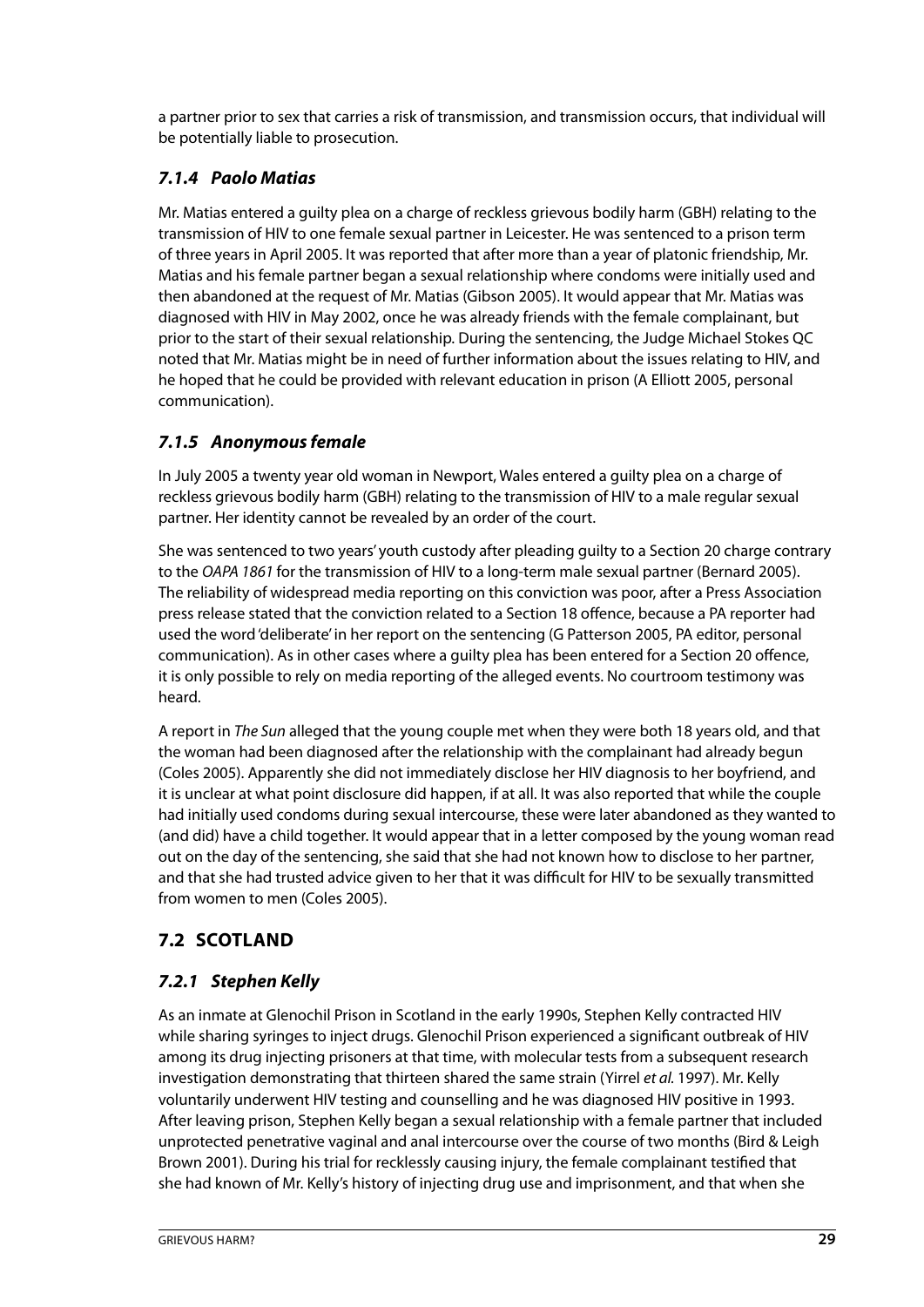asked if he had AIDS he said that he had been tested as a matter of routine in prison, and that he had tested negative. She said that in March 1994, Mr. Kelly told her that she might be infected, as he had recently found out from a former girlfriend that he may have HIV. The female complainant subsequently tested positive for HIV, and continued in her relationship with Mr. Kelly. She said that Mr. Kelly later revealed that the story about the prior girlfriend had been a lie, and that he had known all along that he was HIV positive. Their relationship continued for some months, and in a later interview with the press, the complainant said that Mr. Kelly had intended to infect her with HIV so that he could manipulate her to stay in the relationship. She said, "there's no doubt in my mind at all that he went out of his way to deliberately infect me, which is why the prosecution took place" (BBC News Online 2001).

There were no arguments presented for the defence over the course of this trial. In his statement to police, Mr. Kelly first said that he had informed his girlfriend of his HIV positive diagnosis before the start of their sexual relationship. Later in the police interview he said that he had not discussed it with her before having sex. The jury found Mr. Kelly guilty of reckless endangerment and he was sentenced to five years in prison.

The Kelly judgment was the first time anyone in the United Kingdom had been convicted of a criminal act relating to the transmission of HIV. As the indictment faced by Mr. Kelly was specific to Scots Law, it was unclear at the time of his conviction whether prosecutions for the transmission of HIV would proceed in the criminal courts in England, Wales or Northern Ireland with the use of different charges. The Kelly judgment raised significant concerns within the research community about the criminal courts' use of information arising from medical research. Kelly had voluntarily taken part in a molecular epidemiology research project into the Glenochil prison HIV outbreak. Test results from this research were seized with the use of a police warrant and used as forensic evidence in the case against Kelly (Bird & Leigh Brown 2001: 1176). This raises the question of researchers' capacity to assure confidentiality for research participants when potentially incriminating evidence can be demanded for use in the courts.

#### **7.2.2 Giovanni Mola**

In April 2005 a Scottish newspaper reported that an arrest warrant had been issued in Edinburgh against Mr. Mola after allegations that he concealed his health conditions from his female sexual partner who developed HIV and hepatitis C infection (Robertson 2005a). The couple engaged in unprotected sex between September 2003 and February 2004. It would appear that Mr. Mola is currently in Italy, having had some involvement with the Italian court system on separate charges. The Scottish courts are seeking clarification as to when Mr. Mola can be returned to Scotland to face the charge of reckless endangerment for the transmission of disease.

#### **7.2.3 Christopher Walker**

A haemophiliac with HIV infection was declared unfit to stand trial by reason of insanity in Paisley, Scotland in May 2005 (Robertson 2005b). He had been facing a charge of culpable and reckless conduct in relation to repeated acts of sex (newspaper coverage did not stipulate if this referred to unprotected intercourse) with a female partner, while he knew or believed he was infected with HIV. The court ordered his detention in a medium-security psychiatric facility, after hearing reports that Mr. Walker's condition had begun to improve with the use of anti-psychotic drugs. A psychiatrist at the facility has said of Walker: 'He says he has no intentions of entering any further intimate relations again', adding that if he did he would inform his psychiatrist and would take precautions against the risk of transmission (Robertson 2005b).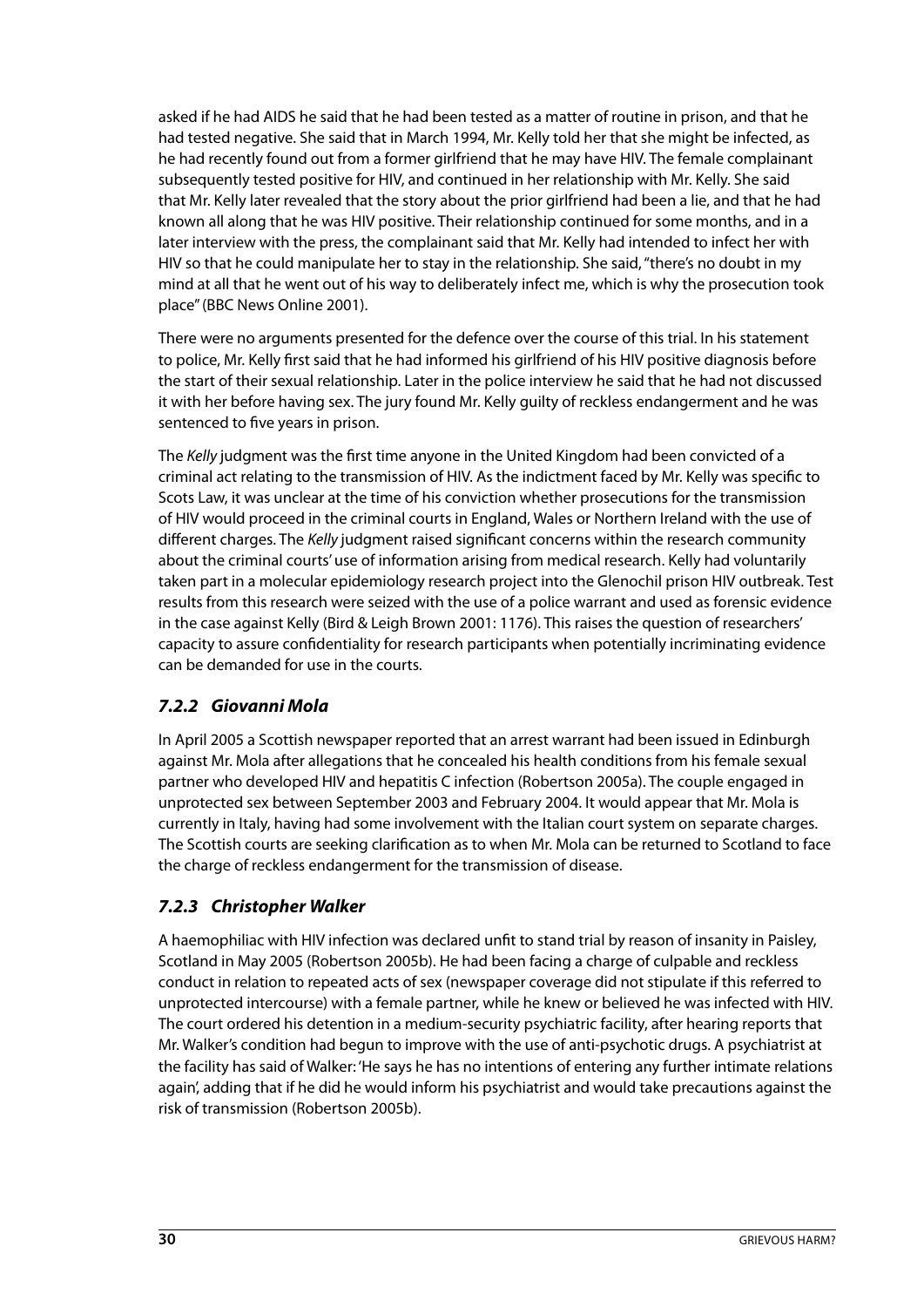# <span id="page-34-0"></span>**References**

Aggleton P, Wood K, Malcolm A, Parker R (2005) HIV-related stigma, discrimination and human rights violations: case studies of successful programmes. Geneva, UNAIDS.

Altman D (1994) Power and community: organisational and cultural responses to AIDS. London, UCL Press.

BBC News Online (2001) HIV Case 'a lesson for sufferers'. U <http://news.bbc.co.uk/1/hi/scotland/1659854.stm>

BBC News Online (2003) 'He played with my life'. U [http://news.bbc.co.uk/2/hi/uk\\_news/england/london/3190914.stm](http://news.bbc.co.uk/2/hi/uk_news/england/london/3190914.stm)

Bennett R (1997) Mandatory testing of pregnant women and newborns: a necessary evil? AIDS / STD Health Promotion Exchange, 4: 7-8.

Bennett R, Draper H, Frith L (2000) Ignorance is bliss? HIV and moral duties and legal duties to forewarn. Journal of Medical Ethics, 26: 9-15.

Bernard E (2005) Welsh woman given two year sentence in reckless HIV transmission case: widespread media misreporting (update).

U <www.aidsmap.com/en/news/09E20EF5-1067-48FC-A1D1-DF79B6C6FE2A.asp>

Bird S, Leigh Brown A (2001) Criminalisation of HIV transmission: implications for public health in Scotland. British Medical Journal, 235: 1174-1177.

Bowcott O (2003) Man who passed on HIV jailed for 8 years. The Guardian, 4 November. U [www.guardian.co.uk/uk\\_news/story/0,,1076984,00.html](www.guardian.co.uk/uk_news/story/0,,1076984,00.html)

Bray S (2003) Criminal prosecutions for HIV exposure: overview and analysis. Working Paper 3 (1). New Haven, Yale University Center for Interdisciplinary Research on AIDS. U [http://cira.med.yale.edu/law\\_policy\\_ethics/criminal\\_pros.pdf](http://cira.med.yale.edu/law_policy_ethics/criminal_pros.pdf)

Chalmers J (2002) The criminalisation of HIV transmission. Sexually Transmitted Infections, 78: 448-451.

Chalmers J (2004) Criminalisation of HIV transmission: can doctors be liable for the onward transmission of HIV? International Journal of STD & AIDS, 15(12):782-788.

Canadian HIV/AIDS Legal Network (1999) Criminal law and HIV/AIDS: information sheets. Montreal, Canadian HIV/AIDS Legal Network. U <www.aidslaw.ca/Maincontent/issues/criminallaw.htm>

Chapman S (2004) 'Danger to women' jailed for six years. Daily Post, 13 January.  $\otimes$  <http://tinyurl.com/djoe8>

Chinouya M, Davidson O, Fenton K (2000) The Mayisha report: sexual attitudes and lifestyles of migrant Africans in inner London. Horsham, AVERT.

Coles J (2005) HIV woman infected man. The Sun, 18 July.

Crown Prosecution Service (2003) R v Mohammed Dica. Press statement 131/03. U [www.cps.gov.uk/news/pressreleases/archive/131\\_03.html](www.cps.gov.uk/news/pressreleases/archive/131_03.html)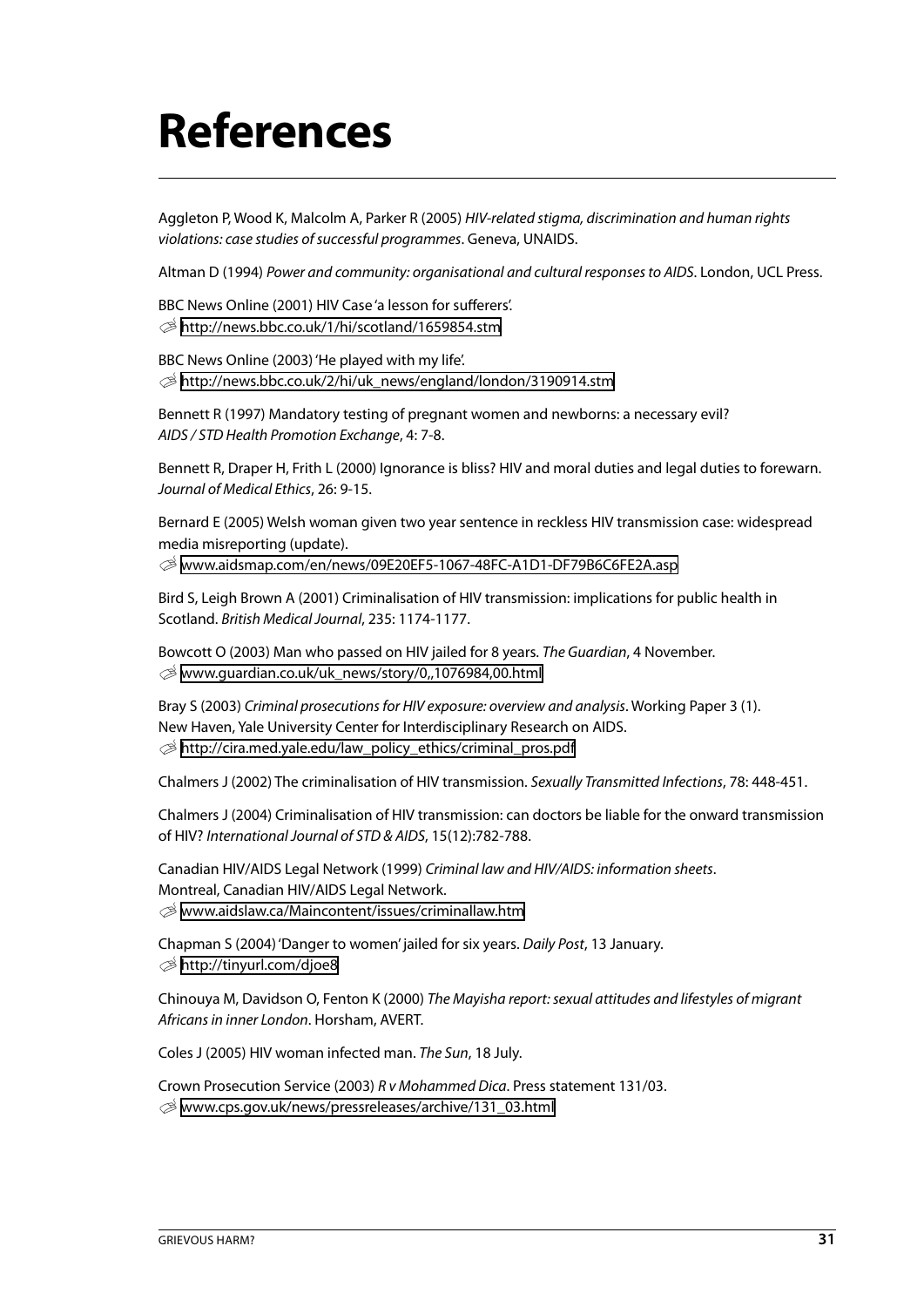Crown Prosecution Service (2005) Race Equality Scheme 2005-2008: building on success – delivering race equality. London, Crown Prosecution Service. U [www.cps.gov.uk/publications/docs/res0508.pdf](www.cps.gov.uk/publications/docs/res0508.pdf )

Daily Star (2005) 'AIDS Assassin' jailed. The Daily Star, 24th March.

Dalton HL (1993) Criminal law. In S. Burris et al., eds. AIDS Law Today: a new guide for the public. New Haven, Yale University Press.

DeBruyn T (1998) HIV/AIDS stigma and discrimination: a discussion paper. Montreal, Canadian HIV/AIDS Legal Network and Canadian AIDS Society.  $\otimes$  [www.aidslaw.ca/Maincontent/issues/discrimination/discussionpapers/DISCtoc.html](www.aidslaw.ca/Maincontent/issues/discrimination/discussionpapers/DISCtoc.html )

Dine J, Watt B (1998) The transmission of disease during consensual sexual activity and the concept of associative autonomy. Web Journal of Current Legal Issues, 4. U <http://webjcli.ncl.ac.uk/1998/issue4/watt4.html>

Dodds C, Keogh P, Chime O, Haruperi T, Nabulya B, Ssanyu Sseruma W, Weatherburn P. (2004a) Outsider Status: stigma and discrimination experienced by Gay men and African people with HIV. London, Sigma Research.

U <www.sigmaresearch.org.uk/downloads/report04f.pdf>

Dodds C, Keogh P, Weatherburn P (2004b) A telling dilemma: HIV disclosure between male (homo)sexual partners. London, Sigma Research.

U <www.sigmaresearch.org.uk/downloads/report04e.pdf>

Dodds C, Keogh P (2005, in press) Criminal convictions for HIV transmission: people living with HIV respond. International Journal of STD & AIDS.

Earle M (1998) HIV and reform of the law. New Law Journal, 148 (6841): 757-758.

Elliott R (2000) Criminal law and HIV/AIDS: update III. Canadian HIV/AIDS Policy and Law Review, 5(2/3): 33-38. U <www.aidslaw.ca/Maincontent/otherdocs/Newsletter/spring00/criminal.htm>

Elliott R (2001) Criminal law and HIV/AIDS: update V. Canadian HIV/AIDS Policy and Law Review, 6(1/2): 17-23. U <www.aidslaw.ca/Maincontent/otherdocs/Newsletter/vol6nos1-22001/criminaljustice.htm>

Elliott R (2002) Criminal law, public health and HIV transmission: a policy options paper. Geneva, UNAIDS. U [www.unaids.org/html/pub/publications/irc-pub02/jc733-criminallaw\\_en\\_pdf.pdf](www.unaids.org/html/pub/publications/irc-pub02/jc733-criminallaw_en_pdf.pdf)

Elliott A (2005) Sex in the dock. Positive Nation 112, May. U <www.positivenation.co.uk/issue112/features/feature2/feature2.htm>

Flowers P, Duncan B, Frankis J (2000) Community, responsibility and culpability: HIV risk-management amongst Scottish Gay men. Journal of Community and Applied Social Psychology, 10: 285-300.

Flynn M (2004a) Why Dica had to be stopped. Positive Nation 99, February. U <www.positivenation.co.uk/issue99/features/feature1/feature1.htm>

Flynn M (2004b) A new Dawn. Positive Nation 105, October. U <www.positivenation.co.uk/issue105/features/feature3.htm>

Fortier E (2004) Migration and HIV: improving lives. London, All Party Parliamentary Group on AIDS.

Gibson S (2005) Ultimate betrayal. Leicester Mercury, 30 April.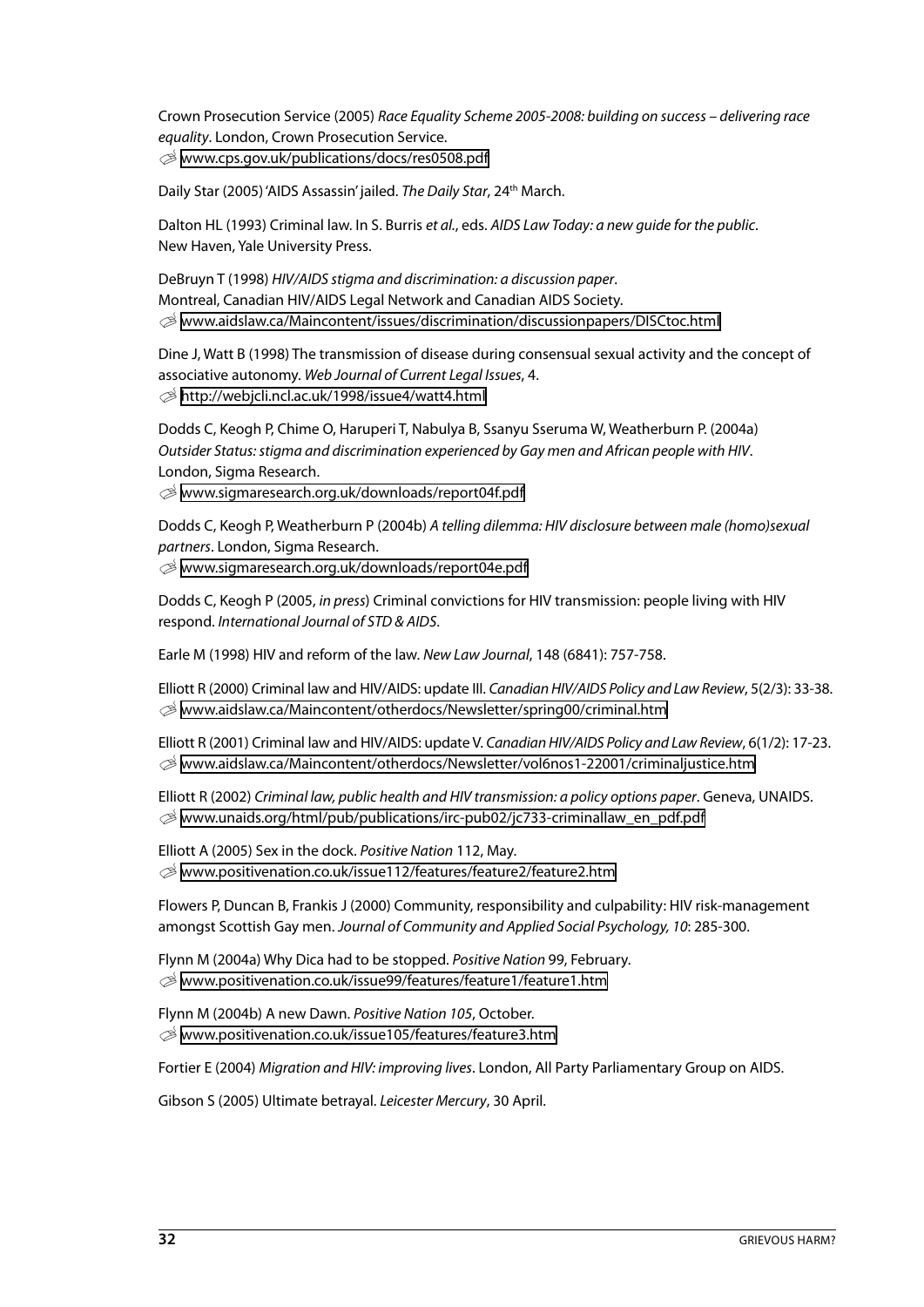Gostin LO, Lazzarini Z (1997) Human rights and public health in the AIDS pandemic. New York, Oxford University Press.

Harrington J (1999) AIDS, public health and the law: a case of structural coupling? European Journal of Health Law, 6: 213-234.

Hermann D (1990) Criminalising conduct related to HIV transmission. Saint Louis University Public Law Review, 9: 351-378.

Henderson L, Keogh P, Weatherburn P, Reid D (2001) Managing uncertainty: risk and unprotected anal intercourse among Gay men who do not know their HIV status. London, Sigma Research. U <www.sigmaresearch.org.uk/downloads/report01d.pdf>

Hickson F, Nutland W, Weatherburn P, Burnell C, Keogh M, Doyle T, Watson R, Gault A (2003a) Making it Count: a collaborative planning framework to reduce the incidence of HIV infection during sex between men. 3rd edition, London, Sigma Research.

U <www.sigmaresearch.org.uk/downloads/report03e.pdf>

Hickson F, Weatherburn P, Reid D, Stephens M (2003b) Out and about: findings from the United Kingdom Gay Men's Sex Survey 2002. London, Sigma Research.  $\otimes$  <www.sigmaresearch.org.uk/downloads/report03f.pdf>

Home Office (1998) Violence: reforming the Offences Against the Person Act 1861. Consultation document and draft bill. London, Home Office. U <www.homeoffice.gov.uk/docs/vroapa.html>

Kennedy H (2005) Just Law: the changing face of justice – and why it matters to us all. London, Vintage.

Keogh P, Weatherburn P, Stephens M (1999) Relative safety: risk and unprotected anal intercourse among Gay men with diagnosed HIV. London, Sigma Research. U <www.sigmaresearch.org.uk/downloads/report99e.pdf>

Kinsman G (2005) Vectors of hope and possibility: commentary on reckless vectors. Sexuality Research and Social Policy, 2(2): 99-105 (special issue on criminalisation).

Klitzman R, Kirshenbaum S, Kittell L, Morin S, Daya S, Mastrogiacomo M, Rotheram MJ (2004) Naming names: perceptions of name-based reporting, partner notification and criminalisation of non-disclosure among persons living with HIV. Sexuality Research and Social Policy, 1 (3):38-57.

Kromm D (1999) HIV-specific knowing transmission statutes: a proposal to help fight an epidemic. Saint John's Journal of Legal Commentary, 14: 253-277.

Landsdell GT (1991) AIDS, the law and civil liberties. The Medical Journal of Australia, 154(1): 61-67.

Lange T (2003) HIV and civil rights: a report from the frontlines of the HIV/AIDS epidemic. New York, American Civil Liberties Union AIDS Project. U <www.aclu.org/Files/OpenFile.cfm?id=14362>

MacDonald A, Worth H (2005) Mad and bad: HIV infection, mental illness, intellectual disability, and the law. Sexuality Research and Social Policy, 2 (2): 51-62 (special issue on criminalisation).

Mann JM, Gostin L, Gruskin S, Brennan T, Lazzarini Z, Fineberg HV (1996) Health and human rights. Health and Human Rights, 1 (1): 7-24.

Mayisha II Collaborative Group (2005) Mayisha II main study report: assessing the feasibility and acceptability of community based prevalence surveys of HIV among black Africans in England. London, Health Protection Agency Centre for Infections.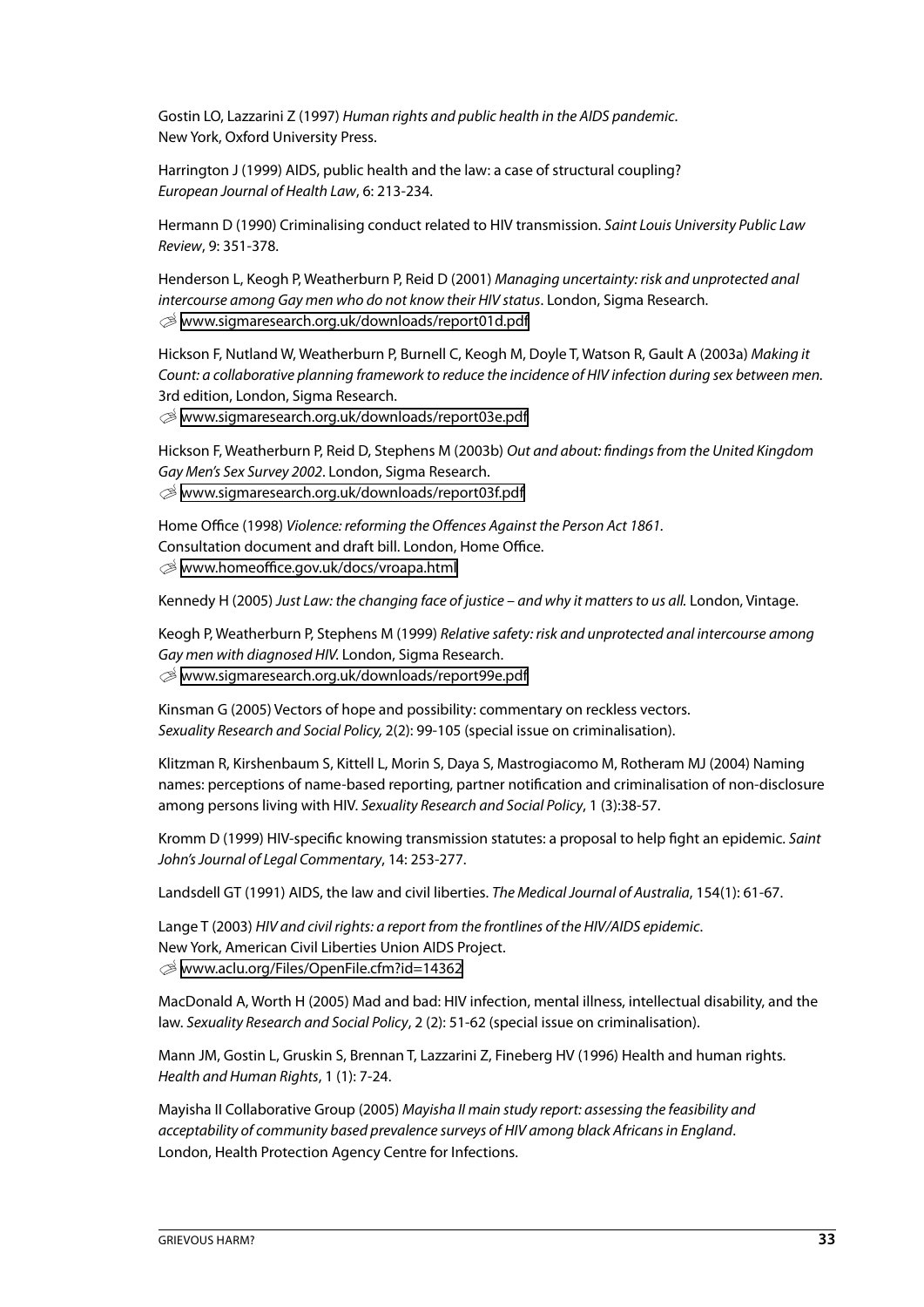McDougall L (2005) Forced HIV tests 'flawed and unethical'. Sunday Herald, 12 June.  $\otimes$  <www.sundayherald.com/50308>

Miller J (2005) African immigrant damnation syndrome: the case of Charles Ssenyonga. Sexuality Research and Social Policy, 2(2): 31-50 (special issue on criminalisation).

Mokgoro Y (2001) Fifth interim report on aspects of the law relating to AIDS: the need for a statutory offence aimed at harmful HIV related behaviour. Pretoria, South African Law Commission. U <www.law.wits.ac.za/salc/report/pr85-1.pdf>

Moran R (2000) Tested... then tried: current UK legal proposals on 'intentional' HIV transmission. Manchester, Department of Sociology Occasional Paper Series, University of Manchester.

National AIDS Trust (2005) Criminalisation of HIV transmission: NAT policy update. London, National AIDS Trust. U <www.nat.org.uk/documents/CriminalisationJune05.doc>

National Union of Journalists & Health Education Authority (1993) HIV and AIDS: A guide for journalists. London, National Union of Journalists.

National Union of Journalists (2004) Code of Conduct. London, National Union of Journalists.  $\otimes$  <www.nuj.org.uk/front/inner.php?docid=59>

Nyambe M, Gaines H (2005) Criminalisation of HIV transmission in Europe: a rapid scan of the laws and rates of prosecution for HIV transmission within signatory States of the European Convention of Human Rights. Amsterdam and London, Global Network of People Living with HIV/AIDS (Europe) and Terrence Higgins Trust.  $\otimes$  <www.gnpplus.net/criminalisation/rapidscan.pdf>

Ormerod D (2001) Criminalising HIV transmission – still no effective solutions. Common Law World Review, 30: 135-168.

Petty MS (2005) Social responses to HIV: fearing the outlaw. Sexuality Research and Social Policy, 2(2): 76-88 (special issue on criminalisation).

Power H (1997) HIV/AIDS, sex and the criminal law. Journal of Social Welfare and Family Law, 19(3): 343-351.

Prison Reform Trust and National AIDS Trust (2005 in press) HIV and Hepatitis C in UK Prisons: addressing prisoners' healthcare needs. London, Prison Reform Trust.

Reid M (2003) HIV – still not a crime. Insight: HIV update from George House Trust, 24: 4-5.  $\otimes$  [www.ght.org.uk/news\\_and\\_views\\_insight\\_article/585](www.ght.org.uk/news_and_views_insight_article/585)

Robertson J (2005a) HIV man accused of infecting girlfriend. The Scotsman. 27 April. U <http://news.scotsman.com/edinburgh.cfm?id=447242005>

Robertson J (2005b) HIV-case man to be detained in clinic. The Scotsman. 11 May. U <http://news.scotsman.com/scotland.cfm?id=508662005>

R v Brown (1994) 1 AC 212

R v Clarence (1889) 22 QB 23

R v Cuerrier (1998) 2 SCR 371 (Supreme Court of Canada) U [www.lexum.umontreal.ca/csc-scc/en/pub/1998/vol2/texte/1998scr2\\_0371.txt](www.lexum.umontreal.ca/csc-scc/en/pub/1998/vol2/texte/1998scr2_0371.txt)

R v Dica (2004) [EWCA] Crim 1103

U <www.hmcourts-service.gov.uk/judgmentsfiles/j2493/regina-v-dica.htm>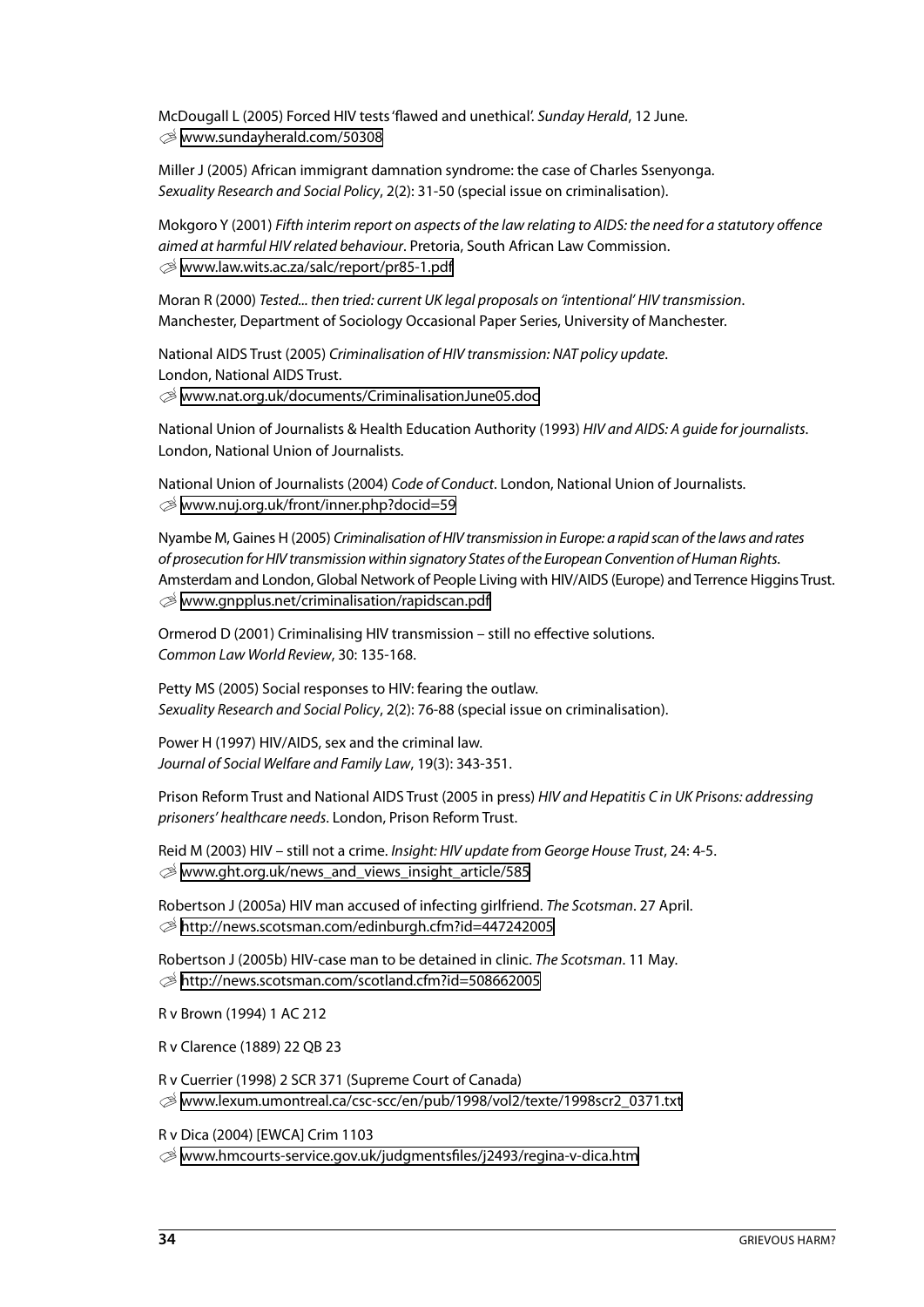R v Konzani Trial Transcript (2004) List of witnesses and summing-up to verdict. Crown Court at Teesside, Ref: 200403166D4\*2.

R v Konzani (2005) [EWCA] Crim 706 U [www.hmcourts-service.gov.uk/judgmentsfiles/j3177/r-v-feston\\_konzani.htm](www.hmcourts-service.gov.uk/judgmentsfiles/j3177/r-v-feston_konzani.htm)

Ruby R (1999) Apprehending the weapon within: the case for criminalizing the intentional transmission of HIV. American Criminal Law Review, 36 (313): 313-335.

Ryan White Care Act (1990) [Pub.L. [USA] No.101-381, § 2647, 104 Stat. 576, 603 (1990)]

Scottish Executive (2005a) Blood testing following criminal incidents where there is a risk of infection: proposals for legislation. Edinburgh, Scottish Executive. U <www.scotland.gov.uk/consultations/justice/btfci.pdf>

Scottish Executive (2005b) Blood testing following criminal incidents where there is a risk of infection: report on the consultation responses. Edinburgh, Scottish Executive. U <www.scotland.gov.uk/Resource/Doc/54357/0013706.pdf>

Spencer JR (2004a) Liability for reckless infection – part 1. New Law Journal, 12 March: 384.

Spencer JR (2004b) Liability for reckless infection – part 2. New Law Journal, 26 March: 448.

Stephenson JM, Imrie J, Davis MMD, Mercer C, Black S, Copas AJ, Hart GJ, Davidson OR, Williams IG (2003) Is use of antiretroviral therapy among homosexual men associated with increased risk of transmission of HIV infection? Sexually Transmitted Infections, 79: 7-10.

Strickland C (2001) Why Parliament should create HIV specific offences. Web Journal of Current Legal Issues, 2. U <http://webjcli.ncl.ac.uk/2001/issue2/strickland2.html>

Terrence Higgins Trust (1998) The Terrence Higgins Trust responds to proposals for a new law on the intentional transmission of disease. Press statement. 16 December. London, Terrence Higgins Trust.

Terrence Higgins Trust (2005) Criminal prosecution of HIV transmission: A THT policy statement. London, Terrence Higgins Trust.

U [www.tht.org.uk/policy/policy\\_pdfs/criminalisationmarch05.pdf](www.tht.org.uk/policy/policy_pdfs/criminalisationmarch05.pdf)

UK Coalition (2005) Criminalisation of HIV transmission: results of online and postal questionnaire survey. London, UK Coalition of People Living with HIV & AIDS.  $\otimes$  <www.ukcoalition.org/law>

United Nations (2001) Declaration of commitment on HIV/AIDS. New York, United Nations.

United Nations High Commissioner for Human Rights and the Joint United Nations Programme on HIV/ AIDS (1998) HIV/AIDS and human rights: international guidelines. New York, United Nations.

Warburton D (2004) A critical review of English law in respect of criminalising blameworthy behaviour by HIV+ individuals. Journal of Criminal Law, 68 (1): 55-77.

Watney S (1994) Practices of freedom: selected writings on HIV/AIDS. London, Rivers Oram Press.

Weatherburn P, Anderson W, Reid D, Henderson L (2002) What do you need?: findings from a national survey of people living with HIV. London, Sigma Research. U <www.sigmaresearch.org.uk/downloads/report02c.pdf>